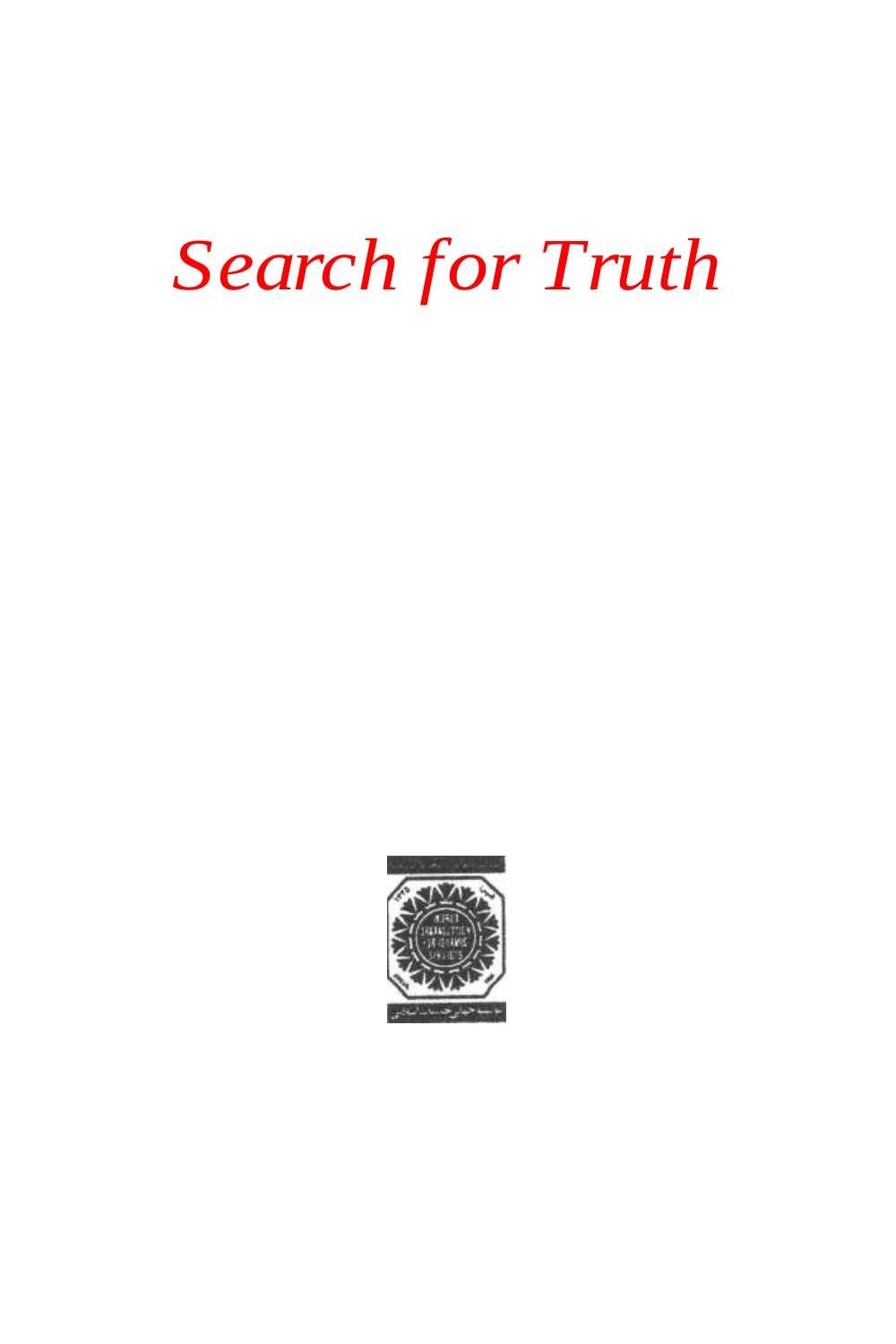# **Search for Truth**

# by:

# S.V. Mir Ahmad Ali

# ( WOFIS) World Organization for Islamic Services Tehran - Iran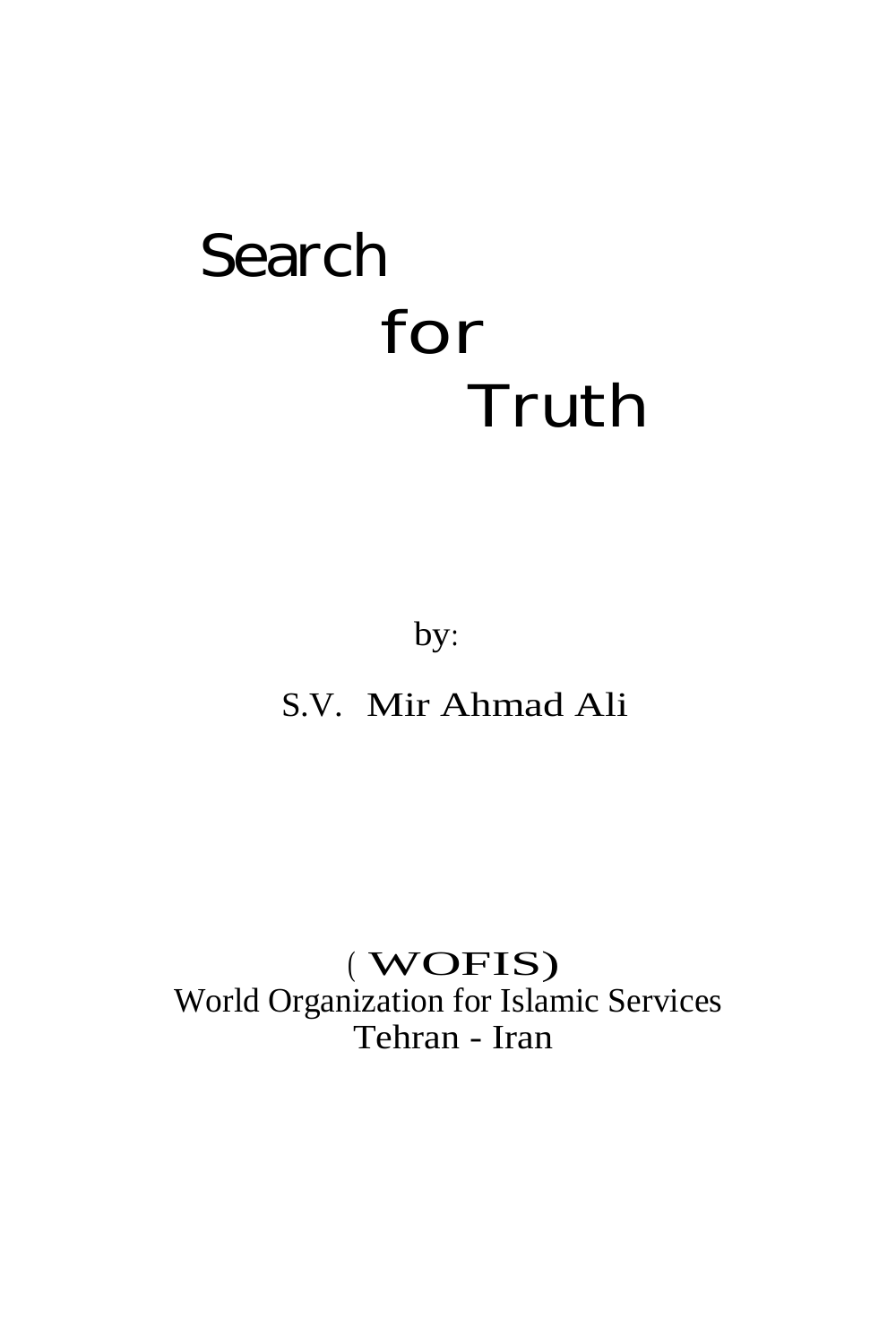This publication was repeatedly published by WOFIS since 1973 - for a wide circulation due to a great demand made by our readers throughout the world.

No part of this publication may be reproduced without prior written permission from the WOFIS, Tehran.

*All rights reserved*

*Revised edition 1418/1998*

*Published by:* World Organization for Islamic Services, P.O. Box 11365-1545, Tehran - 15837, ISLAMIC REPUBLIC OF IRAN.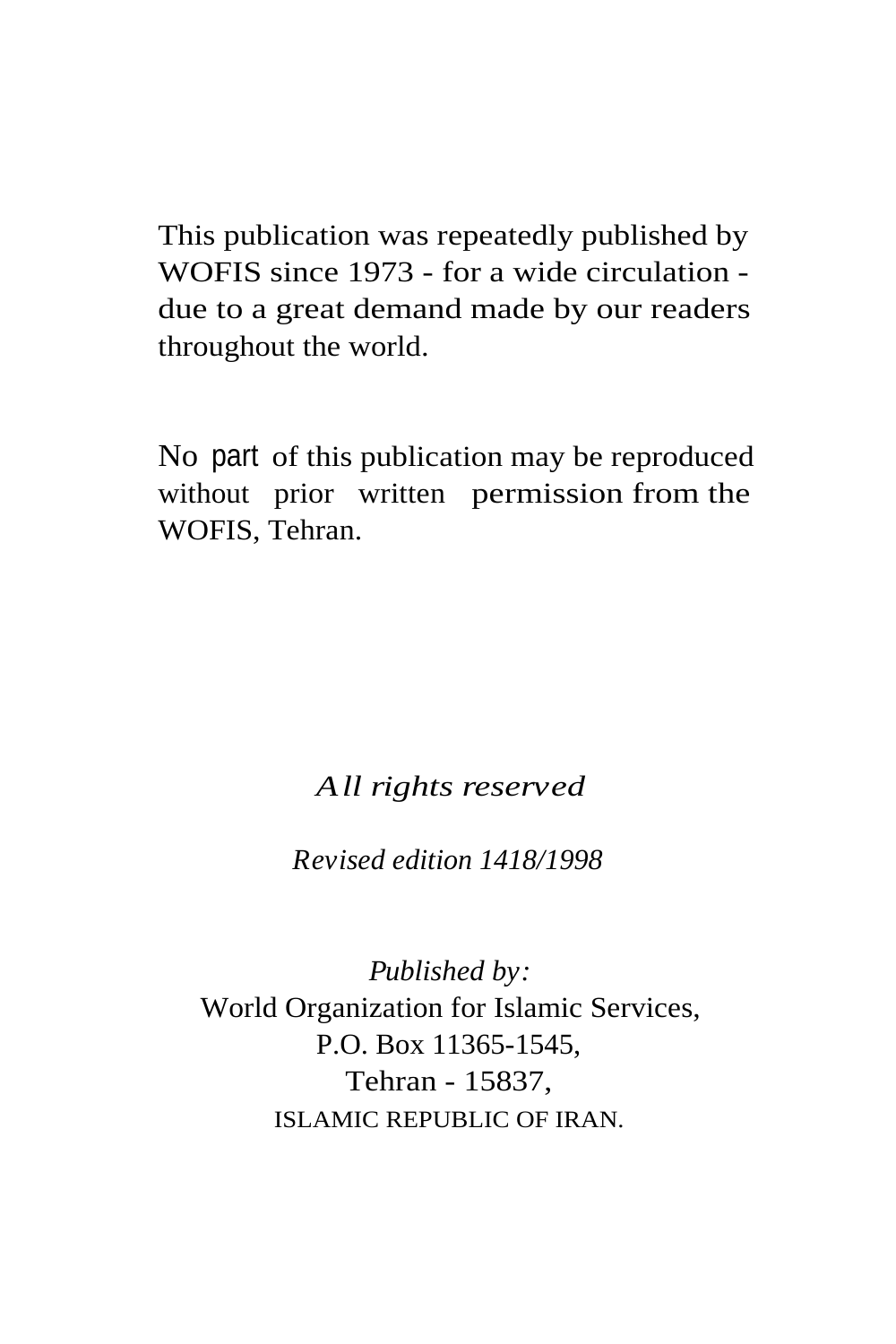قُلْ يْـأَهْلَ ٱلْكِتْبِ تَعَالَوْ إِلَىٰ كَلِمَــةٍ سَوَ آءٍ بَيَّنَنَا وَبَيَّنَكُمْ أَلَّا نَـعْـبُـدَ إِلَّا ٱللَّهَ وَ لَا نُشْرِكَ بِهِ شَيْئًا وَ لَا يَتَّـخِذَ بَعْضُنَا بَعْضًا أَزْبَـابًا مِّنْ دُرْنِ ٱللَّٰهِ فَإِنْ تَوَلَّوْ فَقُولُواْ آشْهَدُواْ بِأَنَّا مُسْلِمُونَ. (آل عمران ، ٣/ ٦٤).

Say: "O People of the Book! Come (now) to a word common between us and you, that we worship none but Allāh, and (that) we shall not associate anything with Him, and (that) some of us shall not take others for lords, apart from Allāh;" and if they turn their backs then say: "Bear witness that we are Muslims (i.e., those who surrender to the will of Allah)". (Qur'an, 3:64)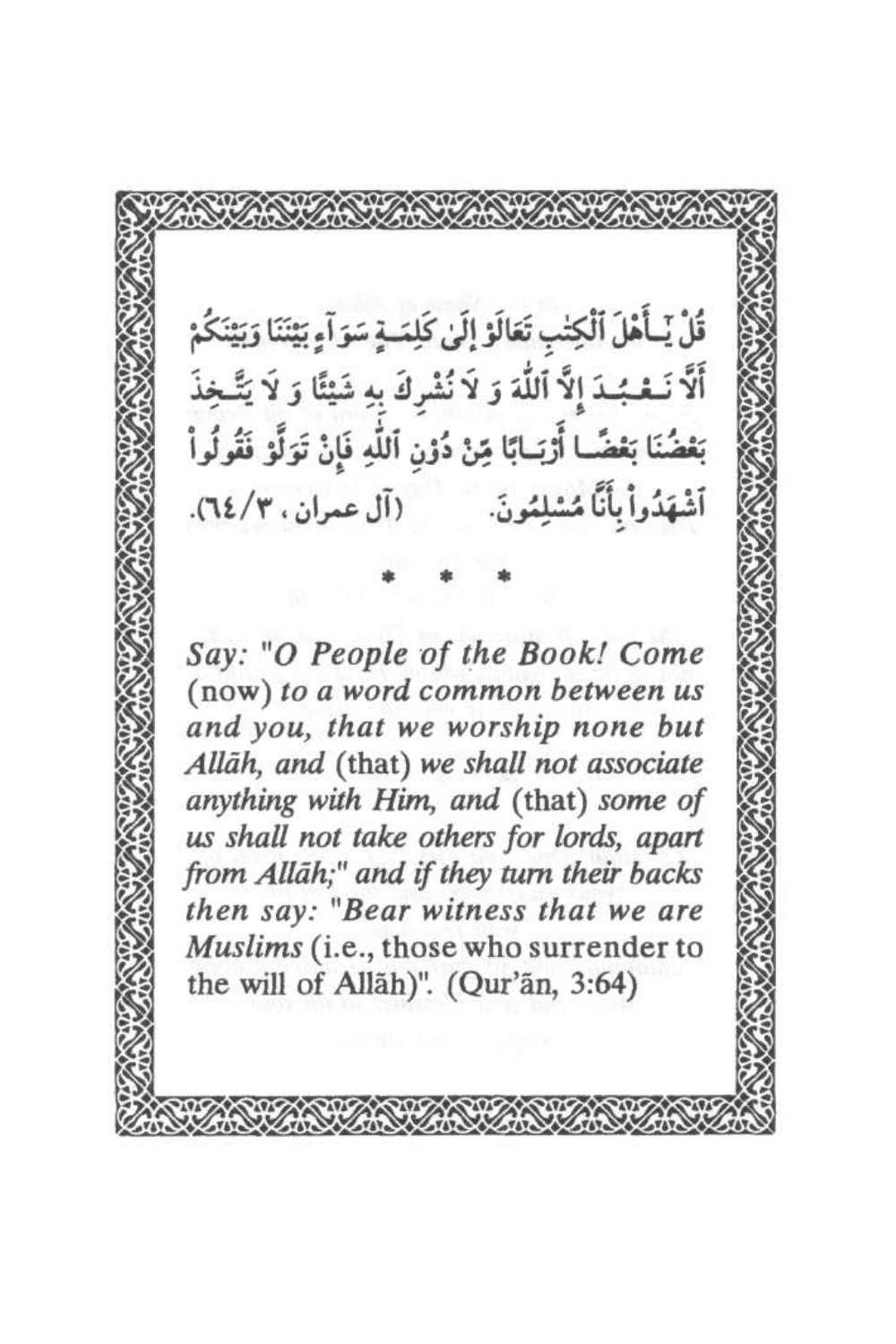## *In the Name of Allah, The All-compassionate, The All-merciful,*

*Praise belongs to Allah, the Lord of all Being; the All-compassionate, the All-merciful; the Master of the Day of Judgement; Thee only we serve, and to Thee alone we pray for succour; Guide us in the straight path; the path of those whom Thou hast blessed, not of those against whom Thou art wrathful, nor of those who are astray.*

*O' Allah! send your blessings to the head of your messengers and the last of your prophets, Muhammad and his pure and cleansed progeny. Also send your blessings to all your prophets and envoys.*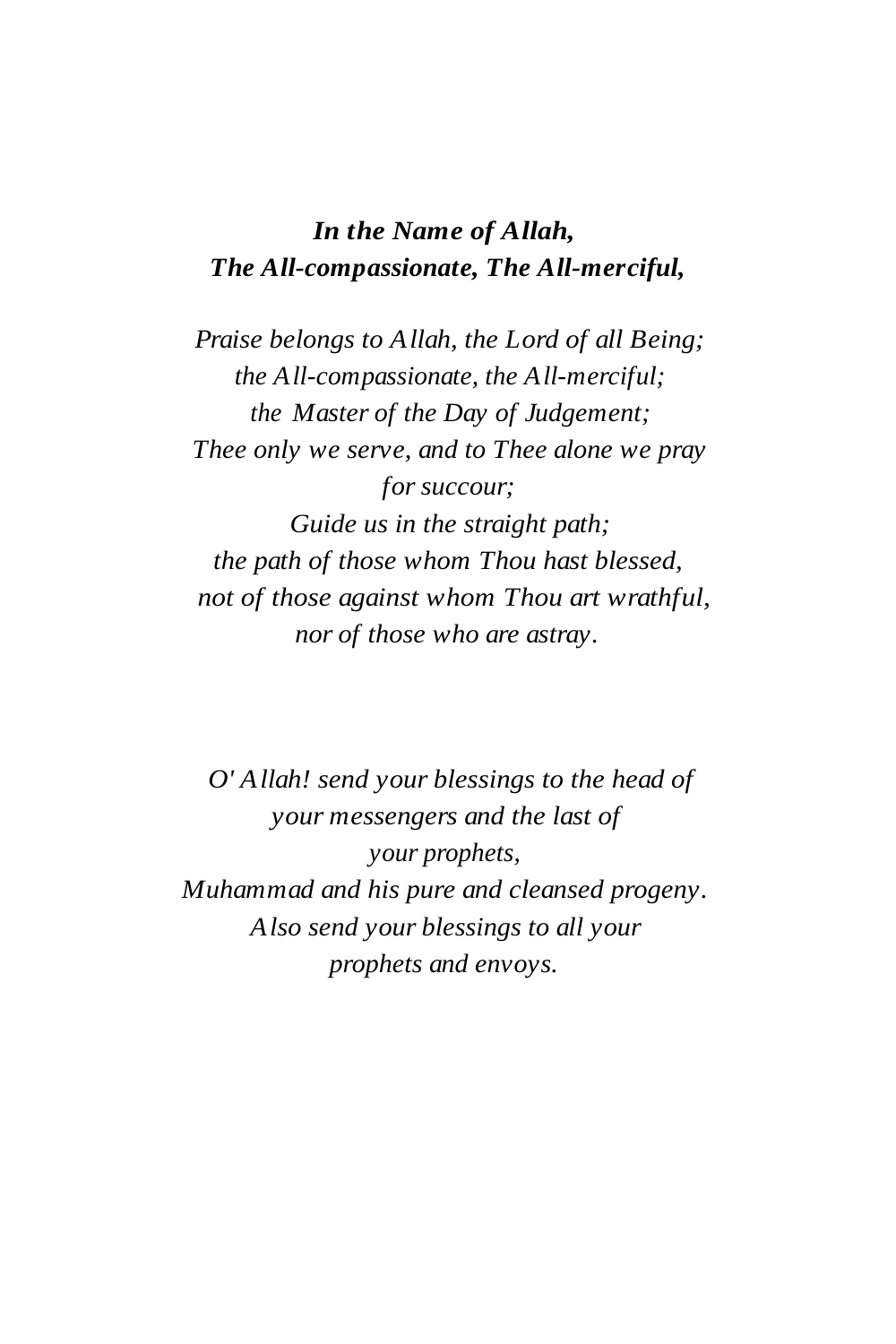ۑٮ۫ڸٙڟ۫ٳؘڒٙػڒٳڸؼؘ<br>ٱڬۯڸڣۯؘٮڹٳڵػڵڸؘڗؼ؆ڰؘؚڗڷػۣڛ<br>ؠٙٳۿڔؘٳڷؿۻٳڷػڷؠؘػ؆ػٳڸڷػ؊ٙۿؠڽؙ<br>ٳٙۿڔؘٳٲڷؾۯڵڟڷۺؙ؊ٙڣؾڒۦڝٳڟٙڷڵڹؙۜؾ<br>ٲۺؾؘڟ۪ڹڔم۫؏ؽٳڸڂڞۛۏ؊ۣڟێۿ؎<br>ٲۺؾؘڟؘڹڔم۫؏ؽٳڸڂڞۛۏ؊ۣڟێۿڝڂ ٱل<del>ۡ</del>ۿۮ؎ٙڷۣ؆ڟ<br>؊ڿێۏۮڂٳڵػڮڟٲڋؚٳۜڹٚۑۣ۬ٳڷڸػ<br>ۿػ؊ٙڸۯٵڸٳٲڟؾؙؚۣڛٜٲڶڟٞٳؗ*ۿڕڹ*؊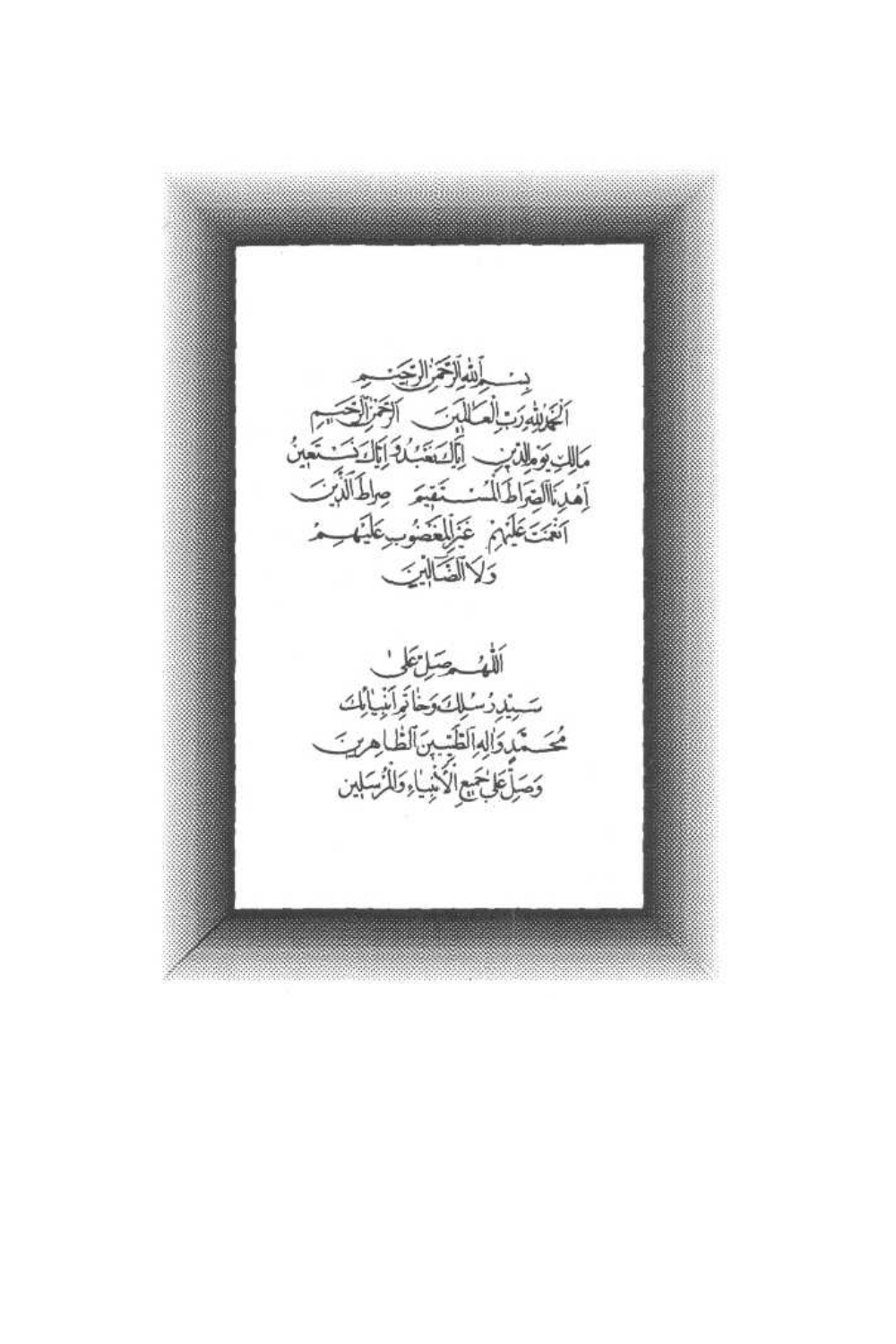### **Dear Reader,**

The book you now have in hand is one of the many Islamic publications distributed by this Organization throughout the world in different languages with the aim of conveying the message of Islam to the people of the world.

You may read this book carefully and should you be interested to have further study on such publications you can contact us through a letter. Naturally, if we find you to be a keen and energetic reader we shall give you a deserving response in sending you some other publications of this Organization.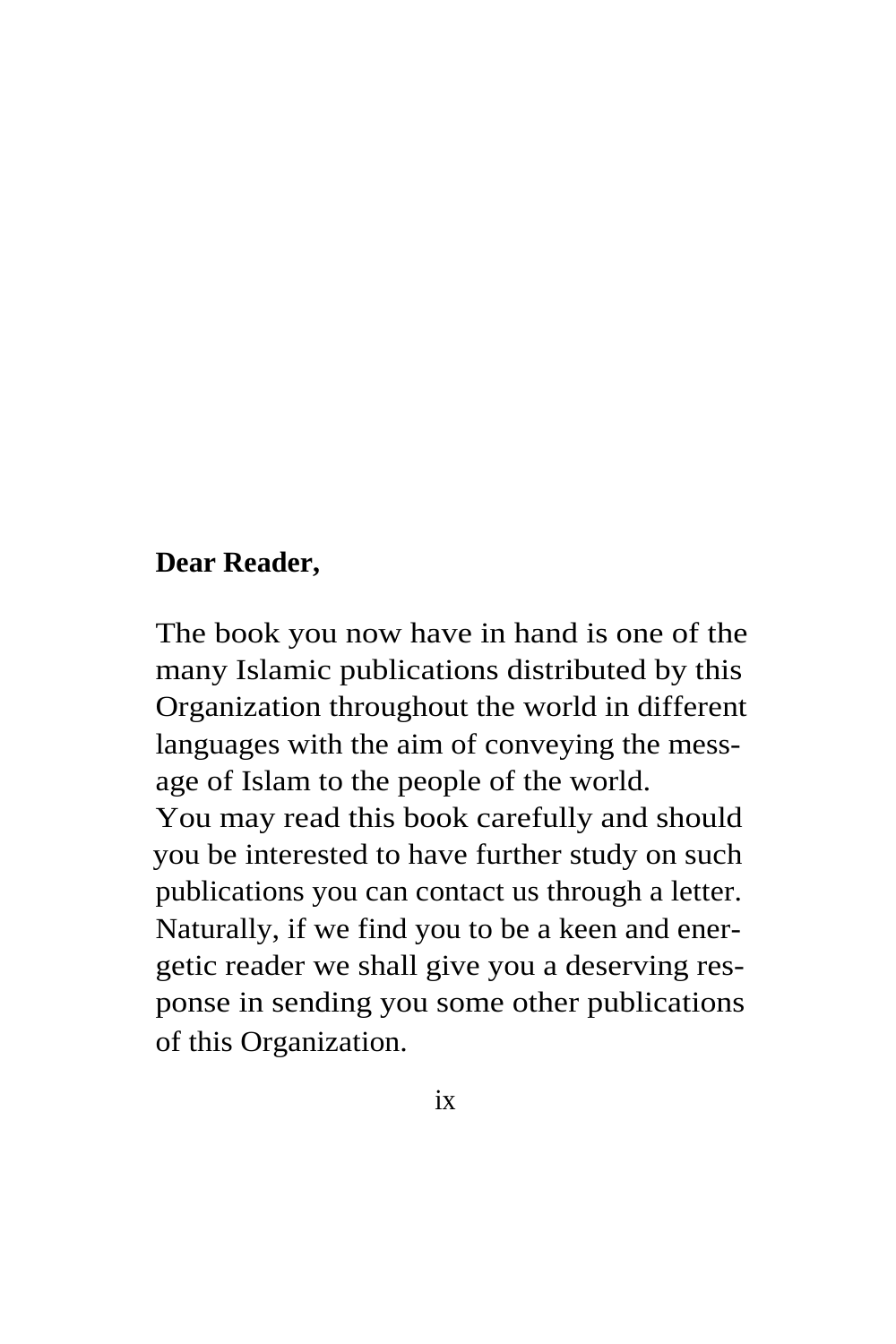#### DEAR READER

You may express your views on this publication and the subject matter discussed in it, and how far you have benefited from it or which part of the subject matter has proved useful to you and your environment. You will be able, in this manner, to introduce yourself as one of our good and active reader.

Meanwhile, you can keep our address at the disposal of your friends and those individuals interested in Islamic studies.

*Publication Secretary,*

## **World Organization for Islamic Services** ( WOFIS)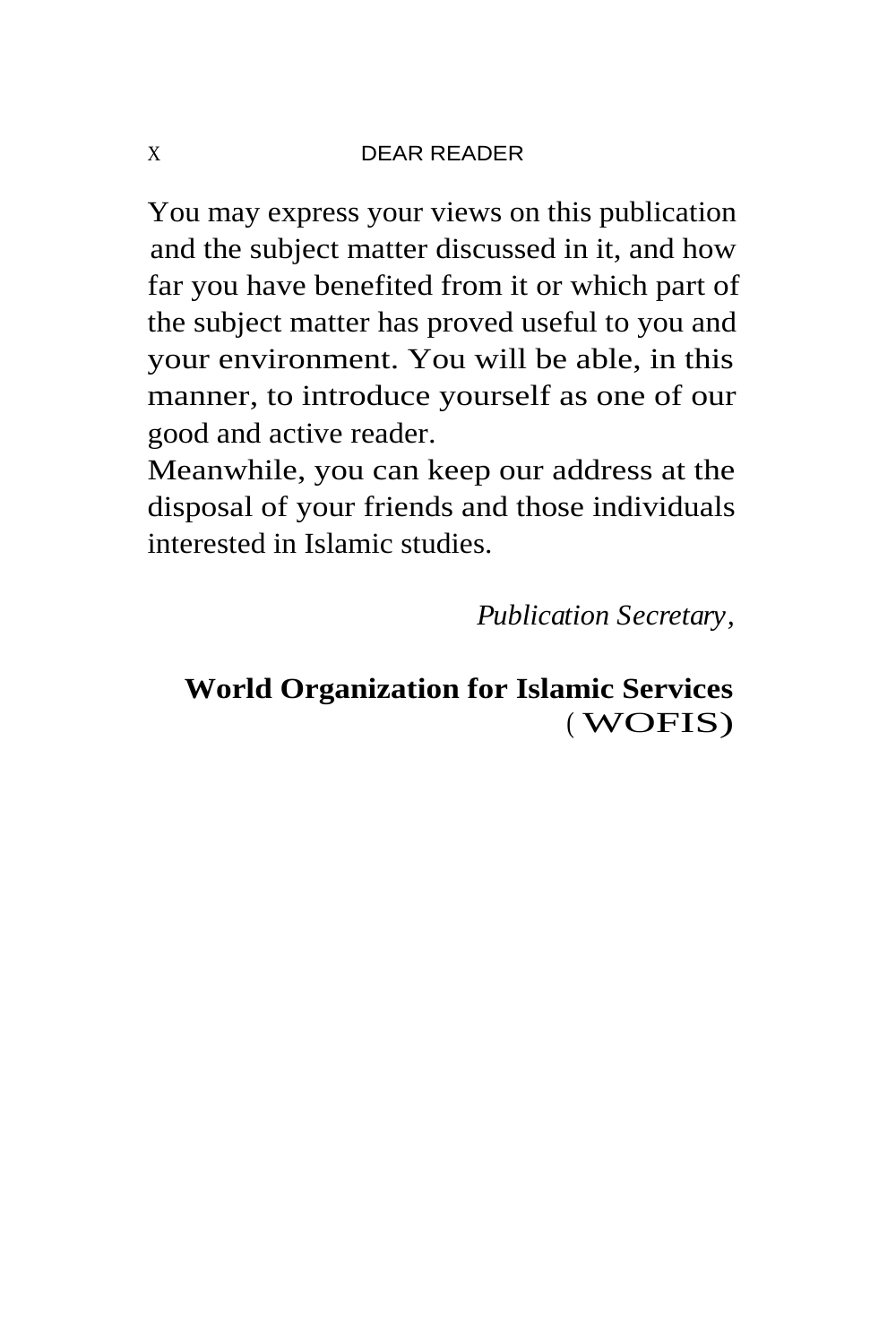# **CONTENTS**

## **Page**

| The Truth Found 11 |  |
|--------------------|--|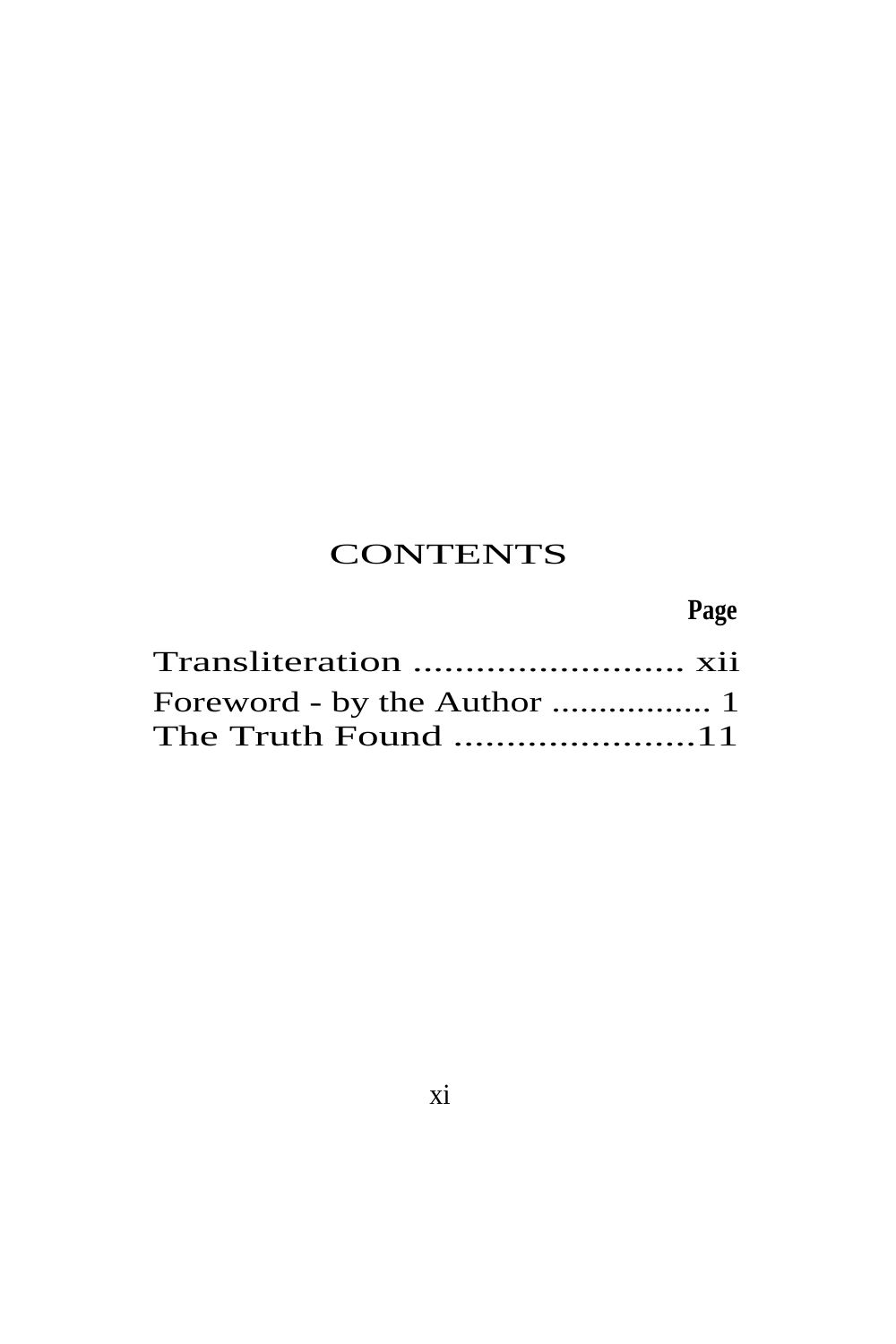# **TRANSLITERATION**

|             | Ar. Letters Transliteration |        | Ar. Letters Transliteration                    |  |
|-------------|-----------------------------|--------|------------------------------------------------|--|
|             | ,                           | ق      | q                                              |  |
|             | a                           | ای     | k                                              |  |
|             | b                           | ل      | l                                              |  |
| ل - ن<br>1  | t                           | ۴      | m                                              |  |
|             | th                          | ن      | $\mathbf n$                                    |  |
|             | j                           | و      | W                                              |  |
|             | ķ                           | ۵      | h                                              |  |
| いついっ        | kh                          | ي      | y                                              |  |
|             | d                           |        | ah                                             |  |
| ذ           | dh                          |        | Short Vowel                                    |  |
| ر           | r                           |        | a                                              |  |
|             | z                           |        | i<br>$\sum_{n=1}^{\infty}$ (or $\frac{1}{n}$ ) |  |
|             | S                           |        | u                                              |  |
| ز<br>س<br>ش | sh                          |        | <b>Long Vowels</b>                             |  |
| ص           | Ş                           |        | ã                                              |  |
| ض           | ạ                           |        | ī                                              |  |
| T           | ţ                           | ي<br>و | ū                                              |  |
| ظ           | Ļ                           |        | Diphthongs                                     |  |
|             |                             |        | aw                                             |  |
| م. م.<br>م  | gh                          |        | ay                                             |  |
|             | f                           |        | іуу                                            |  |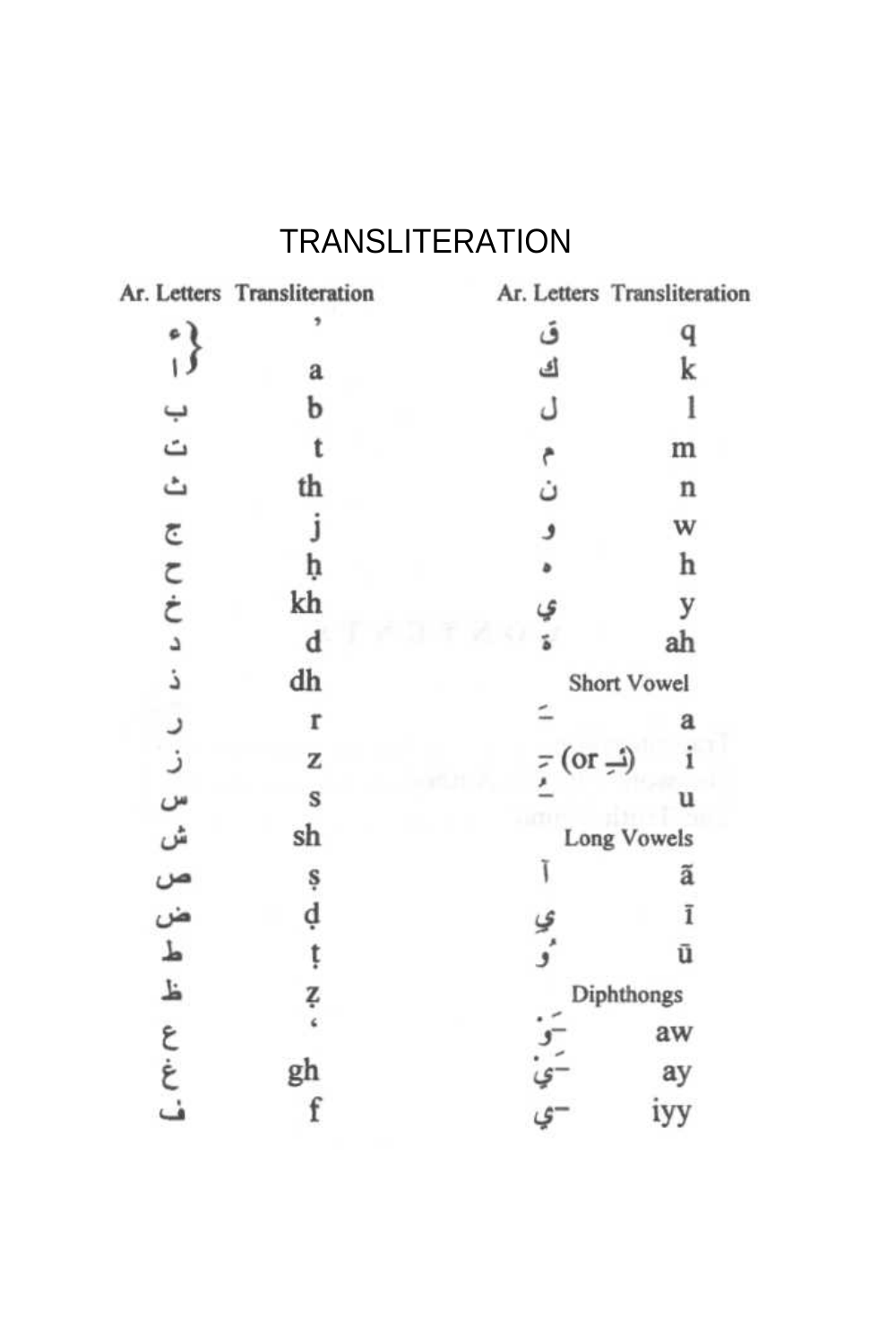The monthly English magazine the "Peace Maker", published from- Madras, had a vast circulation. It was read by many in India and also abroad. Its articles were greatly appreciated by many great religionists. It was this magazine that successfully answered Dr. Zwemer's mischievous article in the journal "Me Muslim World" attacking the Holy Qur'an as the `Word of Man' and glorifying the Bible as the `Word of God'. The reply to Dr. Zwemer, given by this Muslim magazine from Madras, led many dispassionate scholars of the Christian religion into the Islamic fold.

1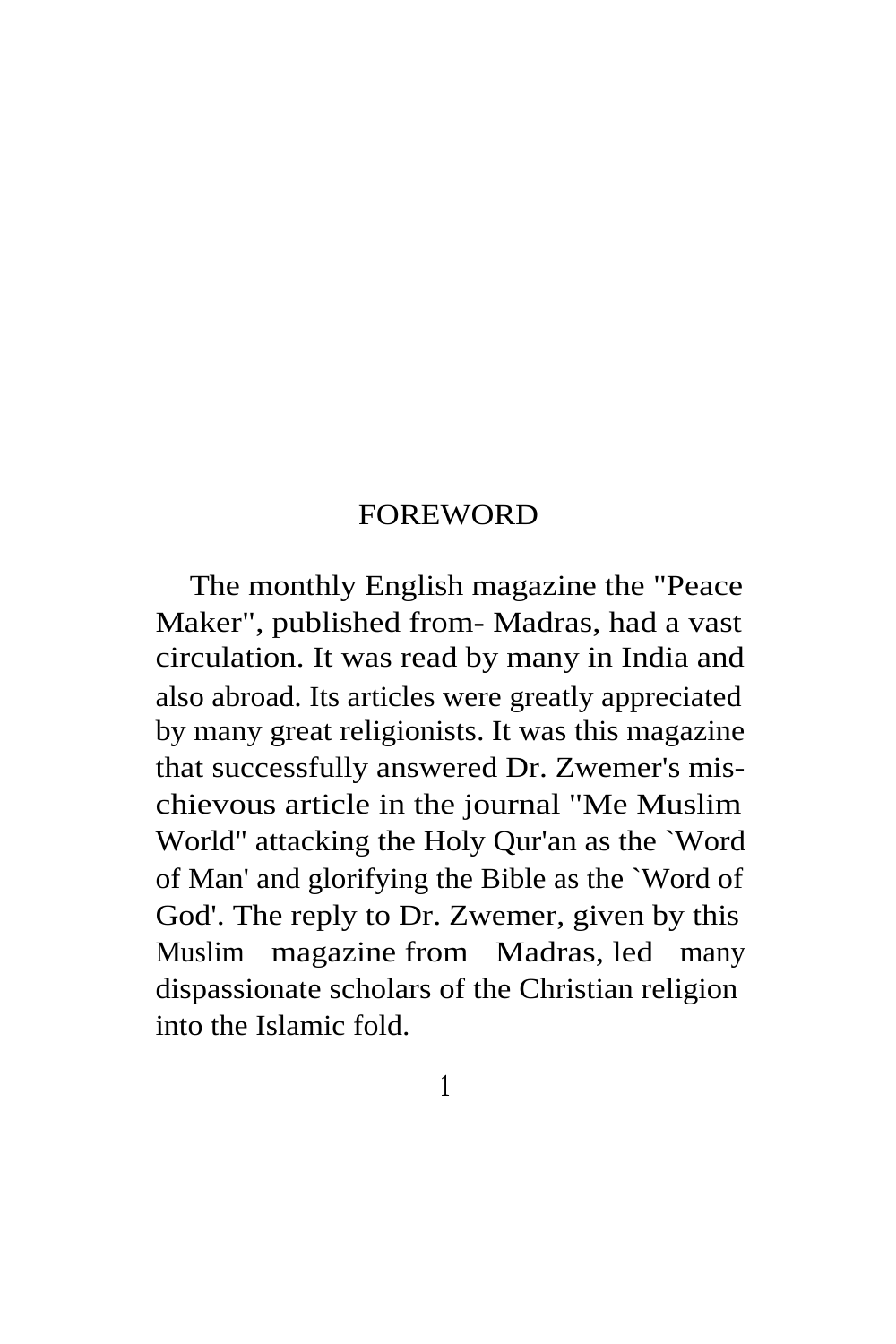One Mr. T. Swaminathan, a Christian missionary at Trichinopoly in South India, who regularly followed the treatment of different religious topics in the "Peace Maker", had embraced Islam and had adopted the Muslim name Muhammad `Ali. When this Mr. Muhammad `Ali embraced Islam he was thrown out of his church, and Mr. Anwaru 'd-Din Khan, who was then an agent of some Oil Company at Trichy, kindly financed him to start the manufature of aerated waters so that he could make an independent living for himself and his family. Having joined the Muslim ranks Mr. Muhammad `Ali arranged through the Young Men's Muslim Association of Trichinopoly a few talks on Islam and the Holy Prophet Muhammad, peace be upon him and his progeny. I myself had to go to Trichinopoly in this connection and deliver a few talks on this topic. It was at this time that I came in contact with Mr. Joseph and his teacher Professor Viswanathan, a mathematics lecturer.

The mathematician, who requested me to keep his name unknown, and Mr. Joseph his student both had very frank talks with me about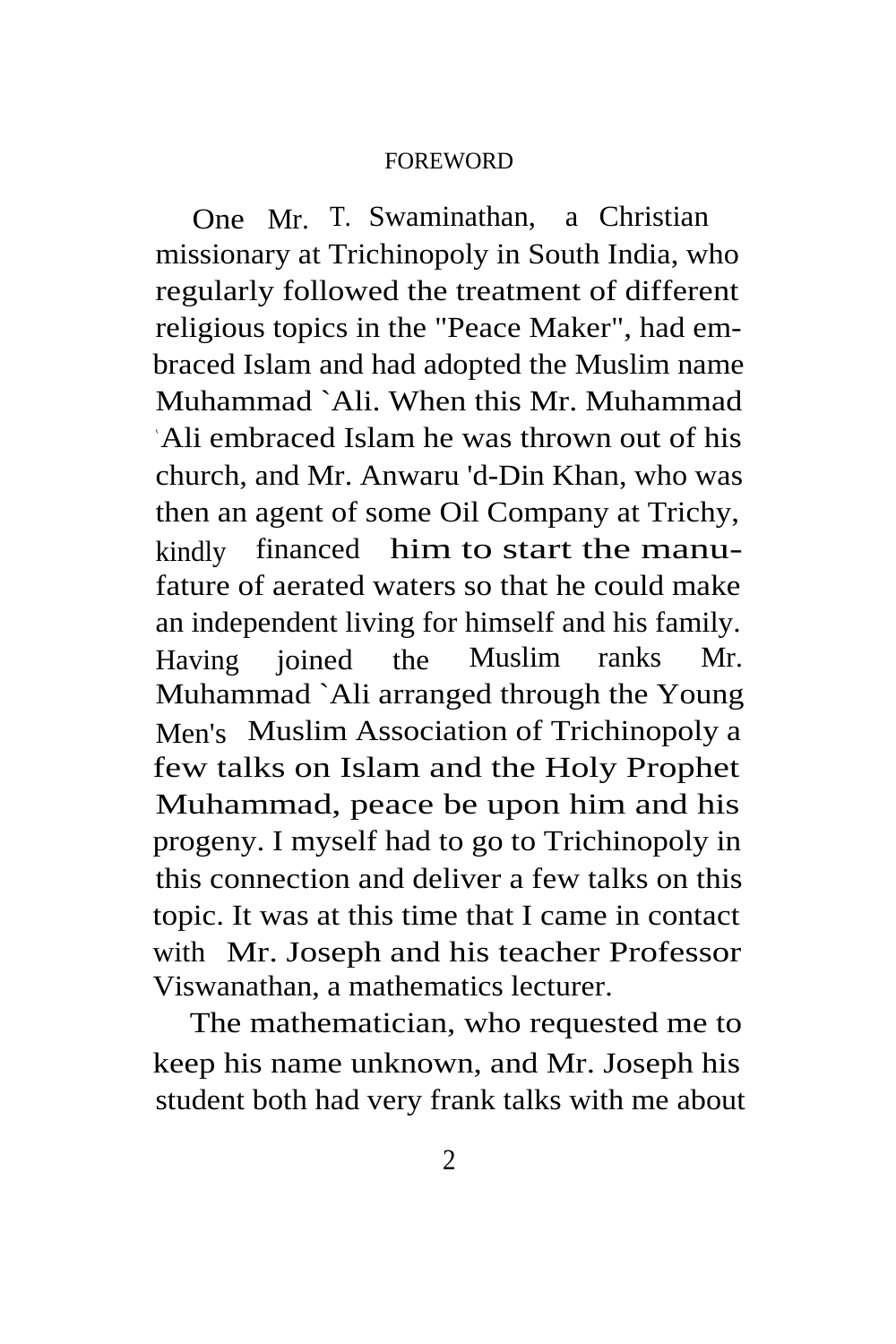the basic doctrines of Christianity as well as about Islam. At the end of our talk Mr. Joseph brought detailed minutes of our talks and had them signed by me. I also took a copy of the minutes signed by Mr. Joseph and his mathematics teacher, and preserved it in my file along with the declarations I had received from others who had embraced Islam after discussing at length their own doubts.

A few weeks ago some Christian friends of mine had a long discussion with me about certain basic doctrines of their faith. I handed over the copy of the minutes drawn up by Mr. Joseph which served very useful purpose of sparing me the labour of once again repeating my arguments about the points to convince them of the Islamic point of view in these matters.

A few days ago it was brought to my notice that attempts had been made upon some Muslim students in a Christian institution to mislead them against their religion and some of these young men even came over to me to clear up some doubts, and I gave them the same minutes of my discourse with my friends at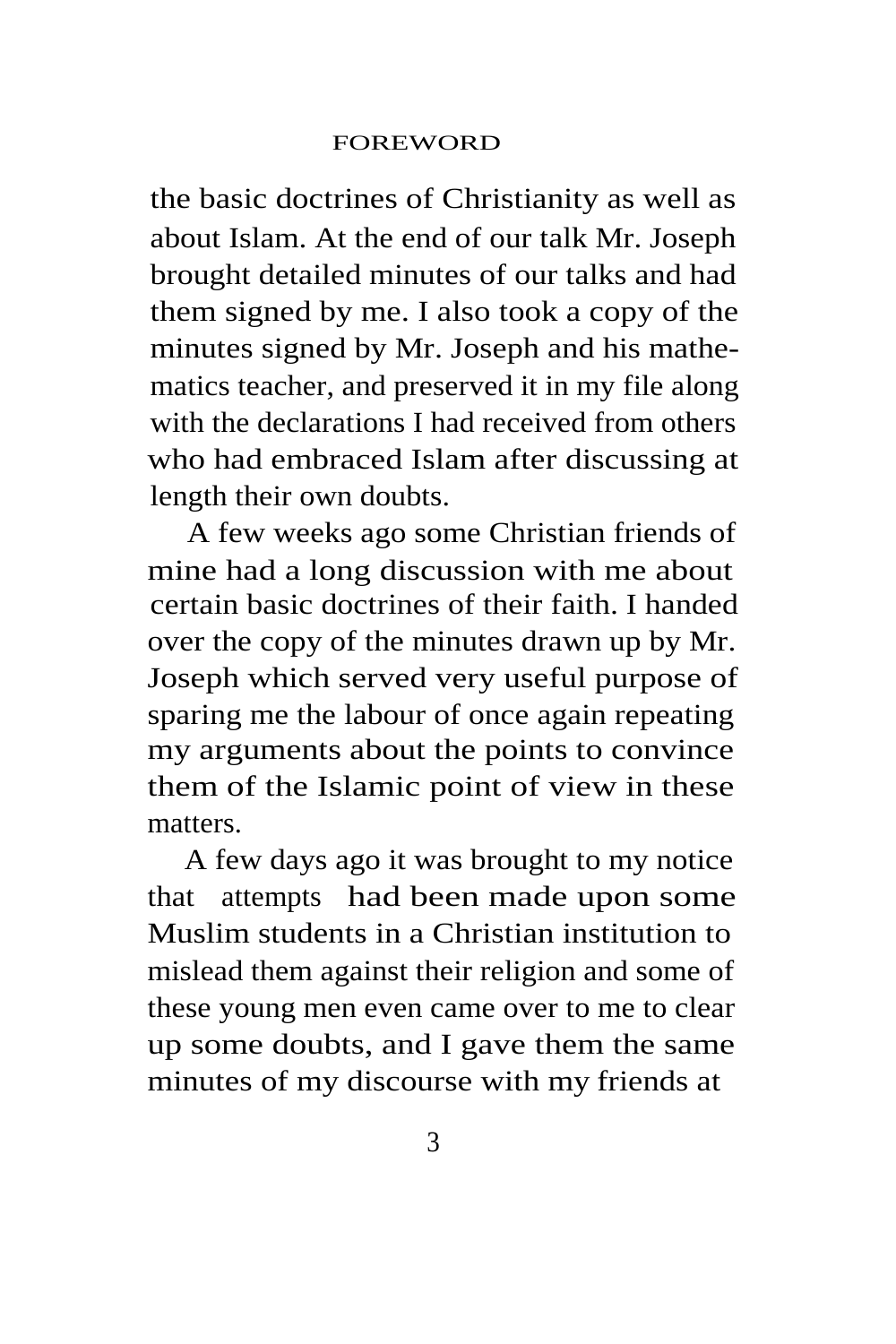Trichy. After going through the matter the young men copied down some of the arguments and the very next day they came to report to me that they had successfully convinced the critics against Islam and desired the matter in the minutes to be published for the benefit of our own young men who very often had to meet unreasonable criticism against Islam and the Holy Prophet. I had to agree to their reasonable proposal.

One thing I would like to be made clear is that the sole object of this publication is to arm young Muslim minds with the truth, and nothing else. If anyone does not want to read or hear anything against his own personal views, he need not persue this matter or hear it persued by anyone. I wish it to be known that what is said in this small booklet is exclusively for those who are sincerely interested in knowing the truth irrespective of the source or the quarter from which it comes. By this I mean only those sincere seekers after truth who are temperamentally and purposefully earnest in seeking to know the various points of view about one and the same problem. It is a universally acknowl-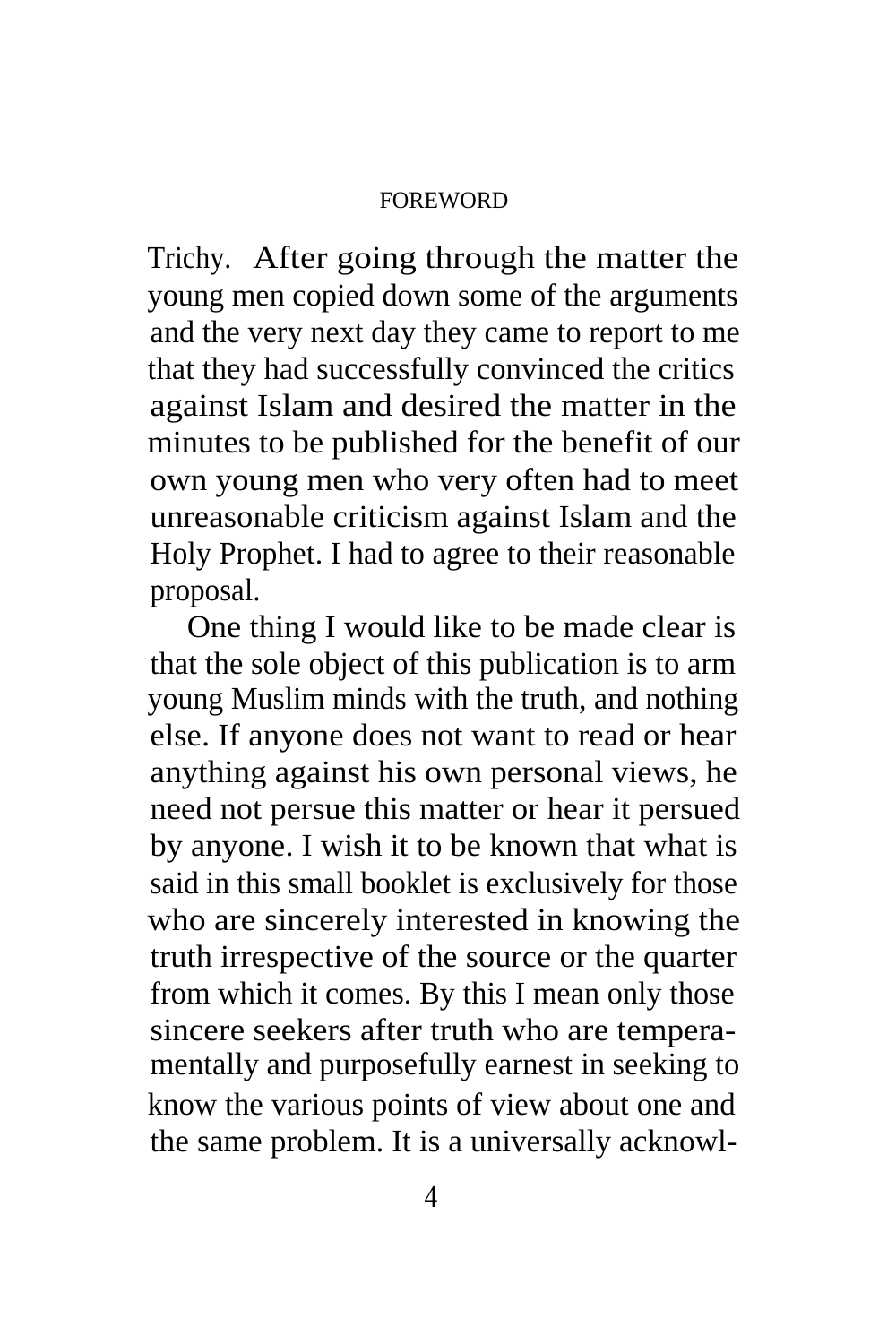edged fact that, except for those who have been divinely inspired to guide humanity towards the truth, no mortal can ever be sensibly deemed to be perfect in his knowledge. It is according to this native want in man that Islam ordains man to seek knowledge from the cradle to the grave.

It needs also to be known that Islam never accepts any belief which is professed in the blind following of someone else's views or any hereditary concepts, no matter from whose parents they are inherited. Islam invites each sincere adherent to reflect, to think, to ponder, and then to judge independently for himself. Nothing which is not one's own is ever acceptable in Islam, even one's own faith in God. Every Muslim is ordained by the Holy Qur'an to profess his faith by his own personal and individual scrutiny of his own belief.

To know or to acknowledge the truth or the reasonableness in arguments advanced by the opposite side is a task which never appeals to the ordinary slavish mentality of the blind followers of a crowd. It needs an intellectual independence opposed to the mental congestion in ordinary minds to establish and assert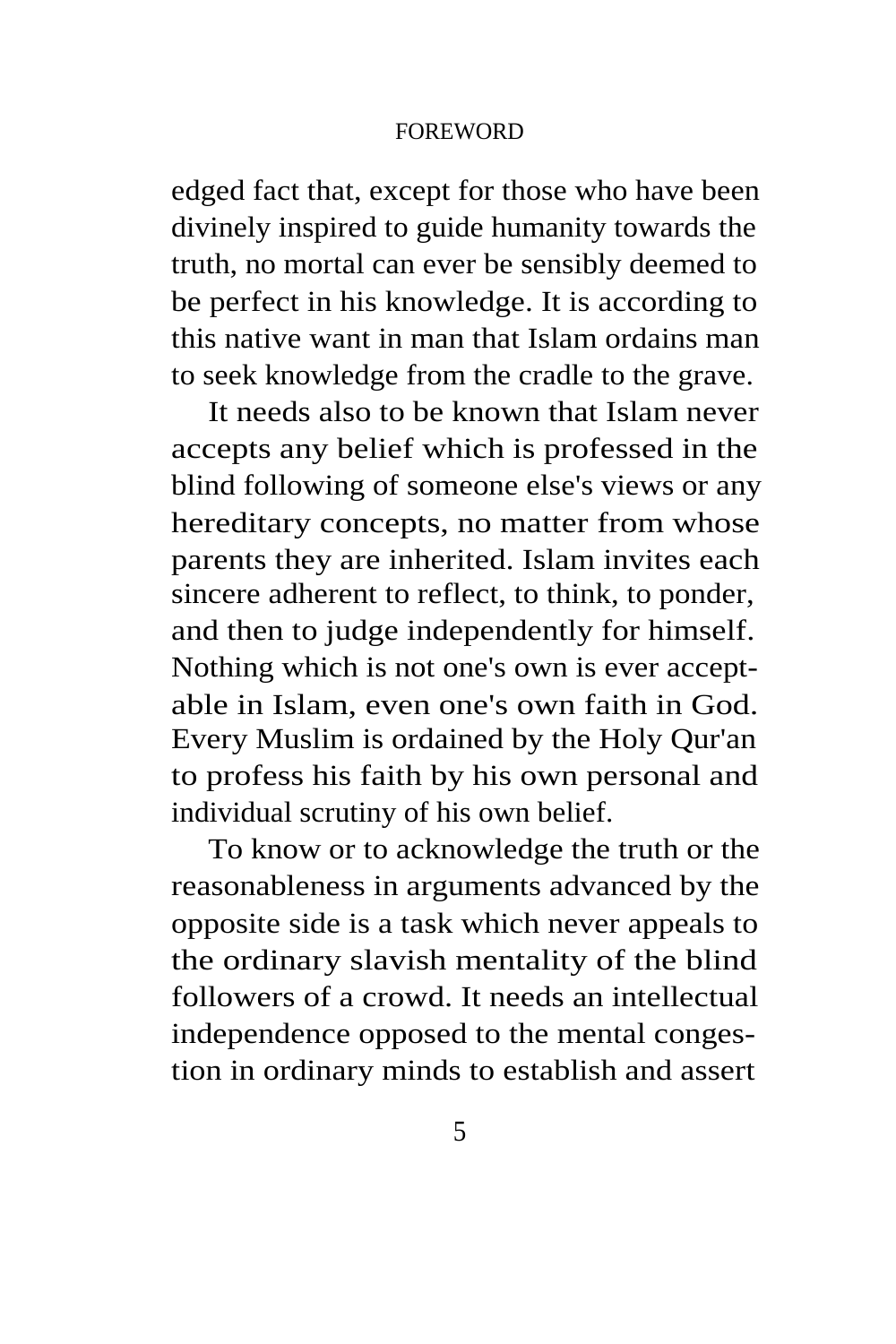one's own views against the views of a crowd; it needs a tempered individuality in an integrated personality. The essence or the spirit of such unique individuality is the latent native capability of the individual for leadership against the common slavish tendency of following the crowd.

There are two kinds of mentality in a human being. The one is the individual's endeavour to stand on his own and the other is being content to be controlled by someone else. One who wants to stand on his own in his faith has the genuinely independent mind, and the goodness possessed by such individuals really deserves its reward, according to personal or individual merits. The treasuries of goodness and virtues presented by anyone can never reasonably or justly claim the least appreciation, if they are not his own.

Let everyone of us dispassionately and impartially analyse our own views, testing them from various points of view or reasoning, and let us accept only those views which successfully stand up to cross-examination by the side opposed to us.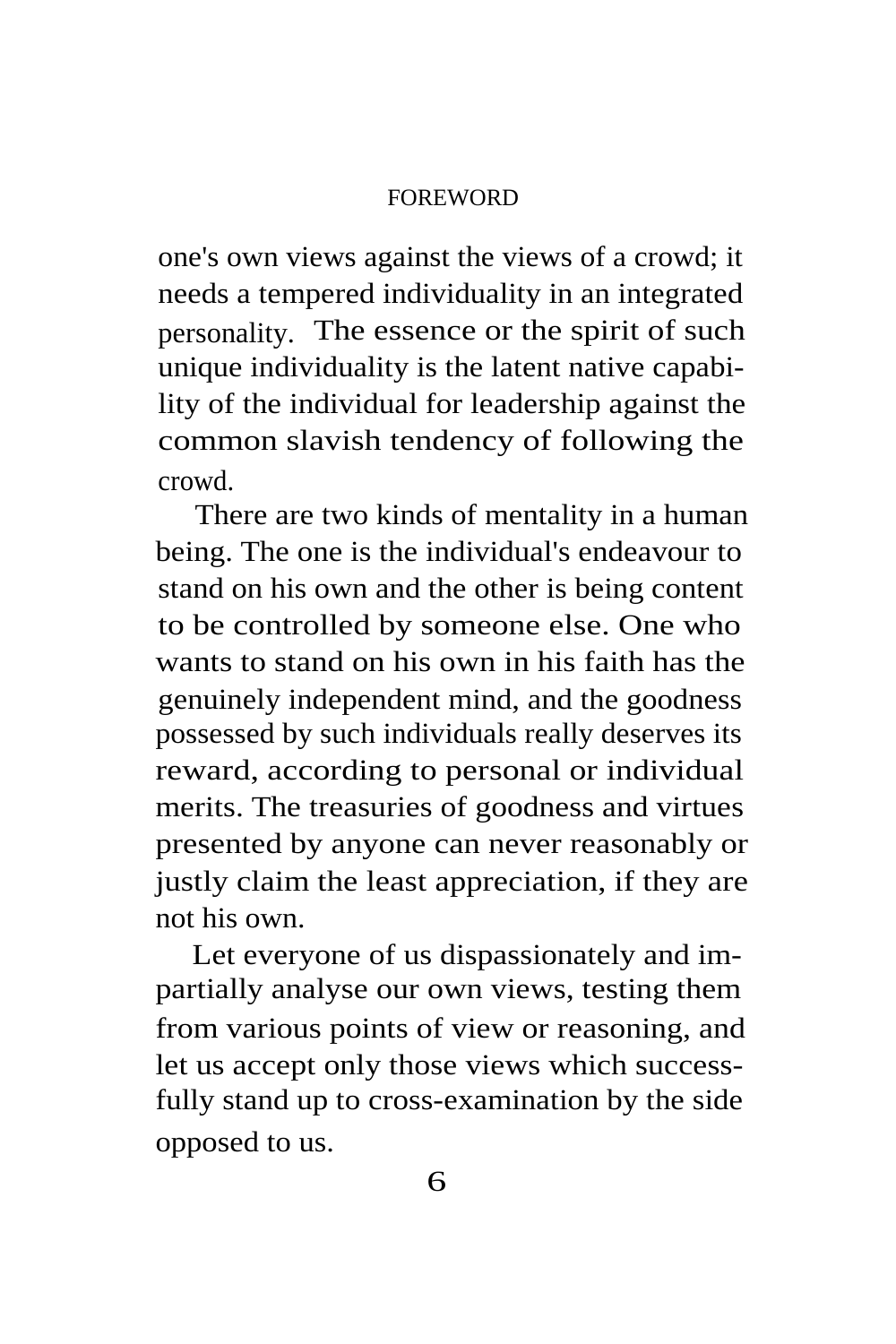One thing which every sincere seeker of truth should know and must remember is, that he should first remove any coloured spectacles. He must view everything without the least pride or prejudice for or against anything, and must readily acknowledge and own for himself whatever he finds to be genuinely true and reasonable. Without this essential condition first fulfilled nothing profitable can ever be gained by any amount of endeavour. One who sits to judge should not, and must not, belong or even be the slightest bit inclined towards any one of the contesting sides, for it is only then the verdict will be just, truely a reliable and acceptable.

Correctness in religious belief and the faithful translation of belief into proper action must be the first concern of every sensible man and woman. The aim of a true religion is nothing but the disciplining of the human self to prepare it to have as much divinity as possible reflected into it or to manifest divinity through it. Discipline varies a great deal. Unless it is complete discipline will do more harm than good, both to the individual as well as to the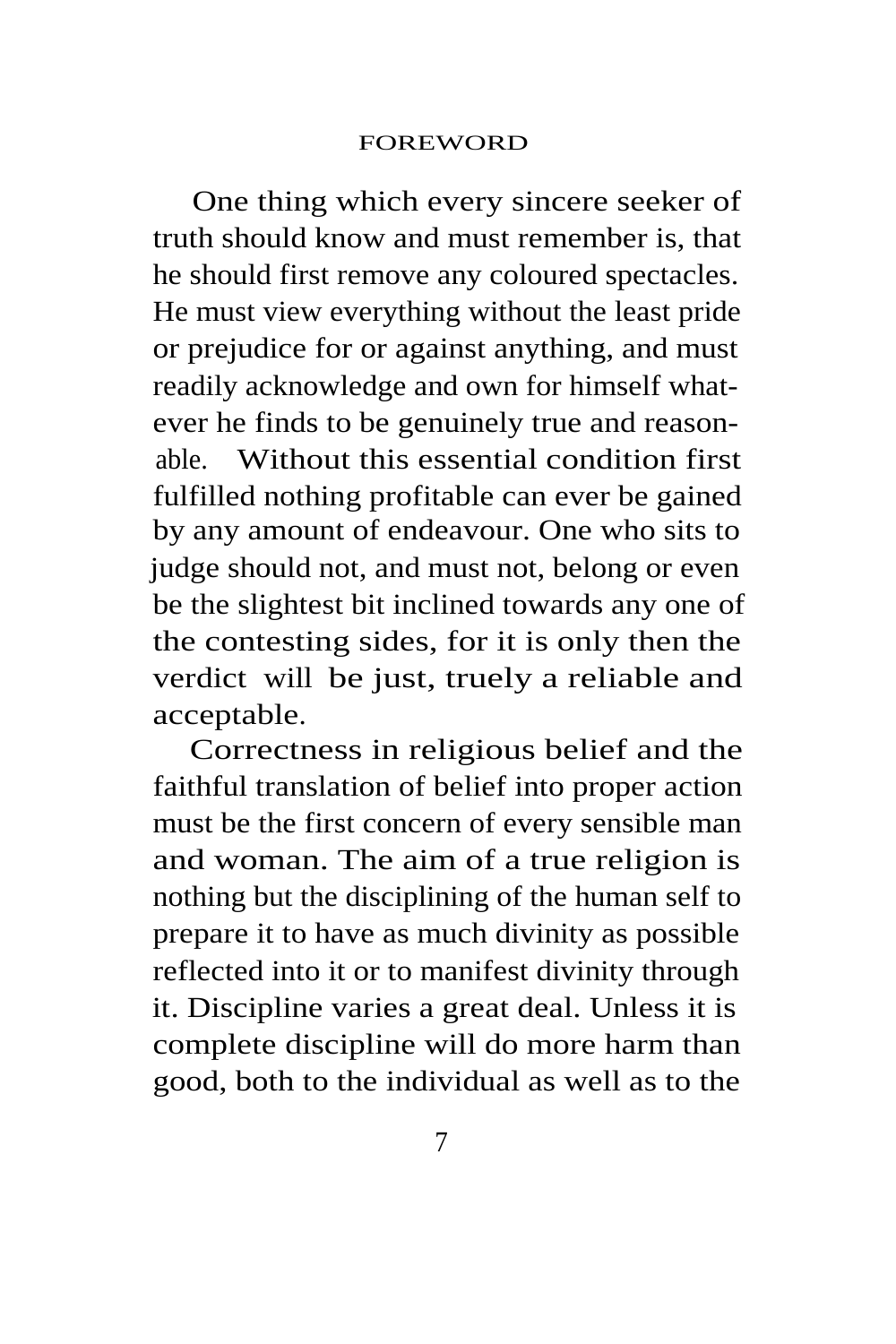society to which the individual belongs. The quality or usefulness of a discipline is to be judged by the degree of perfection and intergration of the human personality, and its awakening or enlightening through the consciousness of commitment or its responsibility to its self and beyond its self.

The first and the foremost fundamental of a true or the true faith or religion is the belief in God. Belief in the One God, the only Lord, of the Universe can never be equal to that in several imaginary partner lords of the world who derive their existence through the straying of human minds in their bewildered search for a protector which the native will to live seeks.

The faith in the One True Lord of the Universe as a whole will naturally have all the godly qualities integrated in it and the belief in the several partner gods will necessarily be the collection of a distracted component parts of variant qualities opposing or contrasting each other according to the varying nature of the different partners. Besides the degree of the merit of the faithfulness in the service exclusively to one supreme Lord will naturally differ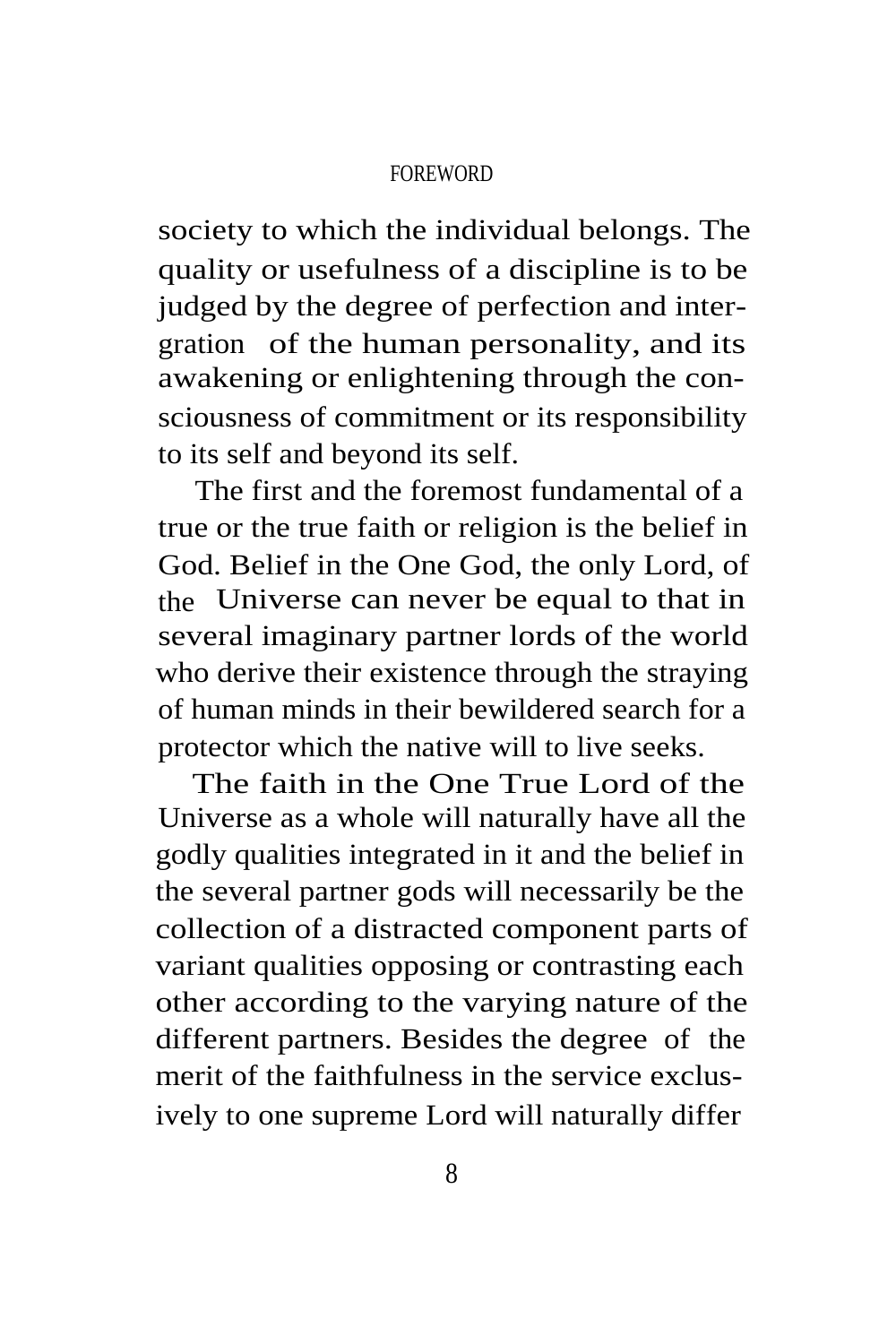from the service to many masters of variant authorities. There are many other points which demand serious consideration in this regard.

It is another separate question by itself, whether there can be the One Supreme Lord of the universe Who with the manifest ownership, integrity of his authority and the perfection of his control, runs the successful working of the whole universe since its coming into being or there can ever be more than one owner of the world.

Falsehood is not easily swallowed by everyone. The cleaner the inside of a human body the more repulsive will be every dirty thing to it. A cleanly maintained stomach will immediately vomit the least dirty thing trying to enter even its threshold, that is, the throat. Similarly a clear conscience of any human being with the quality of wholesomeness in it, will never at all relish the least falsehood. It is this latent factor in the human personality that makes a human being content with falsehood or makes it restless to put it in the search for truth. Therefore, the seekers after truth are only those who have the native cleanliness in them which longs to reflect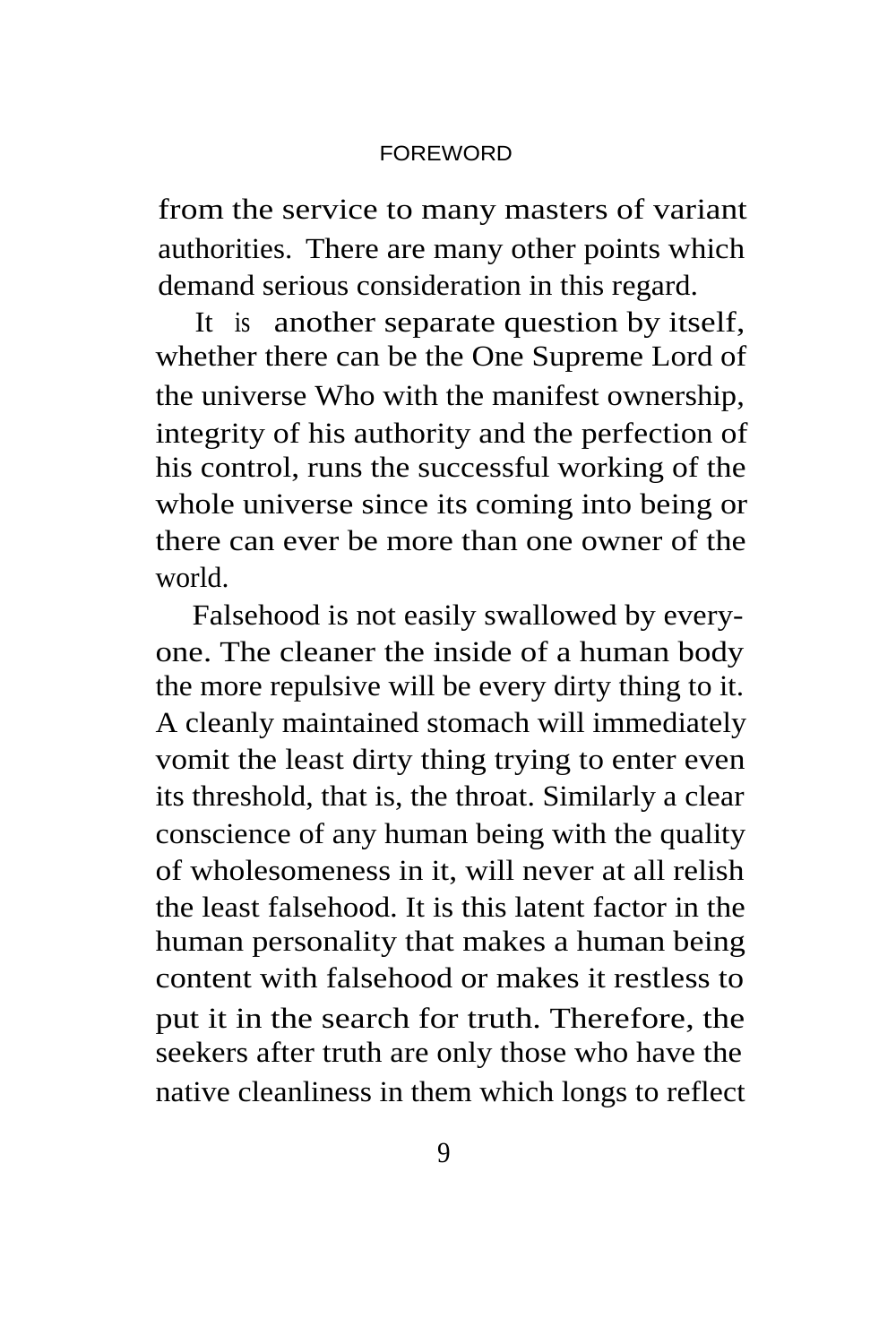in it or to manifest through it the goodness of the All-good Creator, Lord, but the ego in man completely over-shadowed by the devilish spirit makes one content or enjoy himself with delusion of falsehood.

Man, a creature along with other creatures of the Creator Lord, left to himself could by himself never have gathered anything to be correctly called knowledge about anything in the universe, and more so about his knowing the Creator Lord of the universe unless the Lord Himself mercifully arrange for his education and training. Hence the Lord's mercy in this regard manifested in the long line of the divinely inspired guides called the apostles or the prophets, the last of whom was the Holy Porphet Muhammad, peace be upon him and his progeny, to abide in his guidance for ever:

> *I will pray the Father, and he shall give you another Comforter that he may abide with you for ever.* (John, *14:16)*

and even with the conclusion of the apostleship the infinite mercy of the All-merciful did not leave man to stray, deluded by the false guides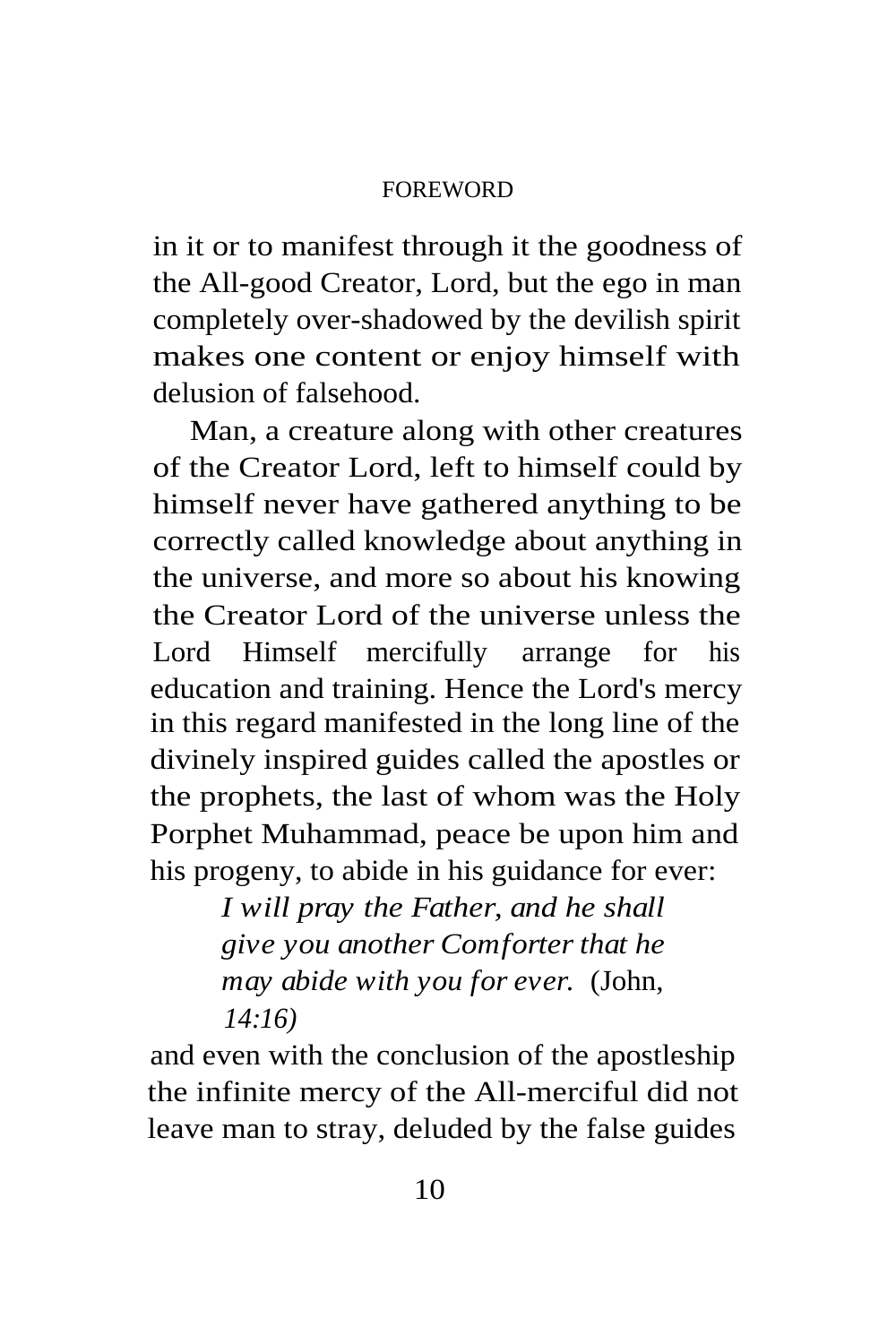and the selfish leaders of the world, but started the line of the divinely conditioned minds, the Twelve Holy Imams to immediately succeed the conclusion of the apostleship in the Holy Prophet Muhammad, peace be upon him and his progeny, to keep humanity duly guided upon the royal road to salvation shown by Muhammad, peace be upon him and his progeny, the last Apostle of God through the last or final heavenly word, that is, the Holy Qur'an and declared:

> *There is no compulsion in religion; truly the right way has become clearly distinct from error; (2:256) Let anyone now know the Truth and accept it thankfully or unthankfully (76:3).*

> > Prof. S.V. Mir Ahmad Ali (of Madras)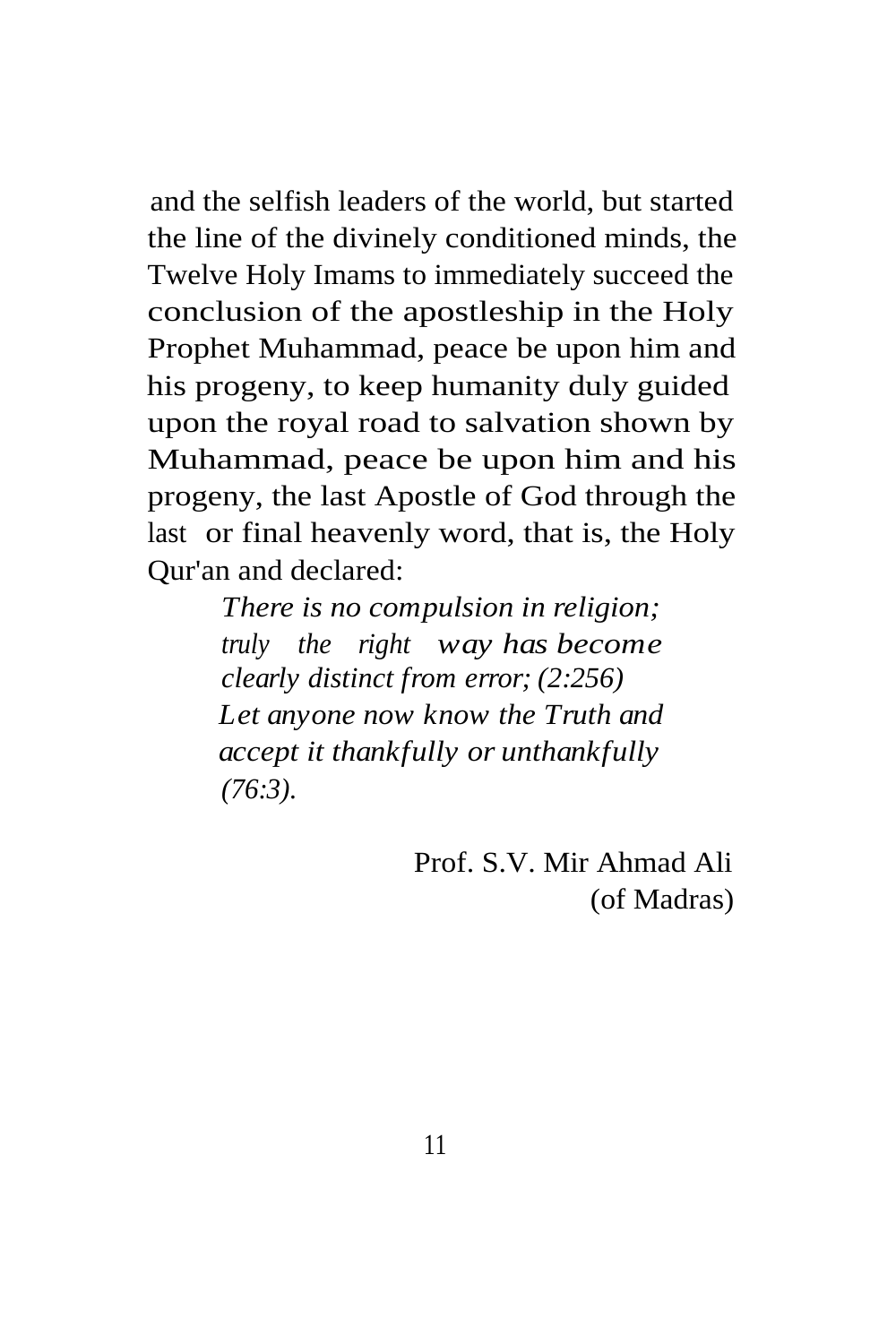## THE TRUTH FOUND

### **Joseph (Muhammad `Ali):**

I was born of staunch Catholic Christian parents. My father Mr. D'Souza was a preacher who knew the Bible almost by heart. My mother an orthodox Catholic would even give us the morning coffee only after her return from church. My father was stationed in the town of Trichinopoly in South India and I stayed with my mother and other elders in the village called Lalgudi.

Even from my youngest days I was made to memorize certain verses from the Bible. After passing the fifth standard from the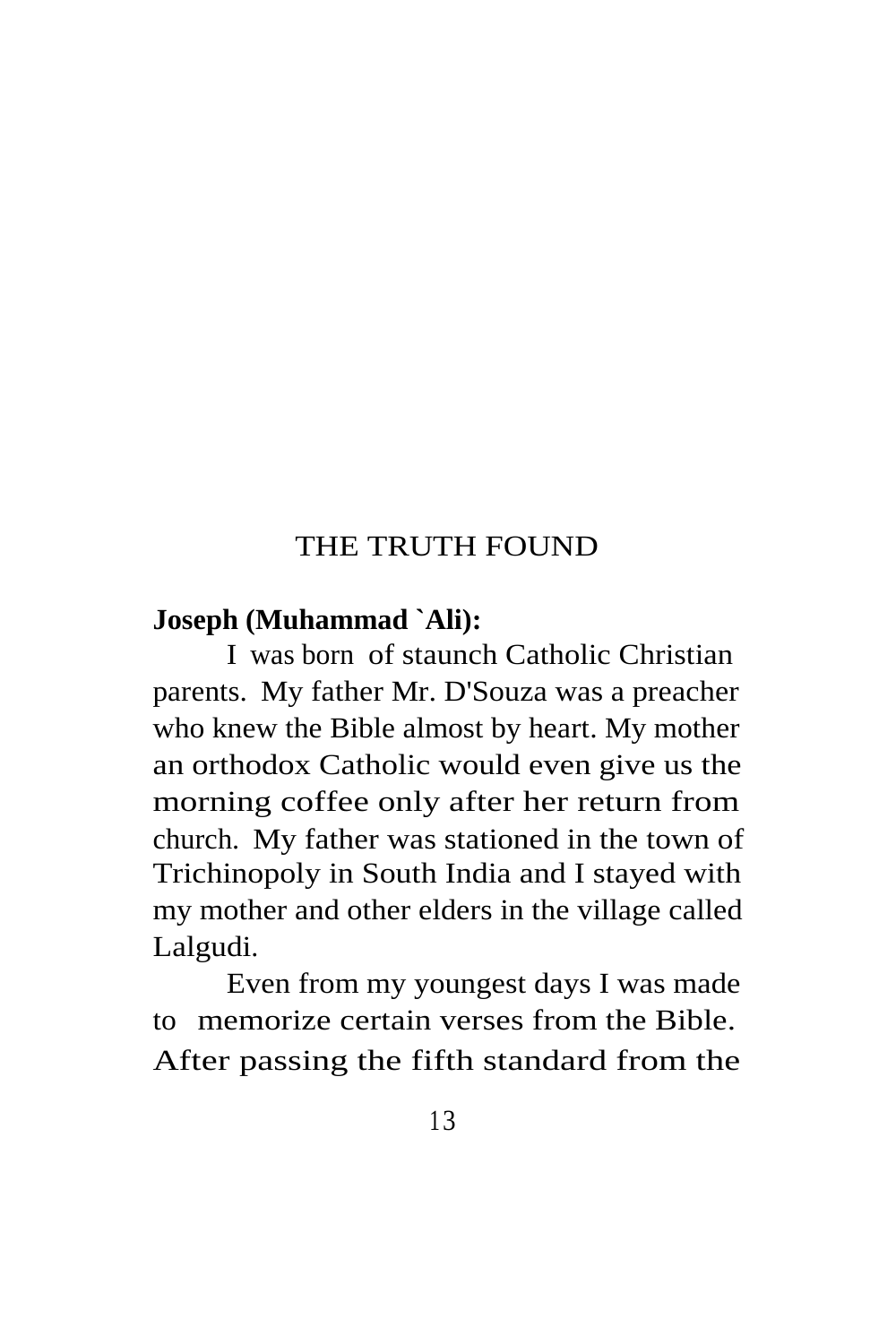Elementary School in the village, I stayed with my father for my higher education in the town of Trichinopoly. By the time I passed the second form I had completed the study of all the four Gospels in Tamil and knew many important verses, in those four books, by heart.

My father sometimes took me along with him when he went to preach, and from the special attention he paid to my knowing certain controversial points, and his teaching me the methods of explaining to the others those intricacies, it was quite obvious that he wanted me to succeed him in his profession. The strong desire of the paternal love to make me a priest was implemented by educating me with a detailed knowledge of the Bible and the science of ministering it to others. By the time I reached form four in school I could preach the gospels in my own way, supervised by my father. Many senior missionaries admired my knowledge of the important doctrines of the faith. I passed form six and joined St. Joseph's College. There I came in contact with several classmates who were protestants and whom some of them were well ersed in the study of the Protestant Bible.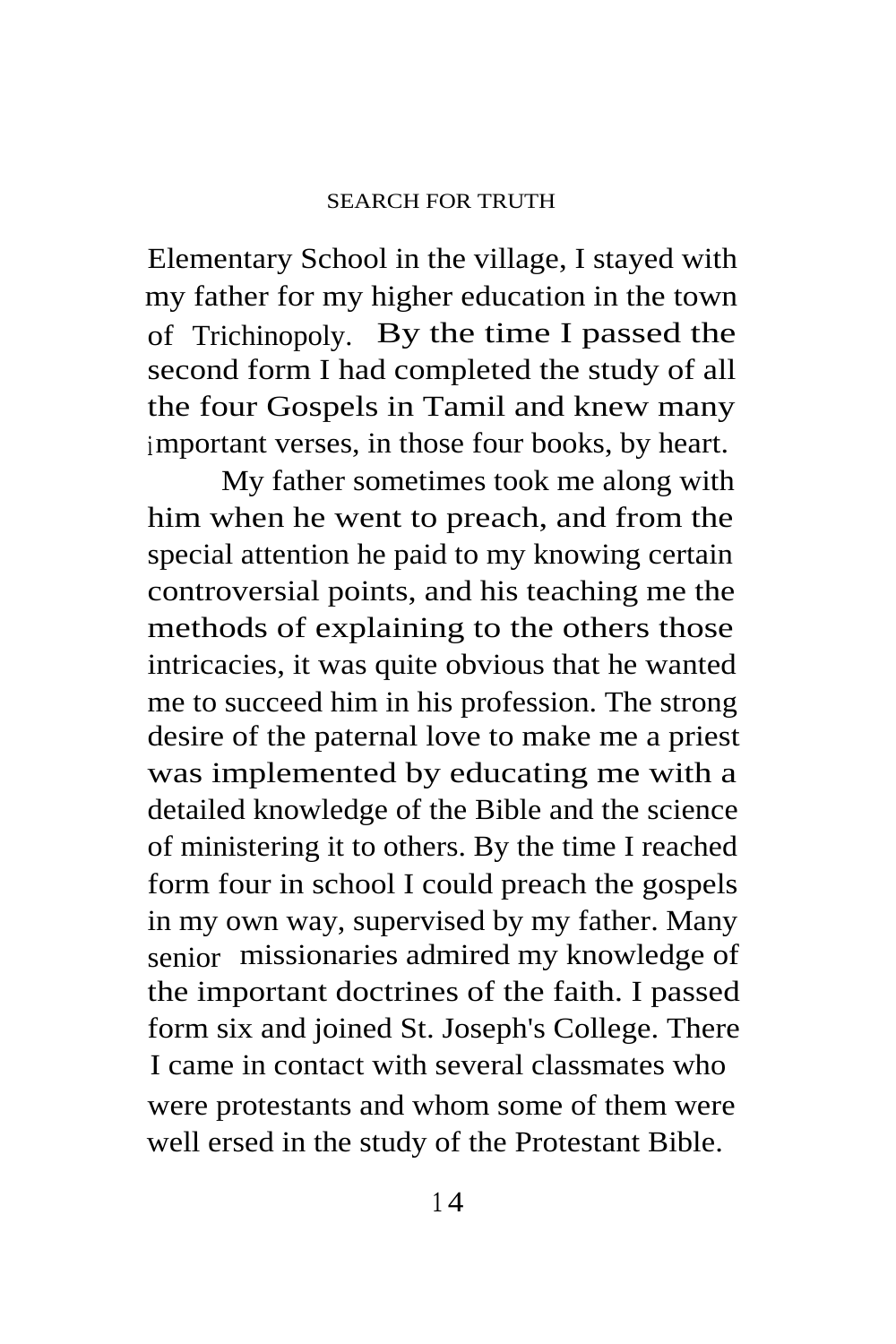I often met my protestant classmates and discussed matters of regard differences in our faith and the performance of rituals. There were some Muslim students also, but I met them only in the play ground for I hated meeting Muslims whom I took to be dangerous fanatics. By the time I completed the first year in the college, I was sufficiently grounded in the knowldge of the Christian faith as held by the Catholic church and had considerable knowledge of the Protestant view point also. Appreciating this knowledge of the Catholic faith in my young age, I was given a scholarship of Rs.15/ from the church funds and in return for the help I received, I was required to receive a special coaching in the guidance of deeper thoughts about certain parts the Holy Book, under the chief priest of the church, who loved me to teach me very much and was very intimately attached to me. He used the special devotional methods of worshipping Jesus and his holy mother. Having appreciated in the first group for my intermediate course I used to sit working at the subjects till late at night.

One night when all were asleep and I was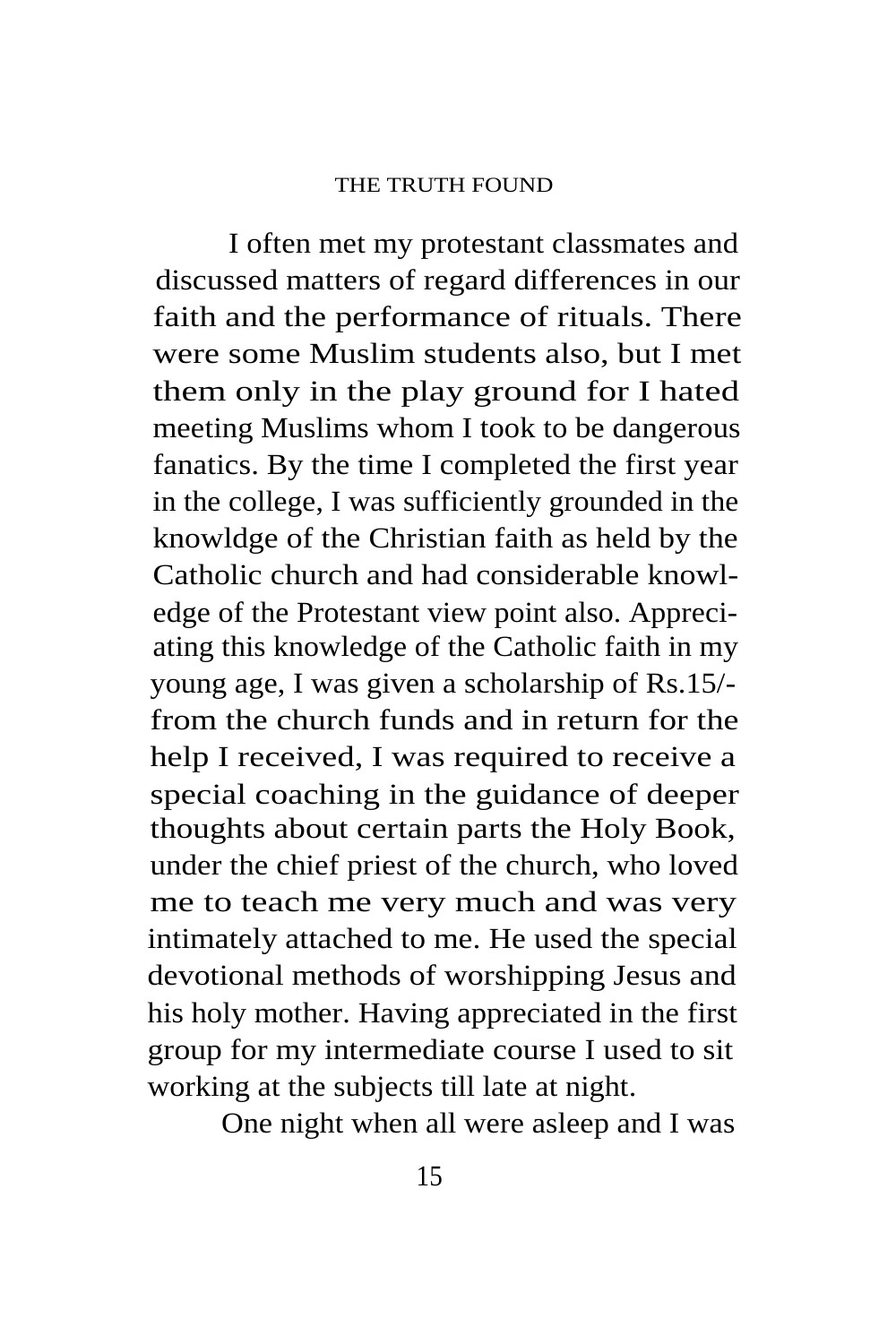absorbed in my studies, an idea suddenly struck my mind to examine the doctrine of the Holy Trinity, the basic formula of the Christian faith. The question of how three different things can be one and the same, arose in my mind; that is, how anything singularly absolute in its unity with its indivisible oneness, can ever by itself become divided into three separate beings with three variant native attributes opposed to each other justifying the distribution into the three different entities.

My failure to reconcile my belief in the Trinity with the reasoning of the science of logic, created a mental restlessness in me. Days passed on and many a time I thought of asking my father to help me in solving the problem which puzzled my mind, but I knew that my father would never appreciate the least doubt in the dogmatic belief of the Catholic School and my venture to discuss anything hated by the Catholic faith, would only create further problems in my domestic life. However, one day when I found my father in a happy mood, I asked him as to how he would defend the Christian faith in the Holy Trinity against the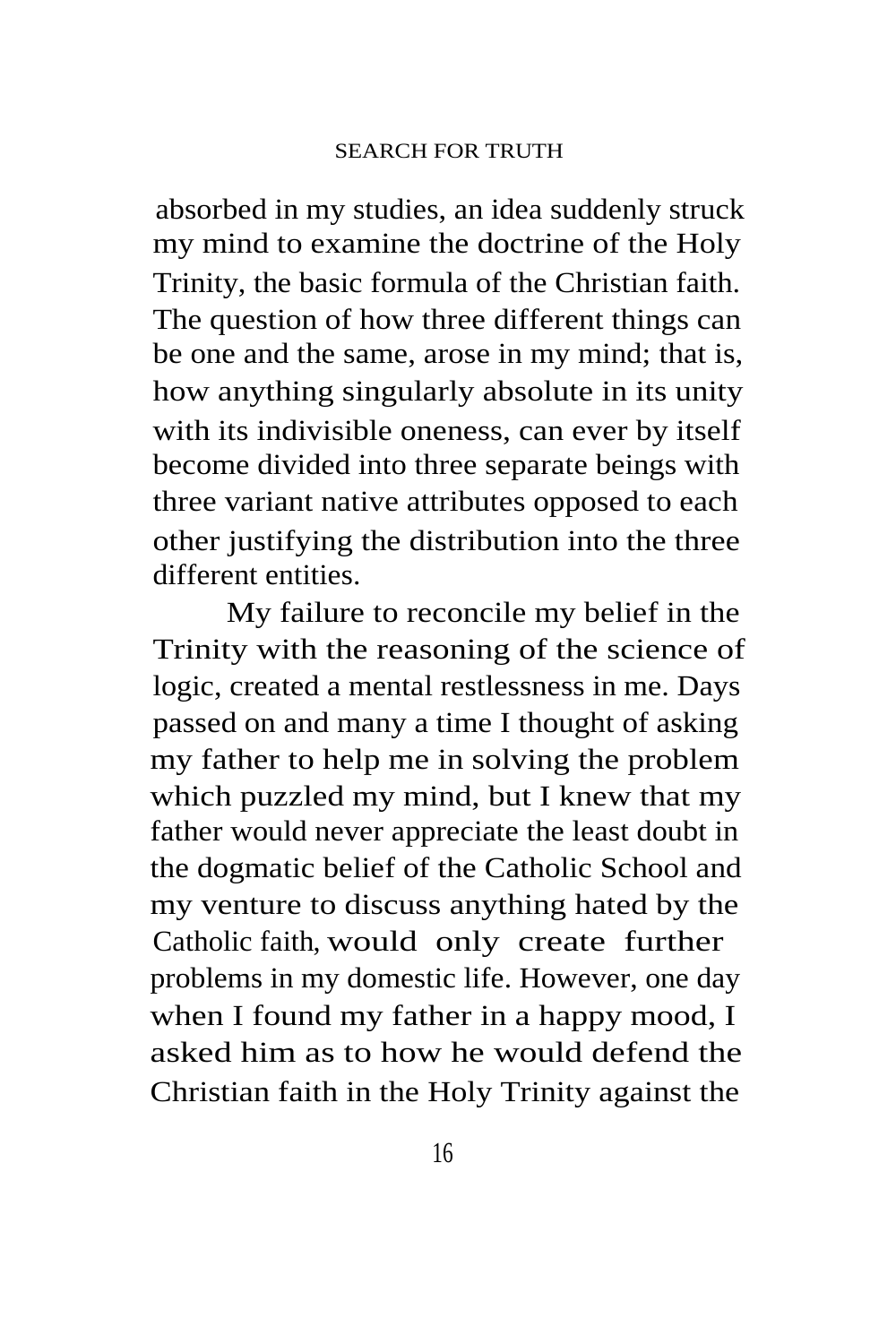attacks from the members of the other religions of the world.

The answer was, "In matters of faith one has to stop reasoning. One should believe in the doctrine only by one's heart and mind."

This reply from my father upset me further more and disappointed me to a very great extant and all my thinking got centred in the question which had become a definite problem to puzzle my mind further, and I wondered saying, "What! is this the foundation upon which is built the huge edifice of the Christianity faith? Is the basis of my own faith only a matter of a blind following of some dictated belief which can never stand reasoning or the independent scrutiny by the dispassionate and impartial arguments from the clean conscience?"

I became much worried and made up my mind to find some argument to somehow to make my much disturbed mind at least imagine that one could at one and the same time be three different persons, and the three different persons, could at the same time remain one.

One day our professor of mathematics was sitting alone in his room and I got in with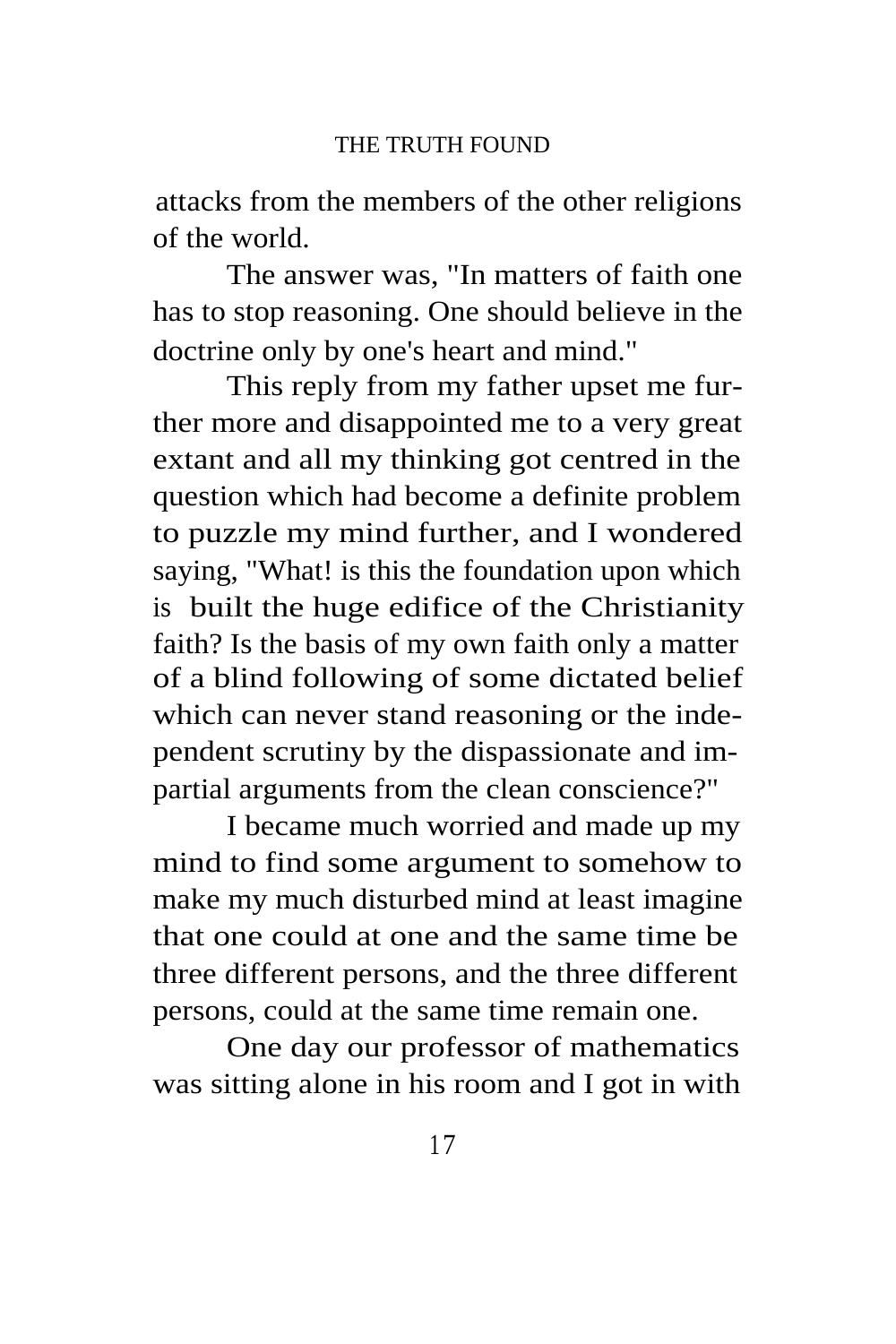his permission and asked him if he would help me solve something which, to me, was an intricate and a perplexing problem. He very kindly asked me what it was. I asked him to explain to me in what sense one and the same person could be three different beings and the same three different beings with their individual differences could at the same time be the indivisible absolute one?

The Professor smiled and said, "Is it that you do not like my stay in this college?"

I asked him, "Why Sir?"

He said, "What do you think the college authorities which are staunch Catholics will do with me, if someone informs them that I discuss in my private room things opposed to the Catholic or the Christian faith in general? Will they keep me on the staff of the college any longer? If you want to discuss anything here, you may do so but mind you, you must confine your discussion to the subject of your studies in the college, otherwise you will be doing the worst harm to me, for I will be thrown out of my job."

I felt the truth in his statement and made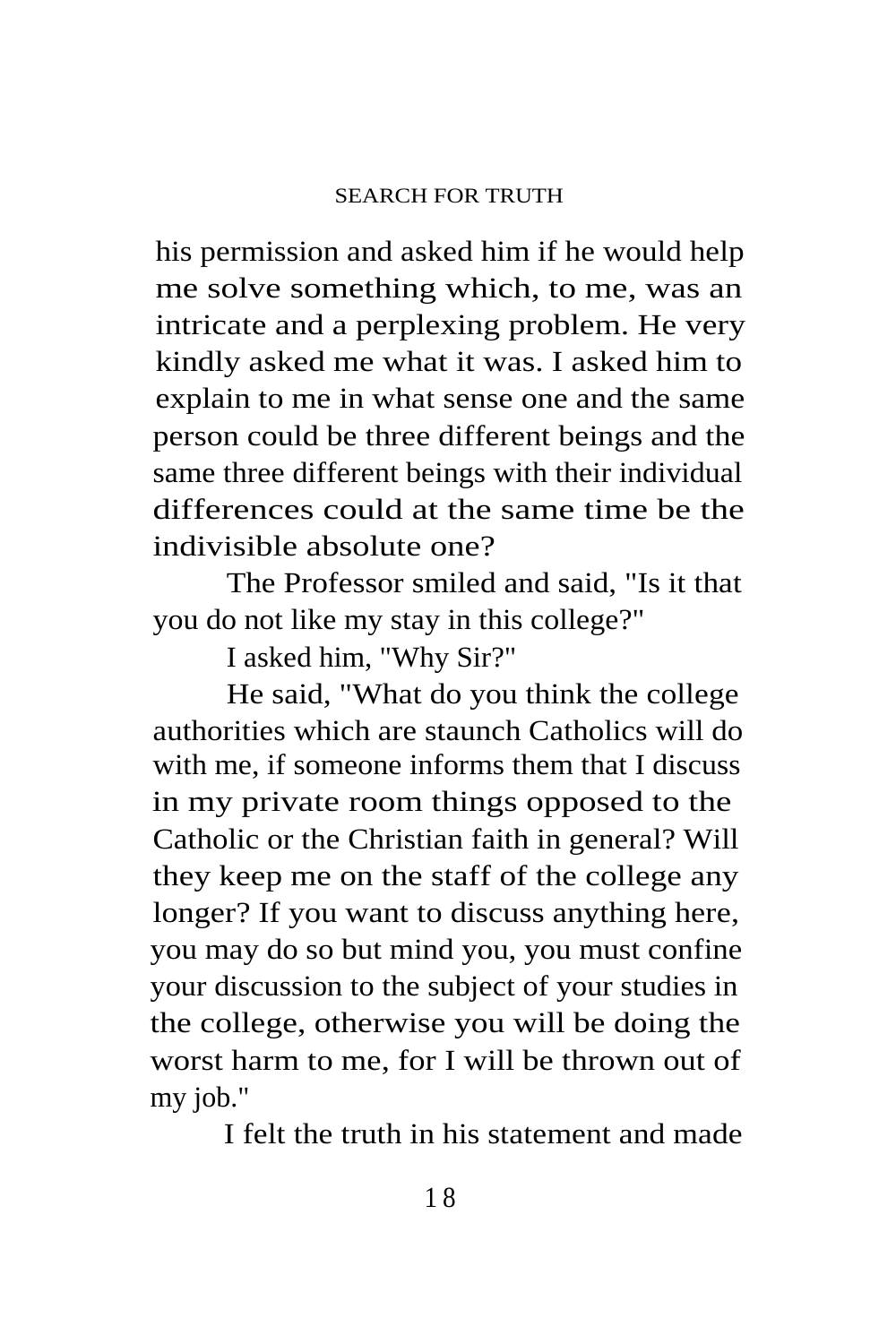an appointment with him to see him the next sunday at 3:00 p.m. in his house near the Central Market.

One Sunday when I met the Professor, he first asked me as to what made me enquire into the Doctrine of Trinity. I said that I wanted to know how far the doctrine stood up to reasoning?

The Professor smiled and said, "Why don't you ask anyone of our priests?"

I said, "I have asked them but they say it is a matter of belief or faith, and it should not be subjected to any logic or philosophy. This has upset me. This has raised the question in me, if what I believe in, is unreasonable and illogical, why should I subject myself to any blind following? Is God so unjust and cruel to expect man to believe in a doctrine about Himself, which no human brain can ever reasonably conceive? I request you, Sir, to somehow, give me some method of arguing out the possibility of such an existence as the doctrine of Trinity wants us to believe in!"

The Professor smiled and said, "My dear Joseph, suppose you want me to prove by some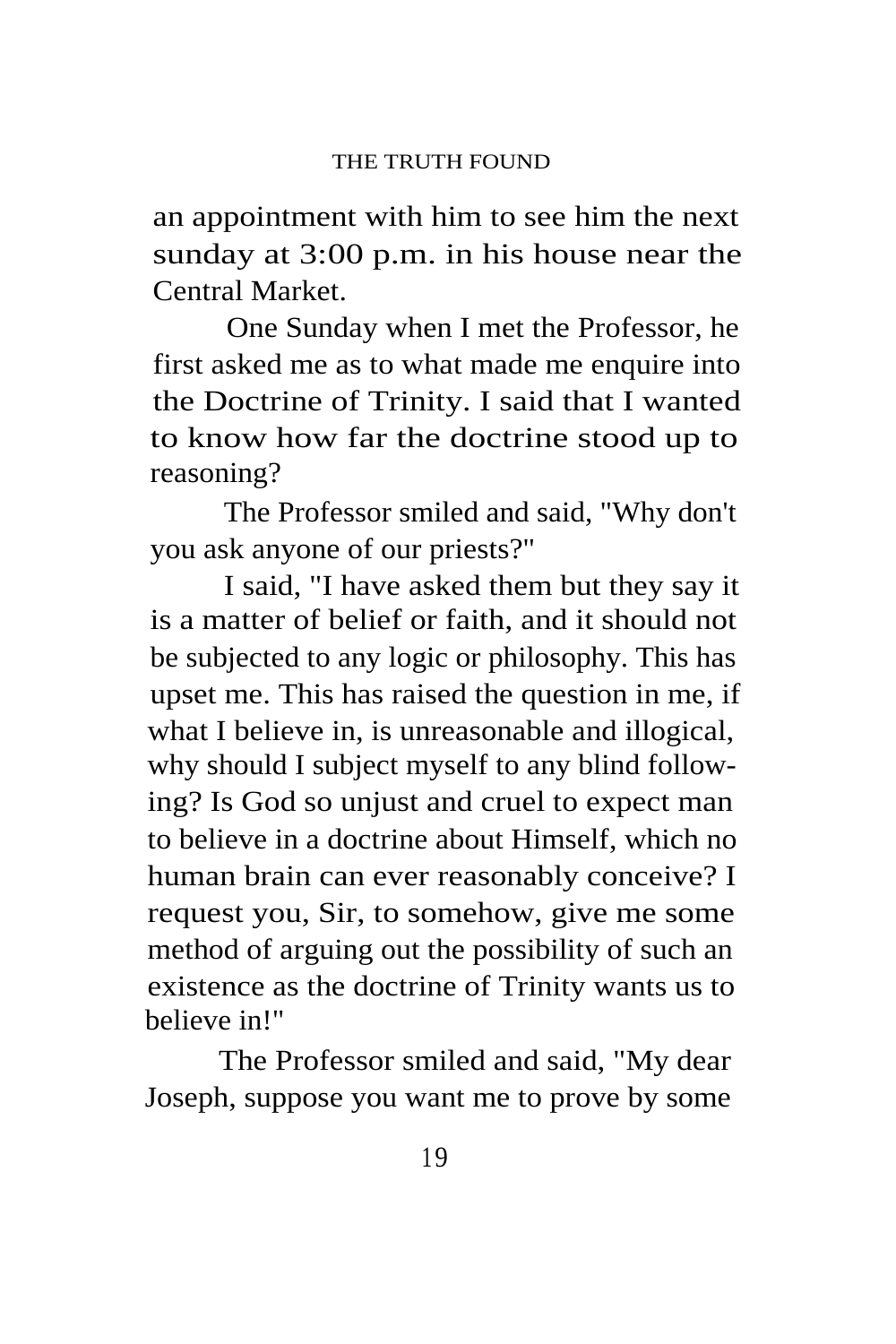mathematical formula how water can remain water and at the same time be fire, or how a stone can be a stone and at the same time be water too. How can I do it? I do not think any sensible man on the earth can ever conceive such a possibility. How the Ever-living God Who being the Ever-living Life itself, can also at the same time be a mortal, that is, be a man to suffer death at the hands of other mortals? And how the same mortal being at the same time could be the absolute immortal God? It is a problem which our priests want us to believe, and we have to merely believe in it, and none has any choice of even questioning the practicability of this inconceivable dogma."

On hearing the answer I asked him, "Then, what about you, Sir? Don't you also believe in it?"

He replied, "It is a matter of my own personal and individual choice and decision. Even if I or the world were to believe in such a doctrine the liability still remains for every believer to answer the question if he or she can prove the doctrine as a reasonable or practical phenomena."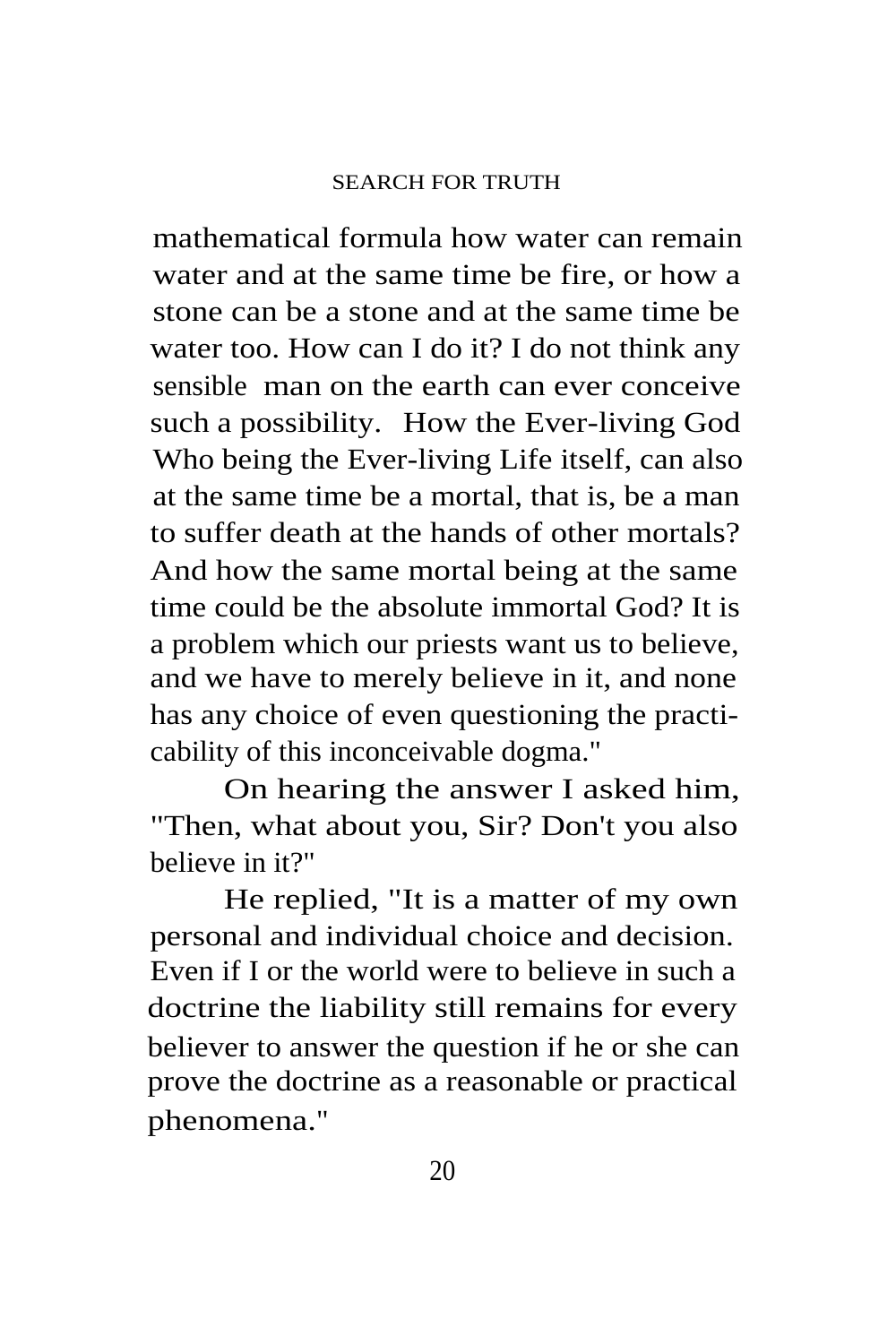So saying this, he took out a booklet from his shelf and placed it before me and said, "Let any one of our priests answer the arguments put forth by the authors of the matters in this small magazine. If you promise me that you will not show this magazine to anyone else, you may take it home and go through it and return it to me as soon as you can. But I warn you repeatedly to keep it to yourself."

Having given a copy of the magazine to me he went on saying, "The fact is when God, Whom we believe as One, is an Absolutely One Being in His perfect Unity, it means that God is singularly one in natural essence of His existence, free from any different or variant factors having anything to do with His pure or Absolute Unity to justify His being The Absolute One, owing an indivisible existence, by Himself. Division suggests that the one is not an Absolute One but a compound of some variants and that which is a composed being can never be really one in the true meaning of oneness.

<sup>&#</sup>x27; The magazine was "The Peace-Maker" edited by Professor S.V. Mir Ahmad Ali from Madras City.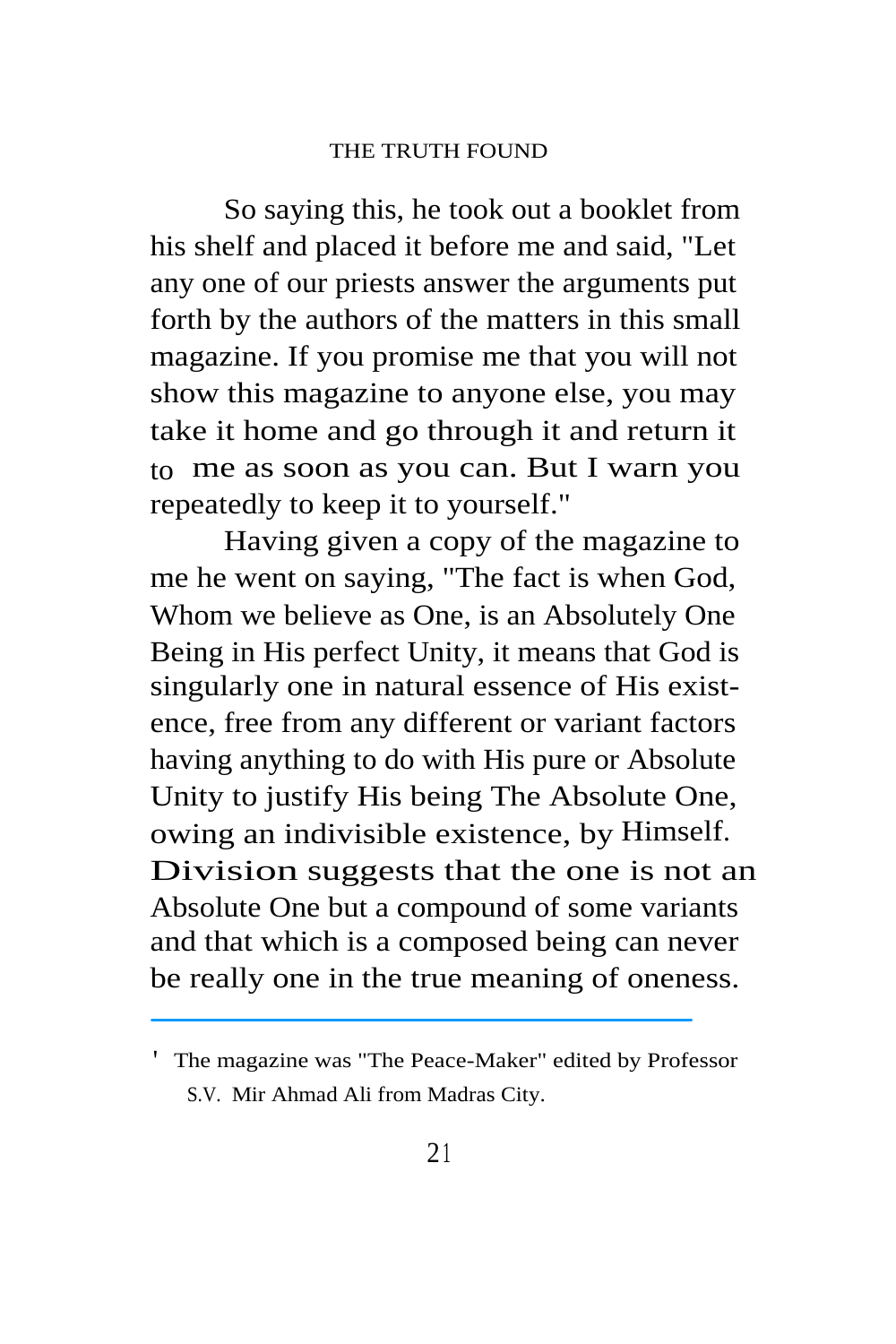And certainly the one dependent in its existence upon its different components can never be independent in its action, whereas God is the Absolute One, independently Omnipotent in His will and His action.

"Besides how can any three which are three separate beings, with three variations justify their being three separate entities, remain three separately as they are and at the same time by themselves lose their different individual native properties differentiating them from each other, and become conceivably by absolute indvidisible one, without the least variation in the essential oneness.

"An Absolute one must be totally independent in its existence, Mr. Joseph, it is impossible to reason out the doctrine of the Holy Trinity. The science of mathematics or any other science which any human genius can ever coceive until the end of time, can never solve this inconceivable riddle."

He continued, "The only thing is that, we Christians are shut out of the vast sources of knowledge about the truth and of the higher factors in matters of religion which are available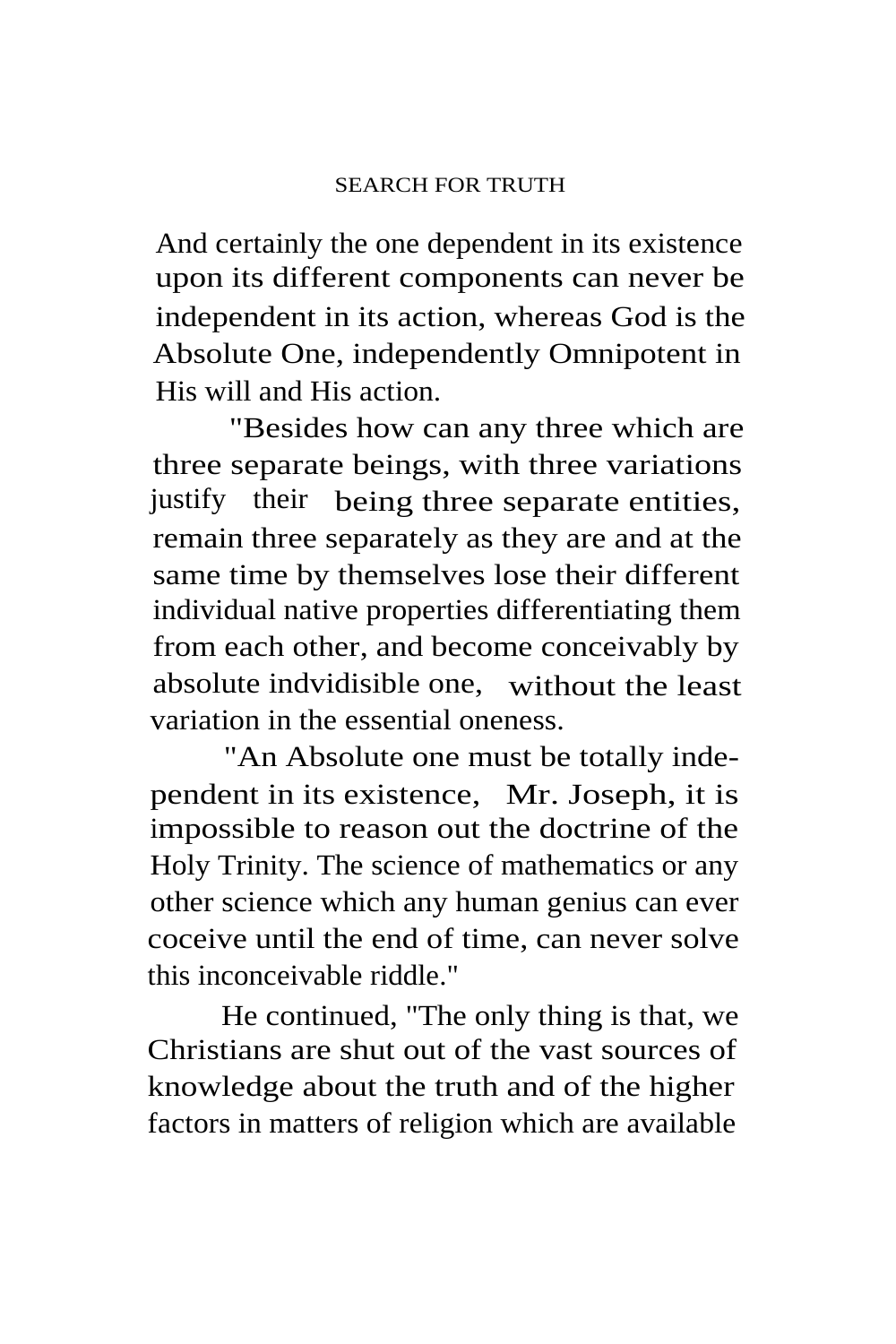outside our own fold, by damning every non-Christian thought as the devil's work. We Christians, Mr. Joseph, in our madness to swell up our ranks have played such a disgraceful roll that a great head like Sir E. Denison Ross had to helplessly disclose the truth about this in his foreword to the translation of the Holy Qur'an by George Sale."

I was amazed to hear the arguments of the Professor who was himself known as a Catholic, and at the same time I was very much encouraged to know that my doubt about the unreasonability of the doctrine of Trinity was something which had made a highly educated and enlightened mind like the Professor of Mathematics also to enquire into it. I was much benefited by the discussion with the Professor for I came to know argument justifying the doubt created in my mind.

My study of the matter in the magazine "Peace-Maker" and the translation of the Holy Qur'an opened my eyes to many great and every important factors that affect human life on earth. Once I visited the Professor in his house and to my further amazement I found him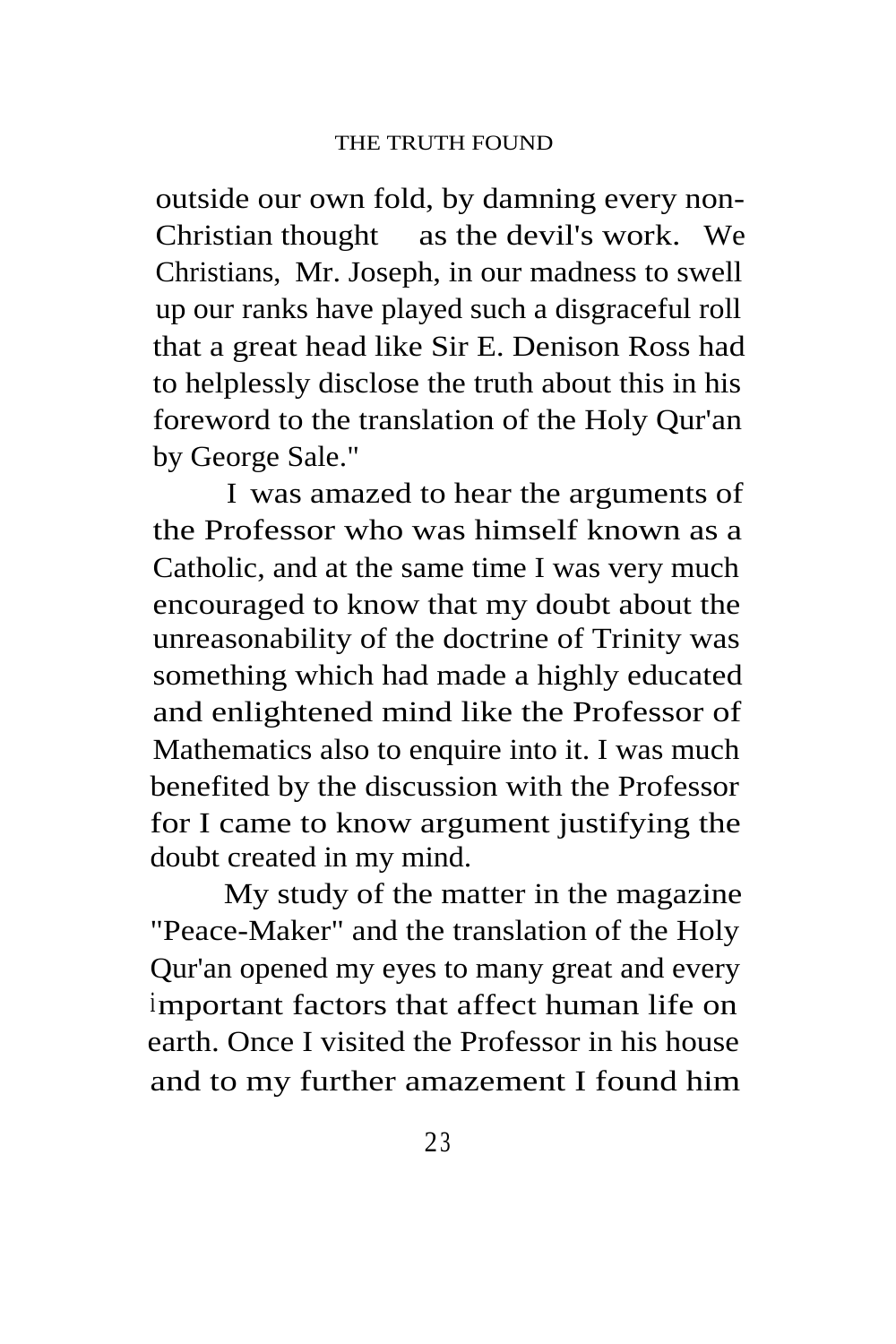possessing a great amount of literature on Islam.

I asked him, "May I know, Sir, if you have embraced the faith of the Muslims?"

He replied, "It is a question yet to be decided. You do not worry yourself about my personal choice. I, for the time being, want to be known as no other than a Catholic Christian. I will tell you later."

I took the copy of the translation of the Qur'an by George Sale and read the introduction by Sir E. Denison Ross. The Introduction needs to be read with special attention. Sir Ross says:

> For many centuries the acquaintance which the majority of Europeans possessed of Muhammadanism was based almost entirely on distorted reports of fanatical Christians which led to the dissemination of a multitude of gross caluminies. What was good in Muhammadanism was entirely ignored, and what was not good, in the eyes of Europe, was exeggerated or misinterpreted.

. . . the Unity of God and that the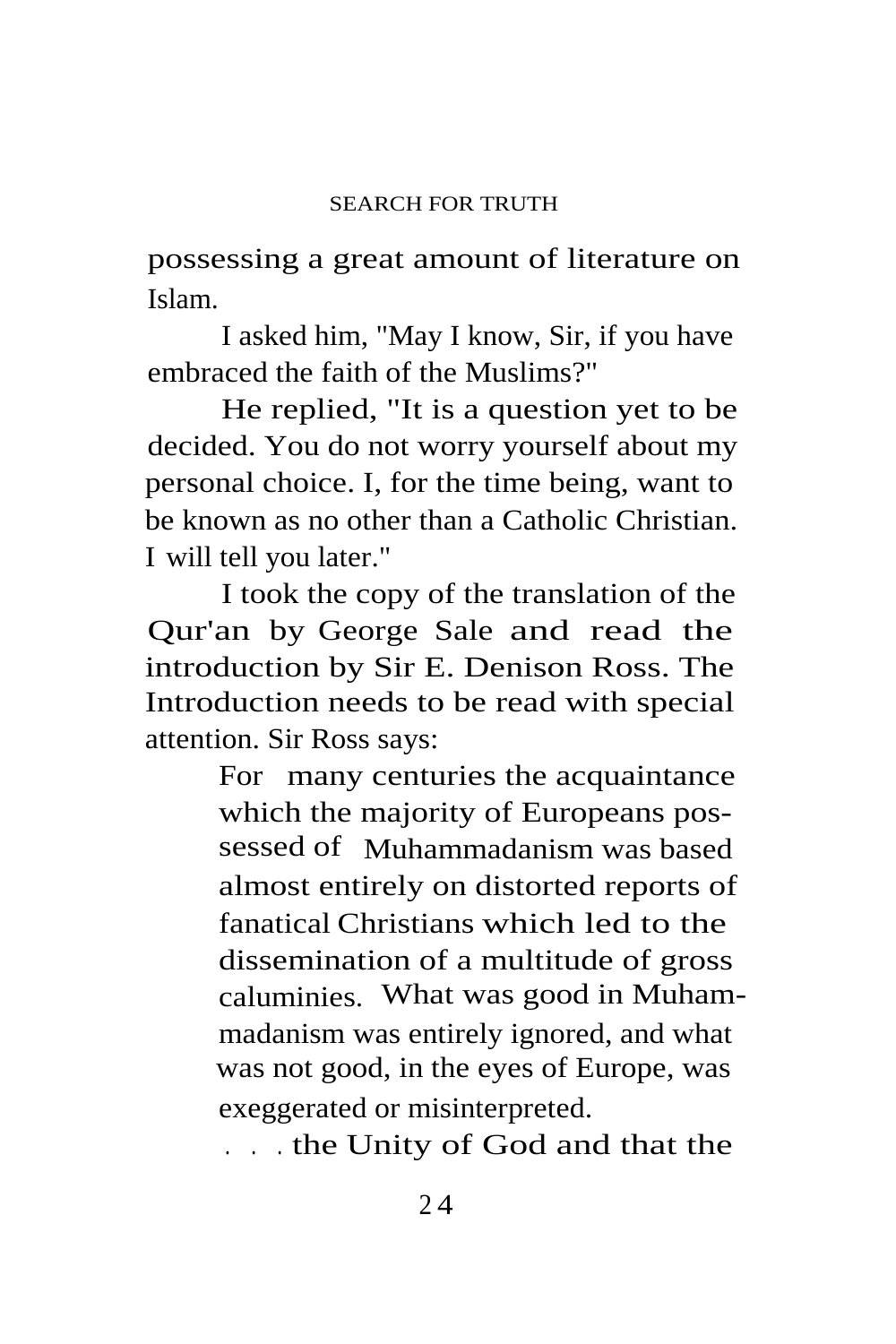simplicity of his [Muhammad's] creed was probably a more potent factor in the spread of Islam than the sword of the Ghazi's. (G. Sale's translation of the Koran, Introduction, p.vii)

This statement of the great Christian scholar of international reput, created in me the thirst to know the original teachings of Islam, especially about the Islamic conception of God.

About four years passed away and by this time I knew the contents of the Qur'an. Many things had arrested my special attention. I had discussed many doubtful points with the Professor whom I found to have read the Qur'an several times with a better and more critical view. I was now longing to meet some Muslim scholar to cross-examine him about certain points about the Islamic faith.

Once I thought of Hinduism but what I daily see with my own eyes - the curses of untouchability and the reservation of the caste system prevalent before us, and besides everything else, the idol worship and the observance of innumerable rituals - did not prompt me to take up any enquiry into the tenets, the practice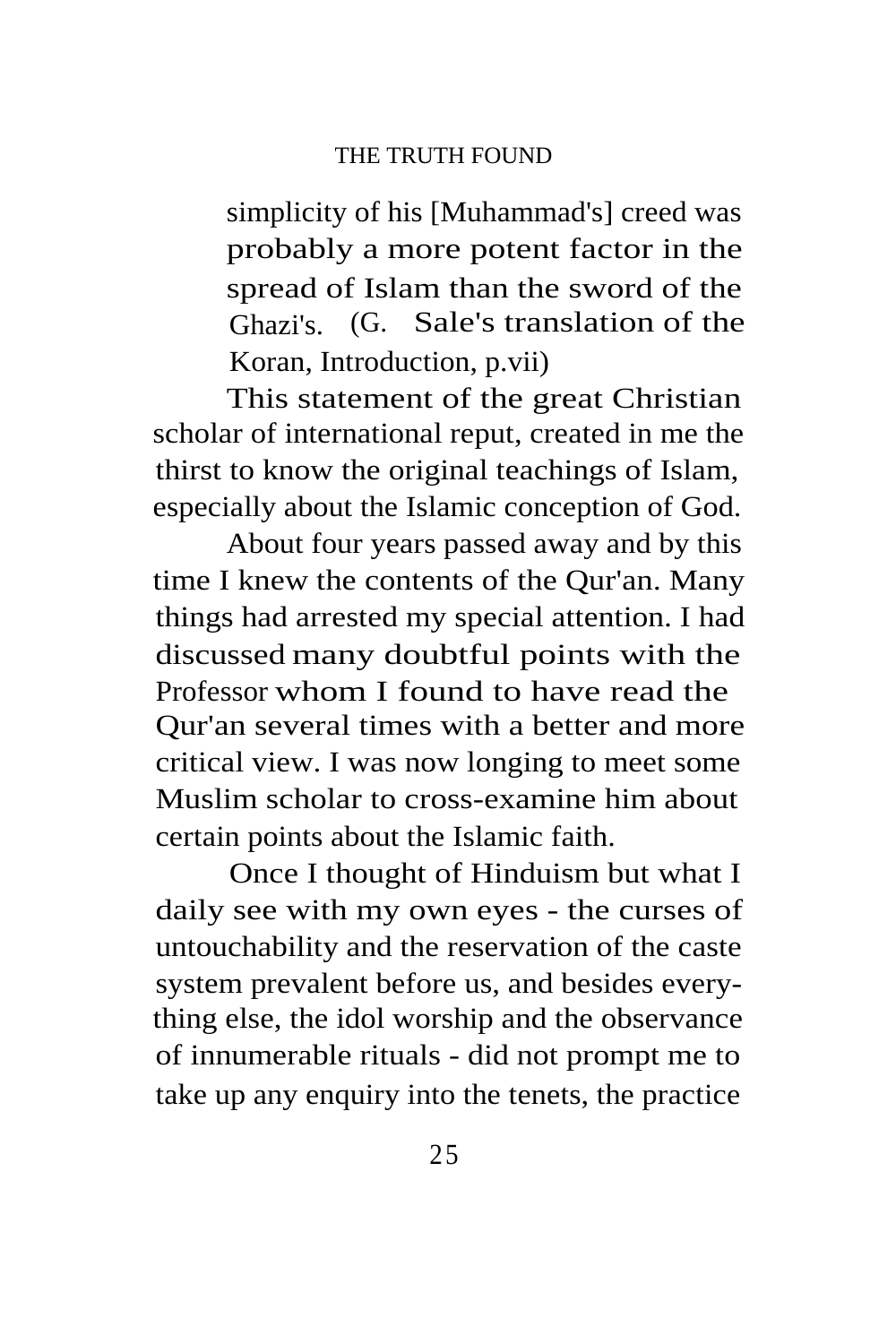#### SEARCH FOR TRUTH

of which manifested in the daily life of the millions of the Hindus living with us. I could never understand the superiority exclusively and arbitrarily claimed for the members of certain castes, simply because they had accidentally been born in those folds. I had seen with my own eyes how the people belonging to certain castes are imagined as lower in the society and are treated as the untouchables, not allowed even to enter into the Hindu temples. I had seen these poor souls being prohibited even to draw drinking water from the wells reserved for the superior classes.

I met several Brahmin pandits but none of them could answer any of my objections against the several Hindu theories regarding the authorities of the hundreds of gods and goddesses and the observance of the rituals which did not appeal to me in the least.

The havoc in the social life played by Hinduism, dividing humanity into castes and sub-castes and the unreasonable superiority of one caste over the other, is itself so much repulsive that none would like to take any trouble of executing any studies about the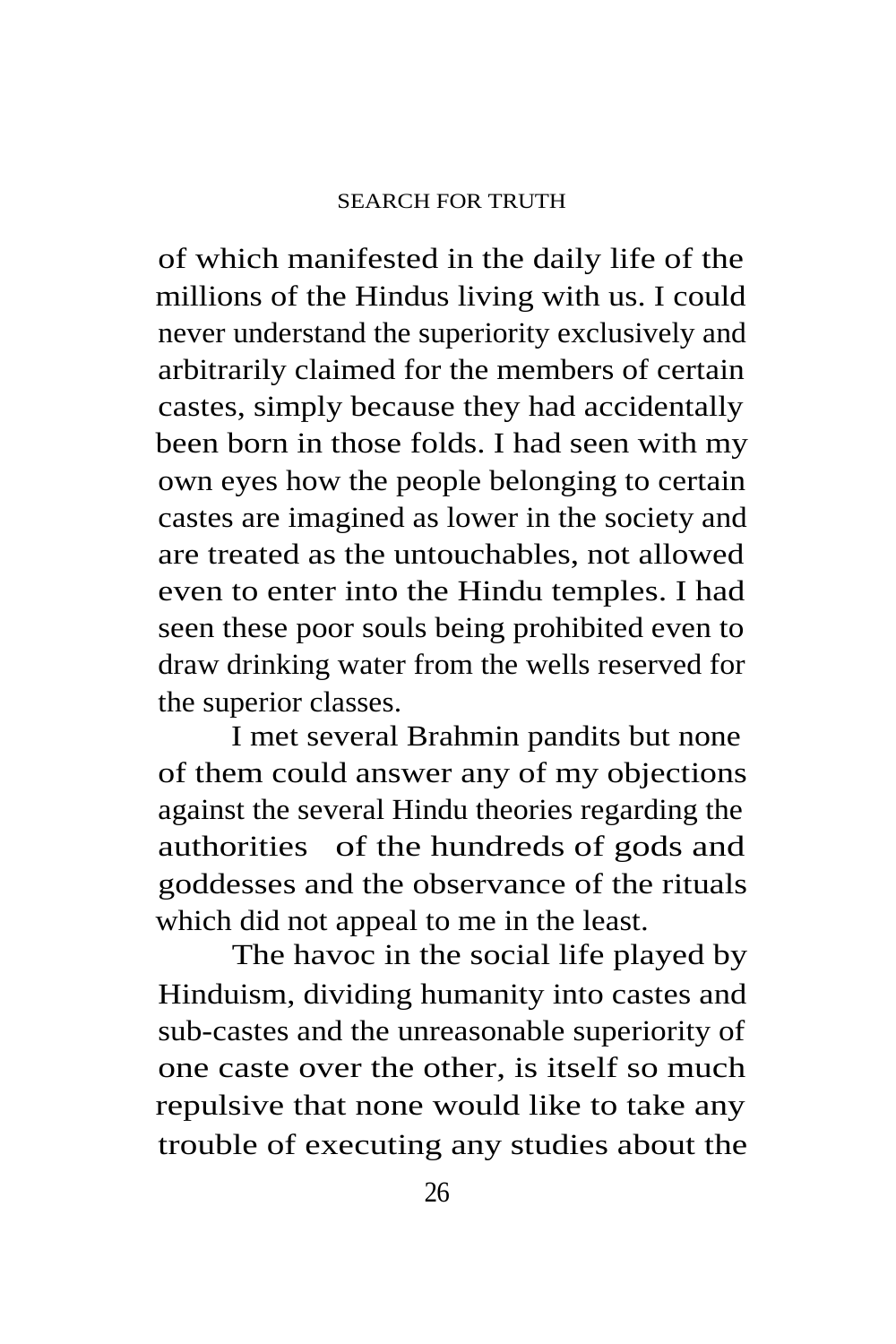doctrines of the faith.

While resenting against the caste system and the sectarian segregation in the Hindu folds, I was automatically reminded of the similar restrictions among we Christians. The caste hatred has been sunk so deep in the minds of the Hindus that even after entering Christianity they are unable to overcome the complex. I asked to myself.

"Why criticise other people and their belief when the religion which I myself belong to, has in it the sectarian segregation of the Brahmin Christians, the Naidu Christians, the Chuckli Christians and the similar many sectarian differences, having a full sway over the social order? Are not churches in Christendom owned exclusively for the members of particular sects? Are there not churches belonging to a particular sect which cannot be used by the people of the other different sect? Has not Christianity failed to unite mankind into one human society? Did Jesus mean all these differences and dissensions which we the Christians have innovated? Is it not then that we are far away from the original objects of the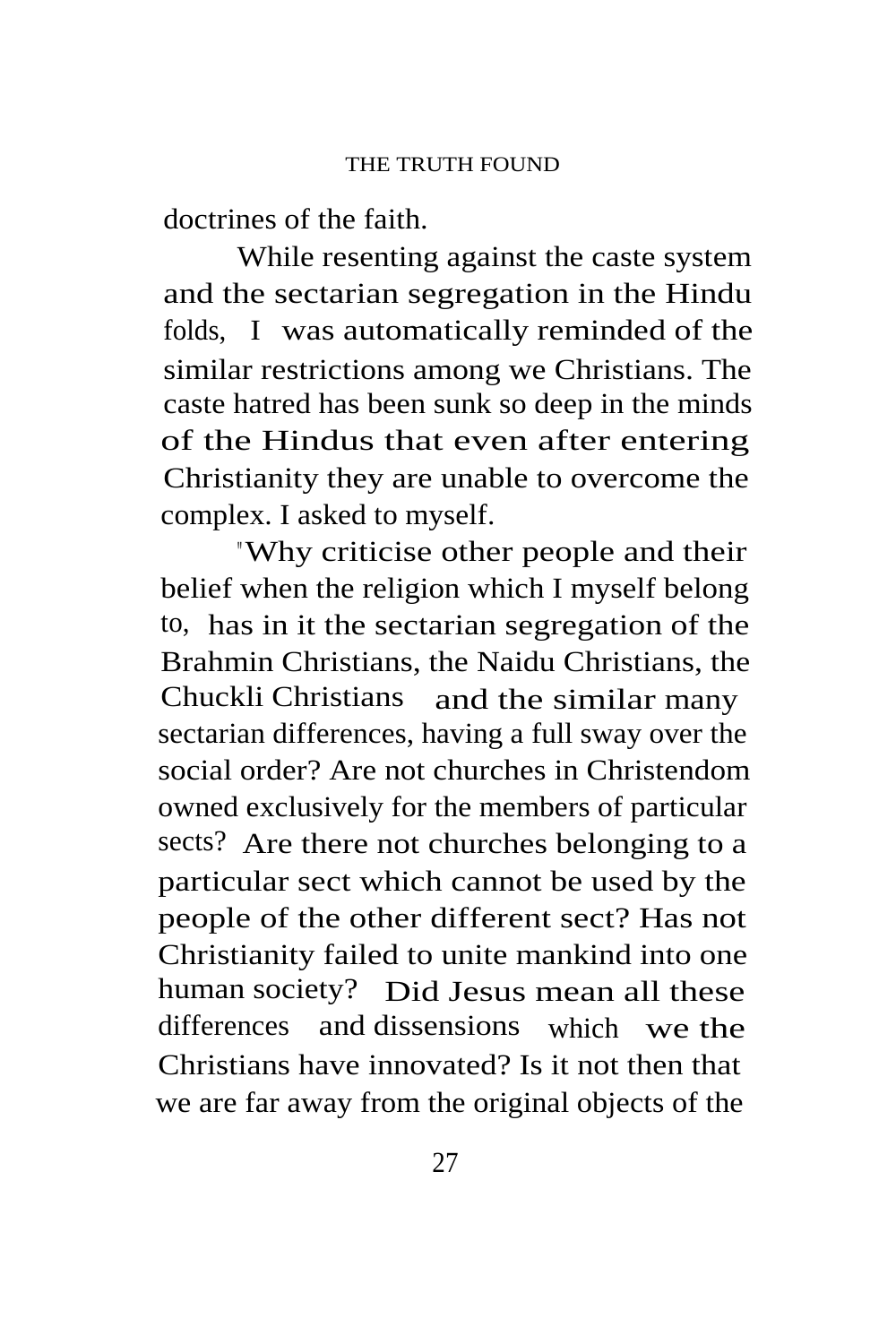mission of Jesus Christ?"

Against the irreconcillable differences and the innumerable dissensions of the social order in the folds of Hinduism and Christianity, I was very much impressed by the genuine and the real brotherhood practiced day and night among the Muslims. I found that a Muslim mosque is the mosque belonging to every one who calls himself a Muslim and that there is no reservation of seats in the mosque or any sectarian segregation in any of the Muslim place of worship. I saw with my own eyes, Muslim of all ranks, all social and economic status, . of different complexions, of various nationalities, all standing in one row, turning towards one direction, praying to One God, in one language, and immediately after the prayer, shaking hands with each other. Brotherhood or social equality claimed more in theory by the other schools of thought in the world, I found it to be an ever experienced and a living reality in the daily life of the Islamic folds.

One day I was informed by the Professor, who by this time had become an intimate friend of mine, that a Muslim scholar, Mr. S.V. Mir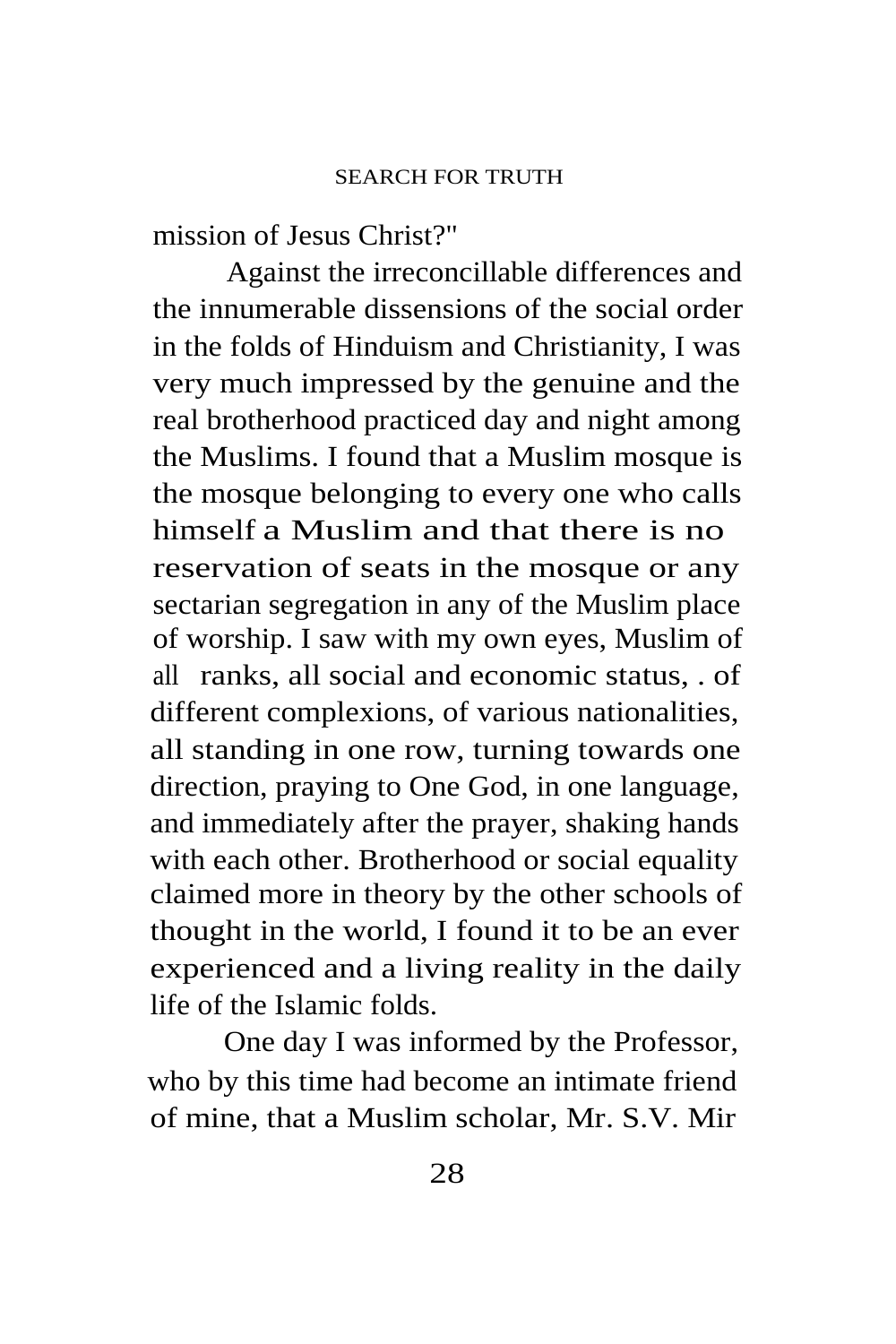Ahmad Ali, a Lecturer in the government Muhammadan college, Madras, had to deliver some talks in English on the life of the Prophet of Islam in a Hall near the Big Juma Mosque under the auspices of the Muslim Youth Association of Trichinopoly town. I and my Professor, both attended the three talks and met the Lecturer who was an old friend of my Professor. We had a heart to heart talk with the Lecturer about several important topics. The Lecturer presented to me a few more back numbers of the magazine "The Peace-Maker".

During my meeting with the Muslim Lecturer I asked him if he would kindly answer some questions for my own information. He said, "I will most willingly do it".

I put the following questions which he very cheerfully answered, "What proof have you besides the Qur'an to establish that Muhammad was truly a prophet of God?"

He answered, "Have you your own Bible with you?"

I said, "Yes".

He took the following verses and read them to me one after another: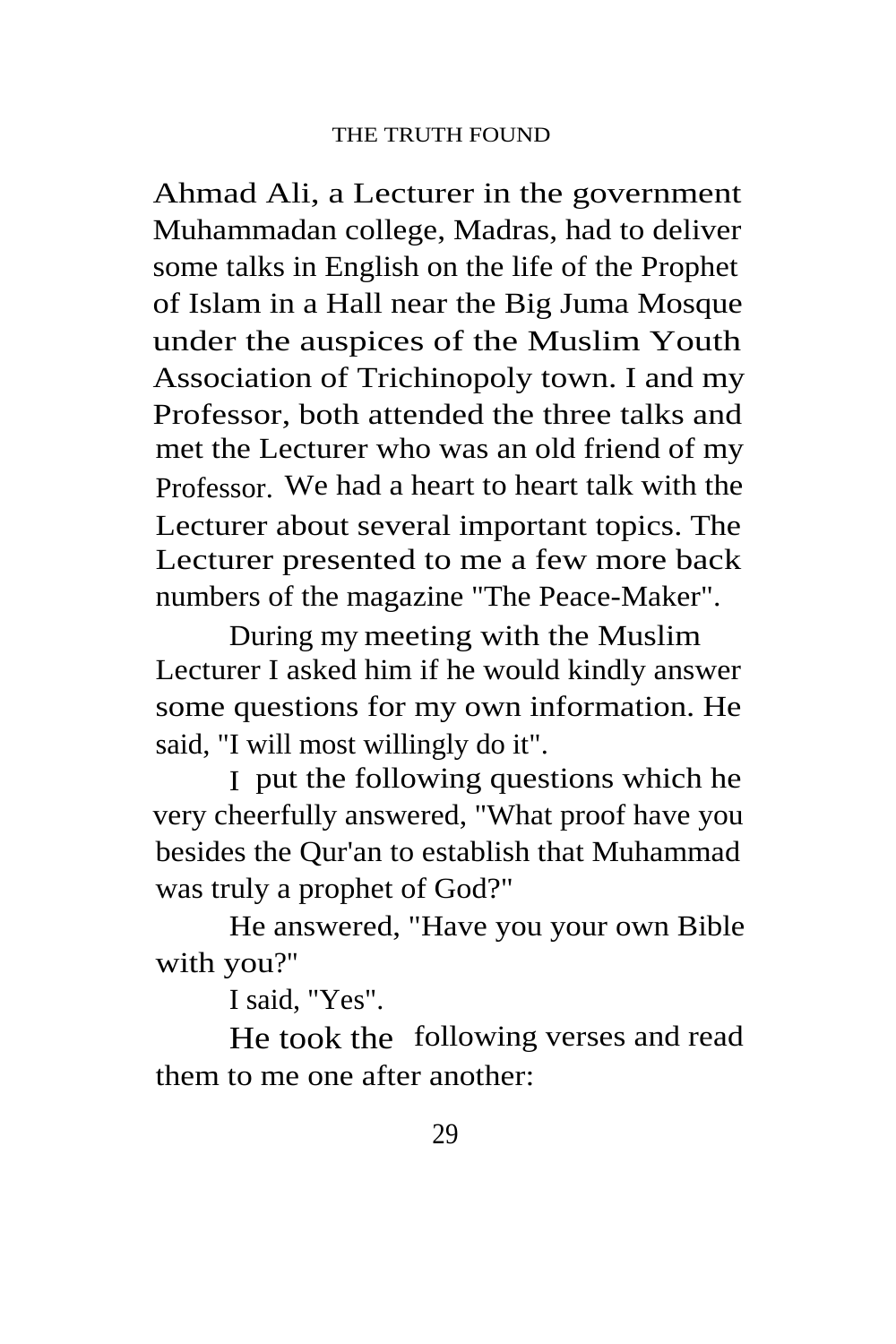#### SEARCH FOR TRUTH

*For Moses truly said unto the fathers, A prophet shall the Lord your God raise up unto you of your bretheren, like unto me; him shall ye hear in all things whatsoever he shall say unto you.*

*And it shall come to pass, that every soul, which will not hear that prophet, shall be destroyed from among the people.*

*Yea,, and all the prophets from Samuel and those that follow after, as many as have spoken, have likewise foretold of these days. (Acts, 3:22-24)*

*This is that Moses, which said unto the children of Israel, A prophet shall the Lord your God raise up unto you of your bretheren, like unto me; him shall ye hear.* (ibid., 7:37)

Jesus says:

*And I will pray the Father, and he shall give you another Comforter, that he may abide with you for ever.* (John, 14:16) *Nevertheless I tell you the truth; It is expedient for you that I go away: for if I go not away, the Comforter will not come unto you; but if I depart, I will send him*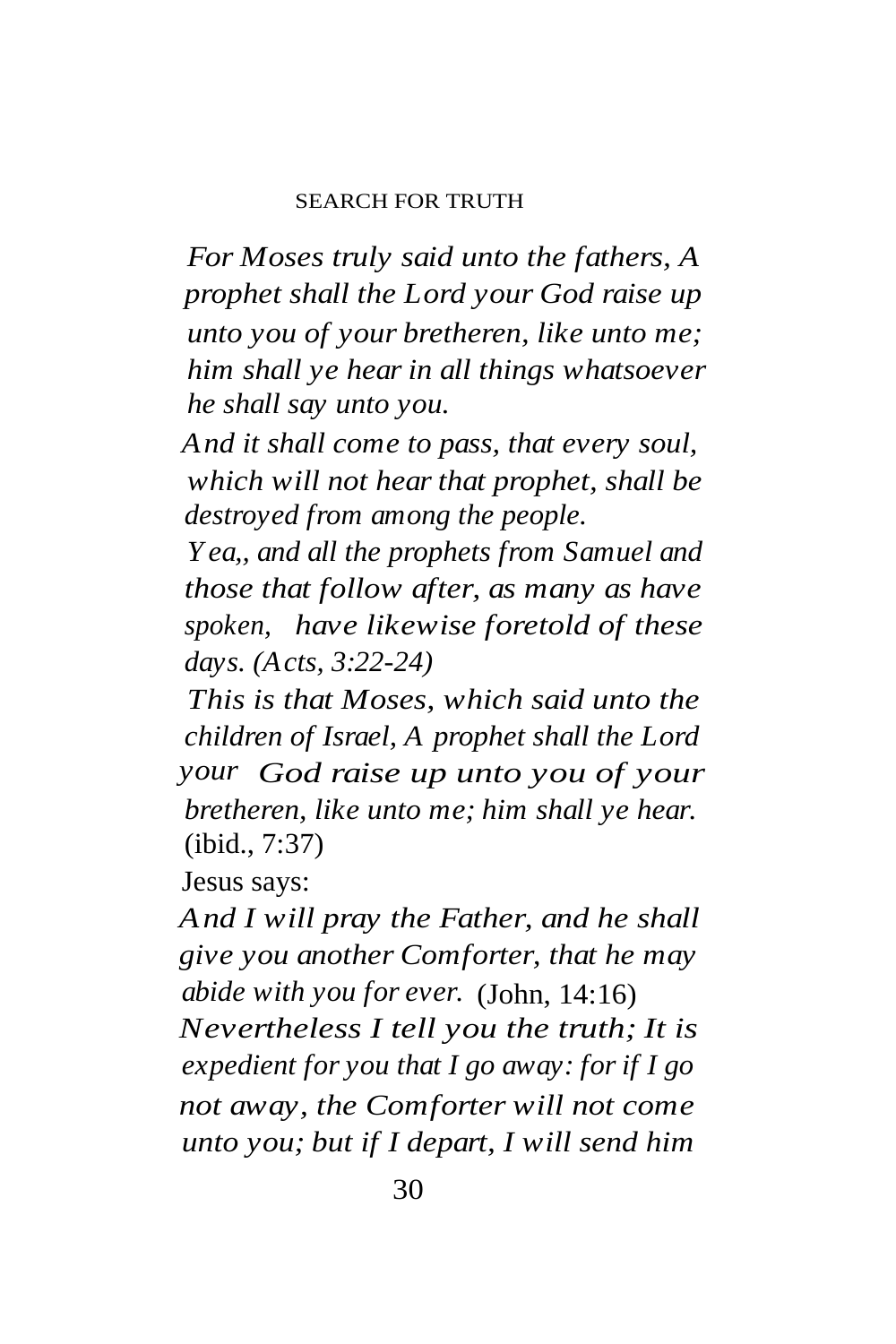# THE TRUTH FOUND

*unto you.* (ibid., 16:7)

*I have yet many things to say unto you, but ye cannot bear them now.*

*Howbeit when he, the Spirit of truth, is come, he will guide you into all truth: for he shall not speak of himself; but whatsoever he shall hear, that shall he speak; and he will shew you things to come.* (ibid., 16:12-13)

I read the passages which I had already gone through several times beofre, but this time the perfect confidence with which the Lecturer asked me to read the verses from my own sacred scriptures in support of his claim, threw a new light upon them for me to understand the matter dispassionately. Yet I replied:

"But the prophecy is about the advent of Jesus?"

He smiled and said, "You read the verses again! Does not the verse say that God will raise *a Prophet like unto Moses, i.e.,* he will be a man born of a father and a mother as was born Moses; whereas Jesus was born only of a mother. Besides the Prophet promised by God must be a man like Moses but you yourself call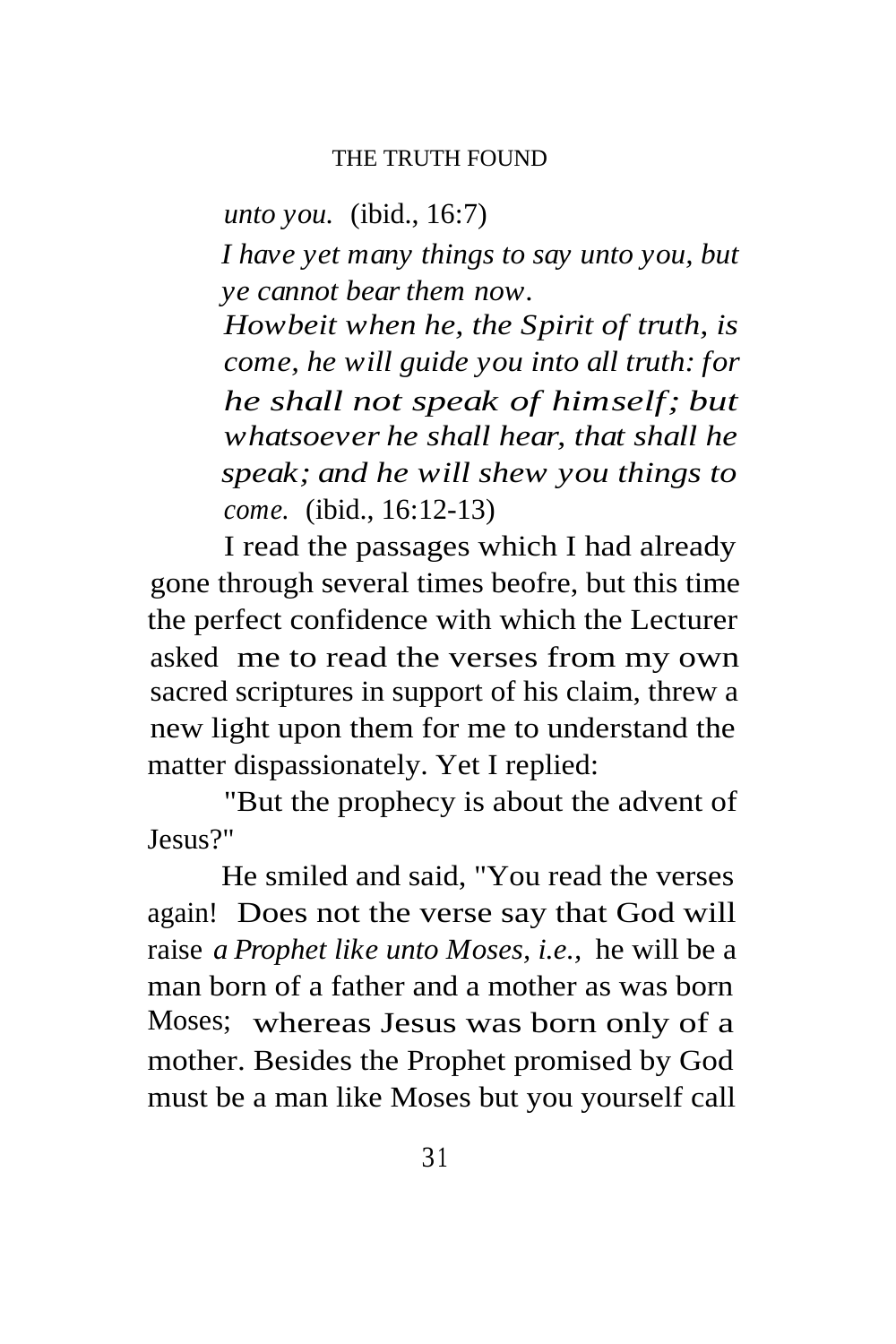## SEARCH FOR TRUTH

Jesus as the son of God. Moses was a law-giving Prophet and the one like him must also be a law-giver, whereas Jesus was only a law-abider, following the law or the Ten Commandments already introduced through Moses. Besides, one must betray his common sense as well as his learning to say that I and he, two different person, i.e., the First and the Third person mean the same, or that the one who departs prophesying about the advent of some one else, to be one and the same."

The argument was quite reasonable and unbreakable.

Then I asked the Lecturer, "Do you not believe in Jesus as the son of God? Cannot Jesus be God himself in the form of a man?"

The Lecturer smiled and very cheerfully replied, "Can there be a son to anyone without a wife, my friend? Can anyone or you yourself who believes in the sonship of Jesus, at any time sensibly imagine virgin Mary to have been used by God as a wife to conceive an issue? Let us seek protection of God against any such devilish straying of our minds. Sonship, if used in the Bible, can be only to mean a creature or the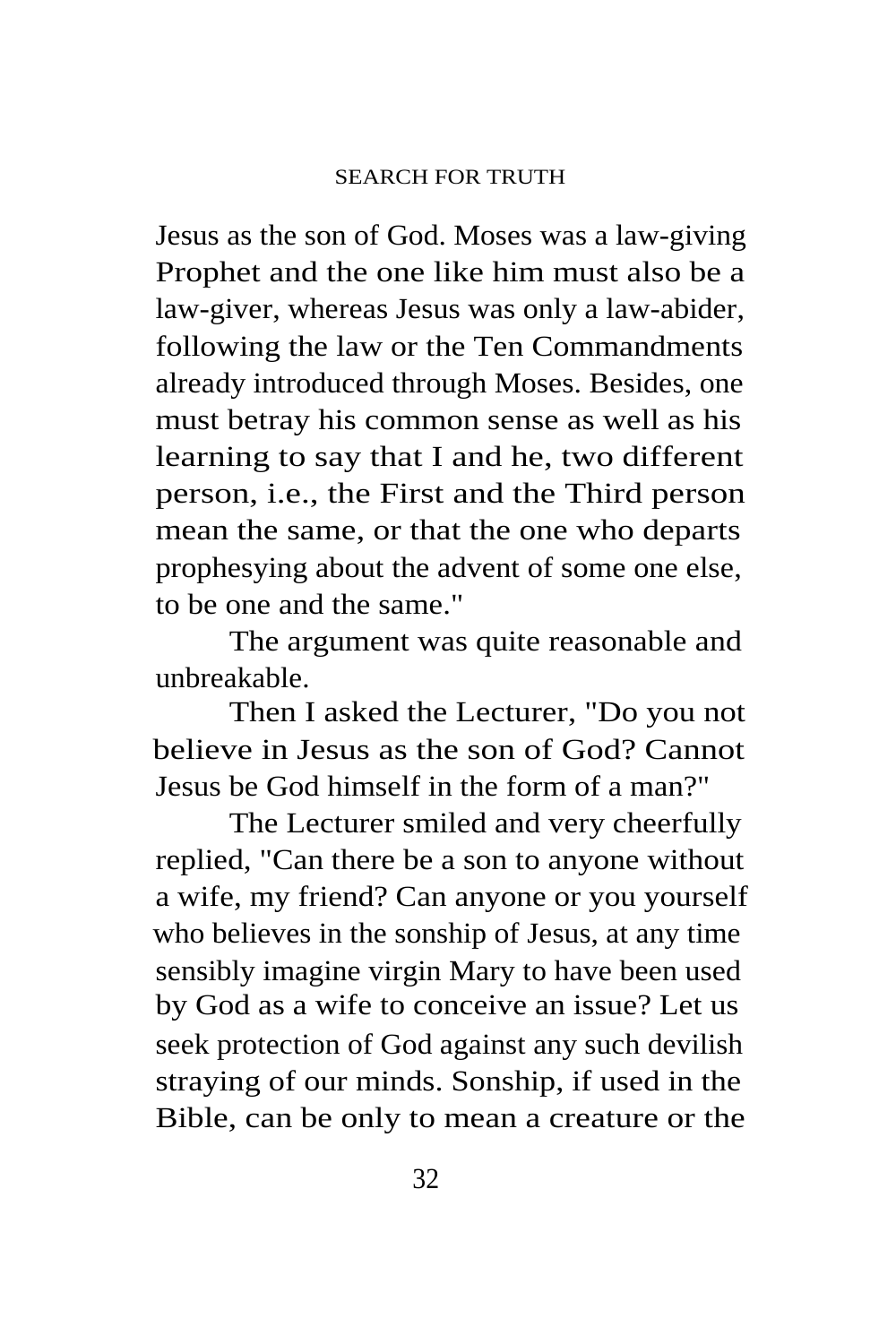one who has received life from God. Otherwise what do you say about Jesus addressing himself as a son of man?

> *The Son of man is come eating and drinking; and ye say, Behold a gluttonous man, and a winebibber, a friend of publicans and sinners!* (Luke, 7:34)

. . . *the Son of man be ashamed, . . .* (ibid., 9:26)

*Saying, the Son of man must be delivered into the hands of sinful men, . . .* (ibid., 24:7)

. . . *the Son of man shall give unto you:. . .* (John, 6:27)

"Jesus addressed God as his father and also as our father which means that God is taken as the father of Jesus as much as He is the father (or the Creator) of anyone of us and hence Jesus' sonship can mean in the sense of a creature of God. The term son of God used by Jesus himself refers to himself as God's servant. This fact is testified by the verses by which every prophet of God until Adam has been termed the son of God in Luke, 3:23-30, Jesus is called as the son of Joseph and the geneology of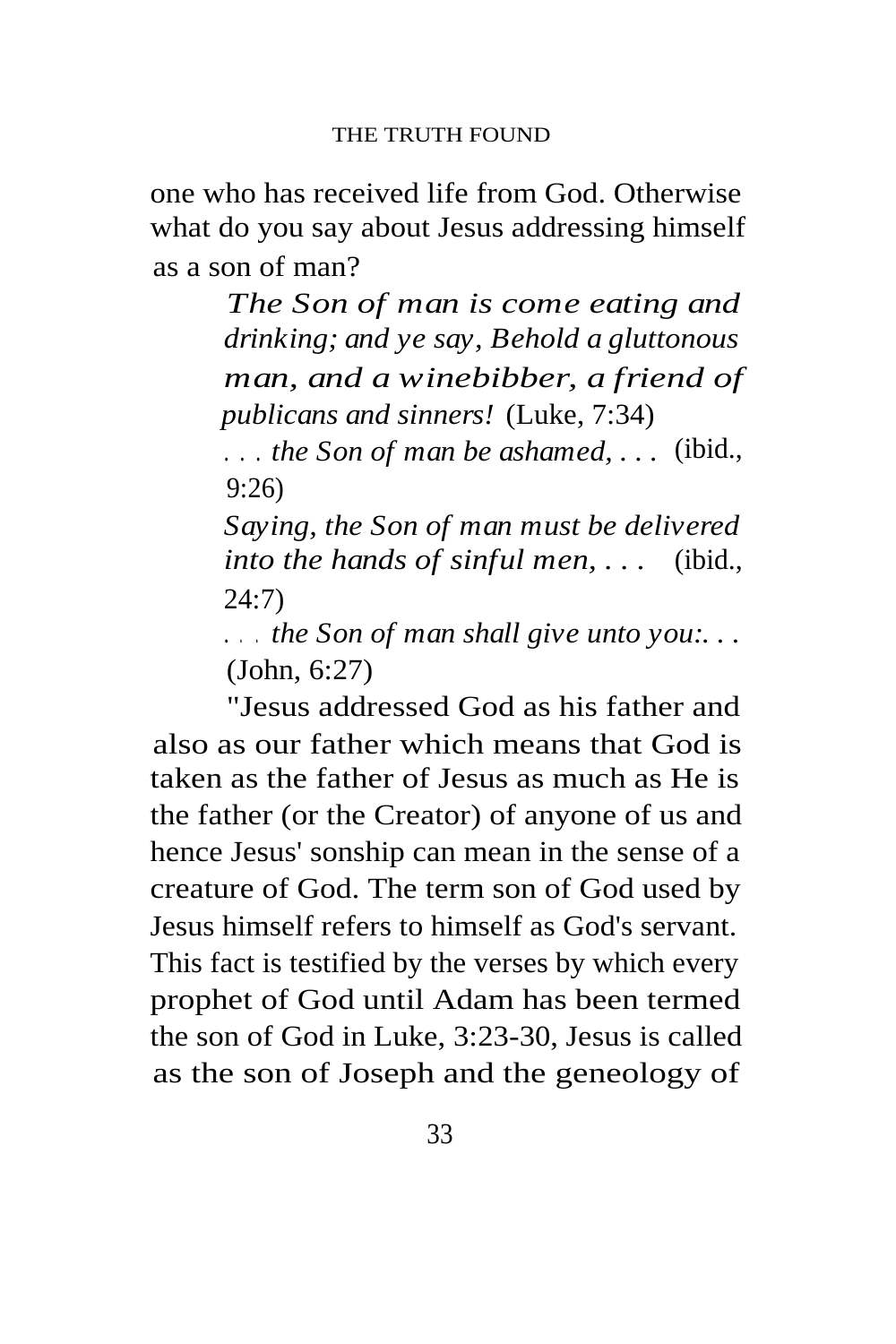Joseph is traced to Adam and Adam is called the son of God. Read the 38th verse of the same chapter:

> *Which was the son of Enos, which was the son of Seth, which was the son of Adam, which was the son of God."*

These ready answers from the Bible created a very deep impression upon my mind about the amount of comparative study the Muslim do and how strong and reasonable they are in their faith in the Unity of God.

One can say that the faith of the Muslim is not a matter of mere blind following of any prescribed belief in unreasonable dogmas, but it is the result of a sincere comparative study of the various schools of thought.

I asked the Lecturer, "Do you Muslims study every other religion before you embrace Islam?"

The Lecturer replied, "No. Even as we remain Muslim, born of Muslim parents, we, have been commanded by God to compare and contrast the truth, i.e., Islam, with every other faith, then own for ourselves a belief or conviction of our own which alone shall be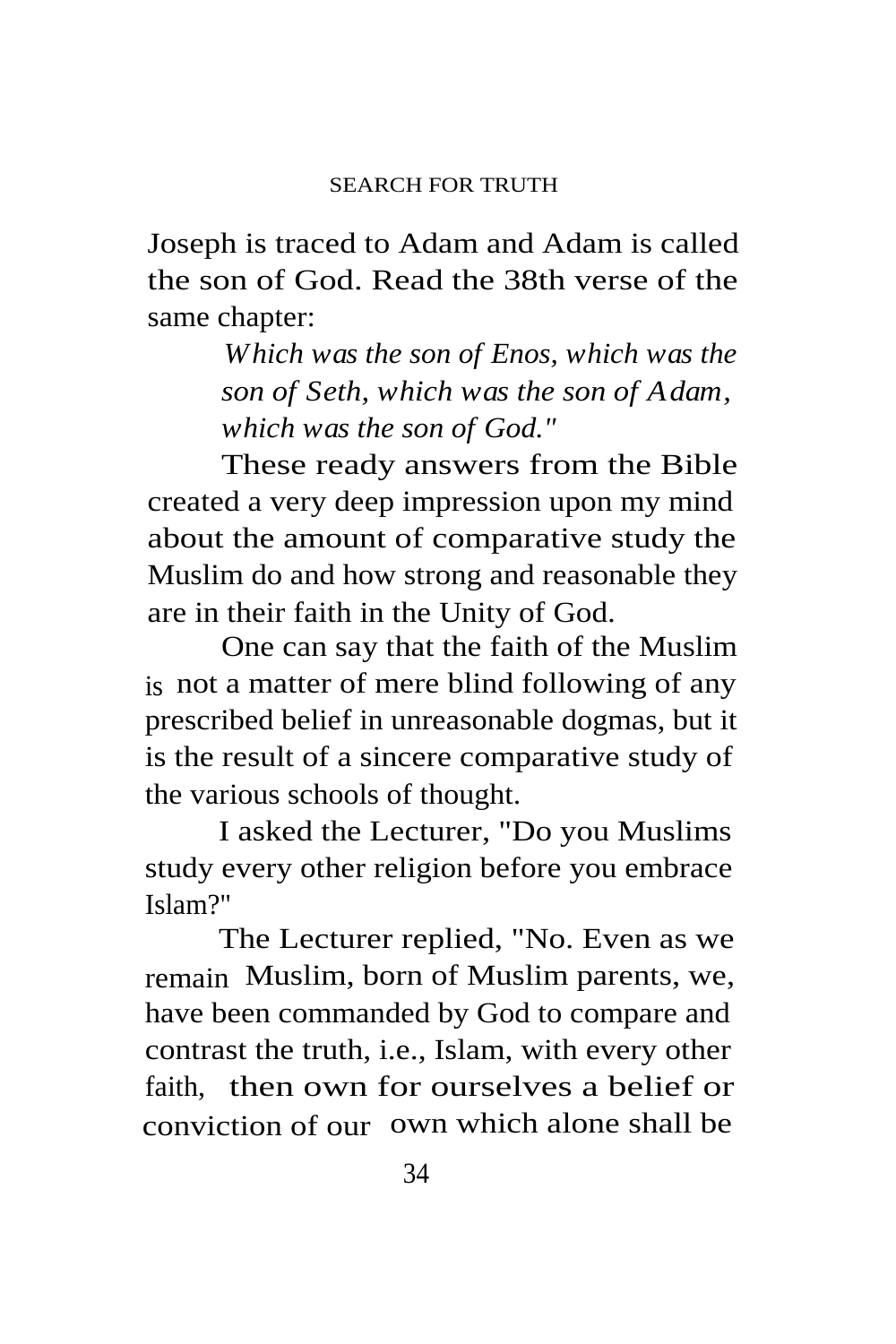acceptable to God - as mere blind following of any particular doctrine, be that from our own parents, will not be of any credit to such a believer. Read what the Holy Qur'an enjoins upon those who have already professed Islam as their faith merely by heredity."

I asked, "Do you believe in the Holy Bible as a heavenly Book or not?"

In reply to my question the Lecturer requested me to answer the following questions:

> l. Is the Bible which is in your hands, the book which Jesus wrote as a scripture revealed by God to be called the book? I had to answer, "No."

> 2. Did Jesus order or desire at any time in his life to write anything on his behalf? "No."

> 3. Was this Bible which is in your hands today written during the life time of Jesus?

"No."

4. Was this Bible which is in your hands today written immediately after the depature of Jesus?

"No."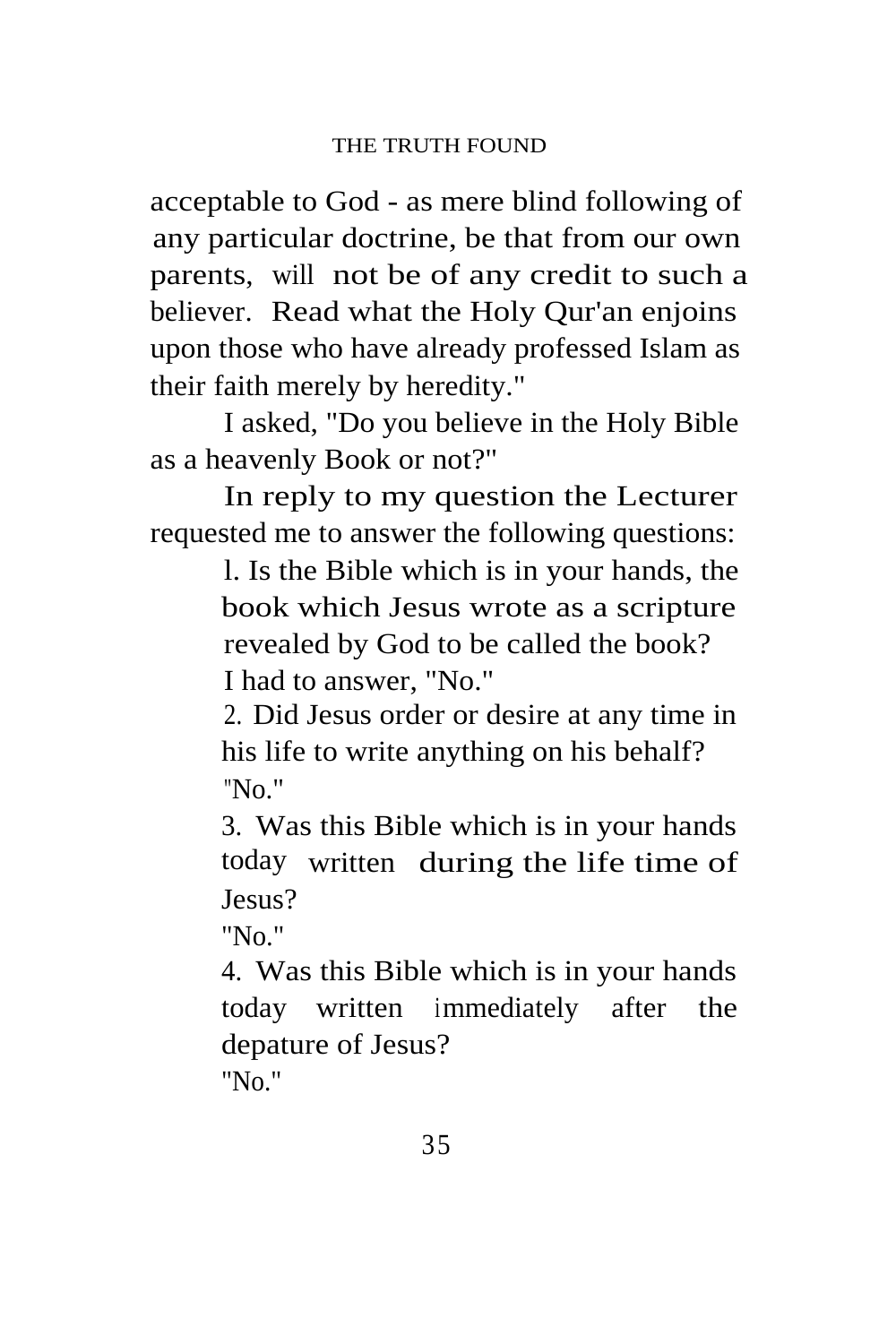#### SEARCH FOR TRUTH

"Then" he said, "please read p.17 in *The Founder of Christianity and His Religion,* published by the Christian Literature Society, Madras. It is said in the book:

> The whole Bible contains sixty-six books written by forty different authors over a space of about fifteen centuries.

"It is clearly said in the book that:

Jesus Christ himself wrote nothing.

"Oral teaching was for several years - the only means employed in the spread of Christianity. It was for the quidance of those young converts that the earliest writings of the New Testament were composed.

"The same book further discloses that:

They were probably written about twenty years after the death of Christ.

"On p.18 it is said:

The Gospels do not give a complete history of the life of Christ, they are rather memories."

I said, "But the Bible is the word of God inspired and written by the disciples of Jesus."

He again smiled and said, "Mr. Joseph, if the Bible is the book of the disciples and of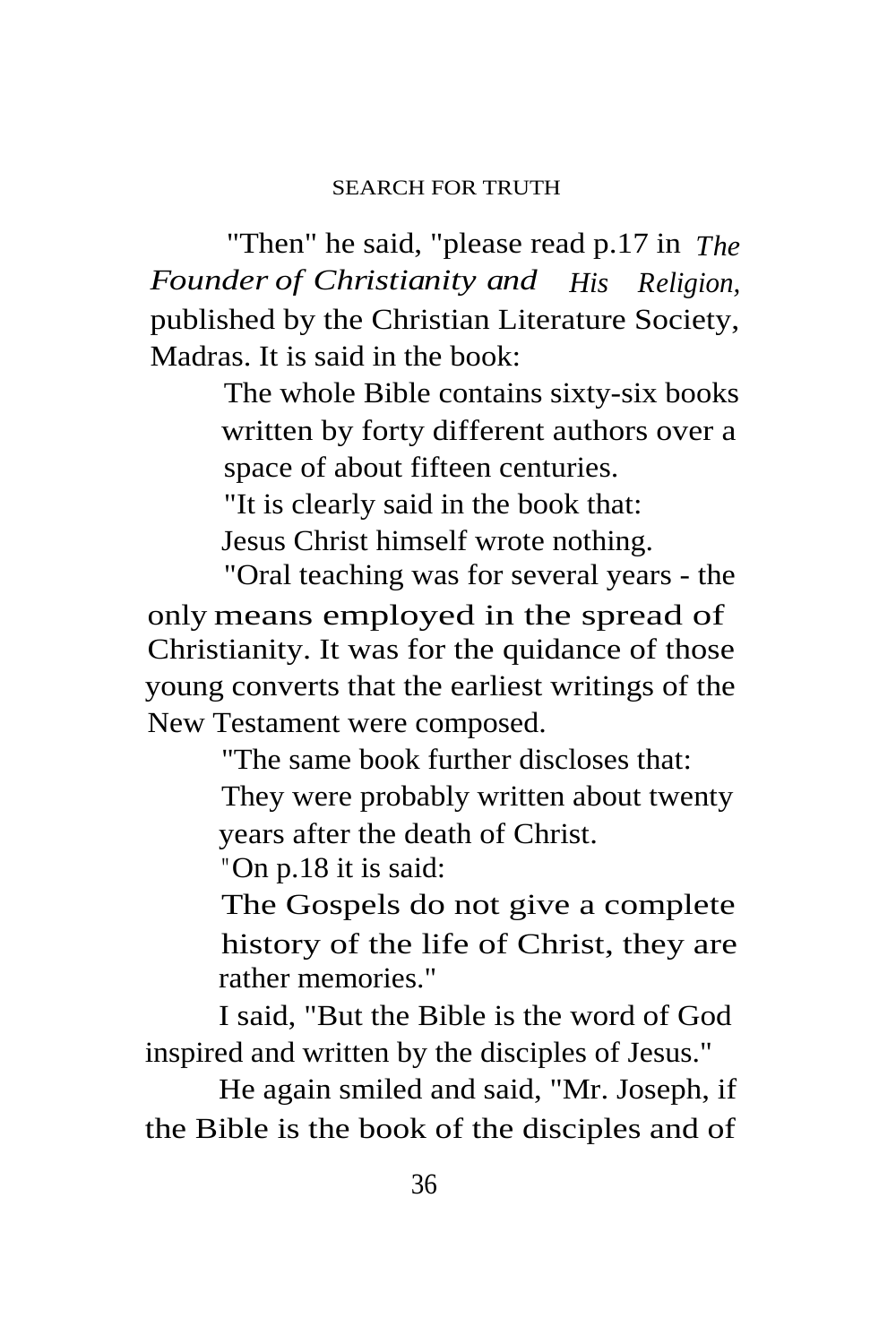Jesus, how would you account for the difference in the Book, if it is an inspired word of God? Does not the Catholic Bible Duay contain some books which the Protestant version does not own? 1) Paralipomen, 2) Baralipomenon; 1) Esdras, 2) Esdras or Nehemias, Tobias, Judith; 1) Machabees, 2) Machabees.

"Have you read what Mr. Wilson says about the Bible, in his introduction to the *Diaglot* published by the Watch Tower Society?

> If it had not been published by kingly authority it would not now be venerated by English and. American Protestants, as though it had come direct from God. It has been convicted of containing over 20,000 errors. Nearly 700 Greeks MSS are now known and some of them very ancient whereas the translator of the common version had only the advantage of some eigth MSS none of which was earlier than the tenth century.

"Is not the Bible based upon only eight manuscripts whereas there are 700 manuscripts now available? If what is contained in all such manuscripts is also the inspired word of God,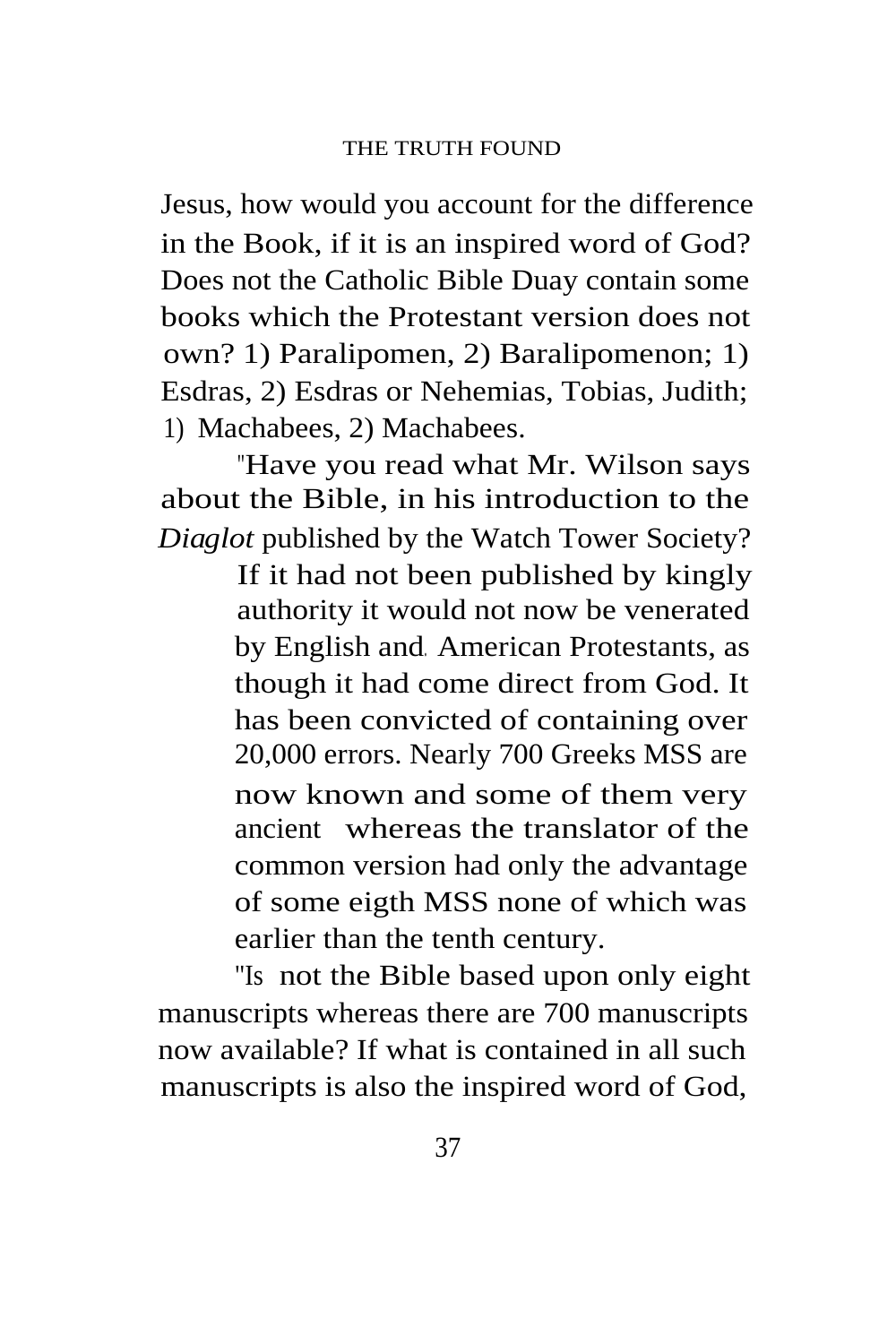why were these manuscripts left away? In view of all these facts brought to your light, if you still believe in the Bible as the inspired word of God, you may do so but you can't expect the whole world to do it. If you make a serious and an impartial study of the Old and New Testaments, you will find in them the amount of blasphemies which the Jewish mind has fabricated against Lot, David, Noah and Abraham who were the Holy Apostles of God; vis:

> *And Noah began to be an husbandman, and he planted a vineyard:*

> *And he drank of the wine, and was drunken; and he was uncovered within his tent.*

> *And Ham, the father of Canaan, saw the nakedness of his father, and told his two brethren without.*

> *And Shem and Japheth, took a gannent, and laid it upon both their shoulders, and went backward, and covered the nakedness of their father; and their faces were backward, and they saw not their father's nakedness.* (Gen., 9:20-23)

"Lot committing adultery with his own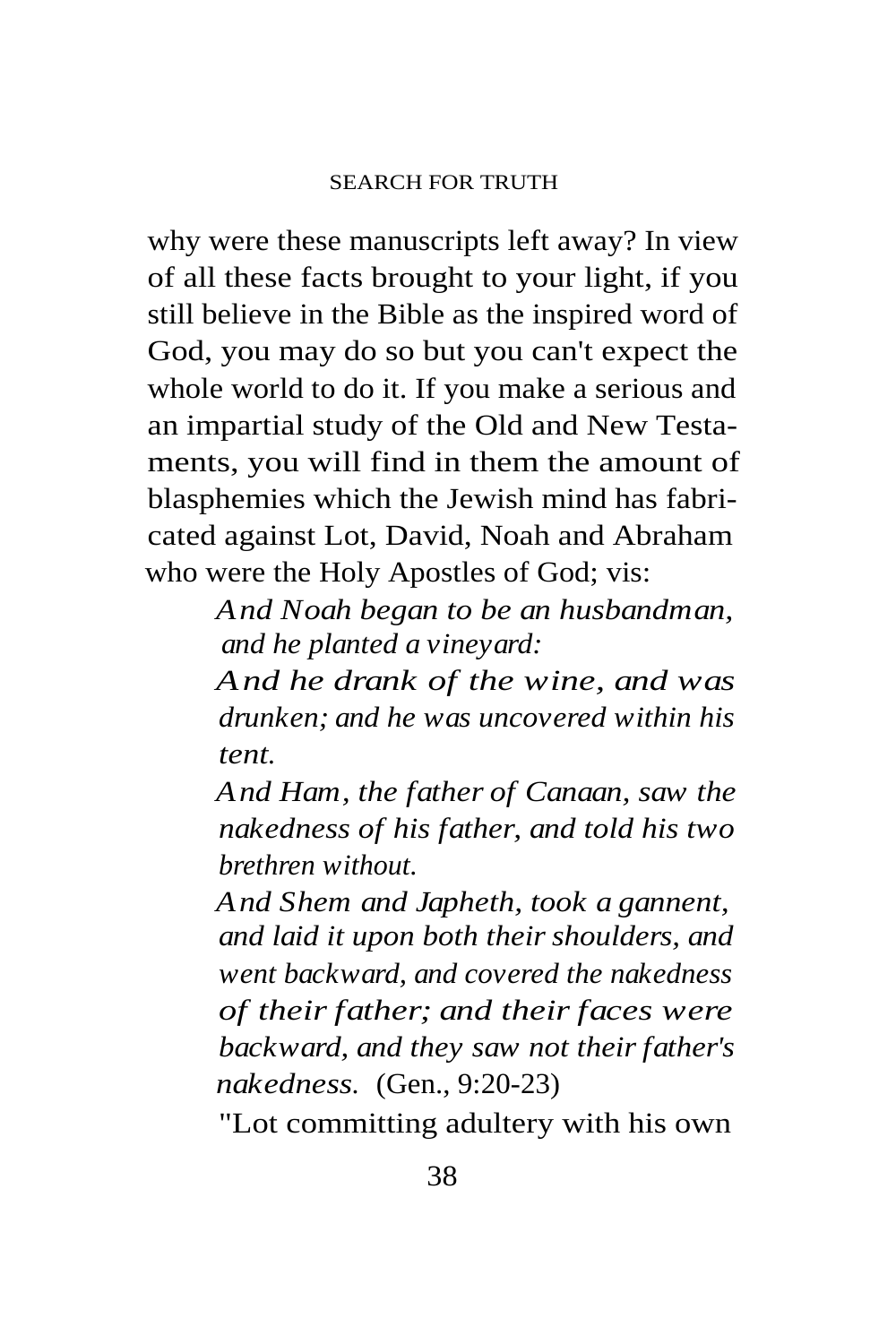daughters; (see Gen. 19:30-38).

"Noah getting over-drunk; (see Gen., 9:21).

"David taking possession of his neighbour's wife; (see 11 Sam., 11:2-5)."

I asked, "What? Do you Muslims believe in the prophets of God other than Muhammad to be totally sinless and holy?"

He answered me by reciting to me the following verses of the Holy Qur'an:

> *Say: "*(O Muslims!) *We believe in Allah* (God), *and in that which has been sent down on us and sent down on Abraham, Ishmael, Issac and Jacob, and the Tribes, and that which was given to Moses and Jesus and the Prophets of their Lord; we make no division between any of them,*

*. . ."* (2:136)

*The Messenger* (Muhammad) *believes in what was sent down to him from his Lord, and* (so do) *the believers* (Muslims); *each one believes in Allah and His angles, and in His Books and His Messengers; we make no division between any one of His Messengers.* (2:285)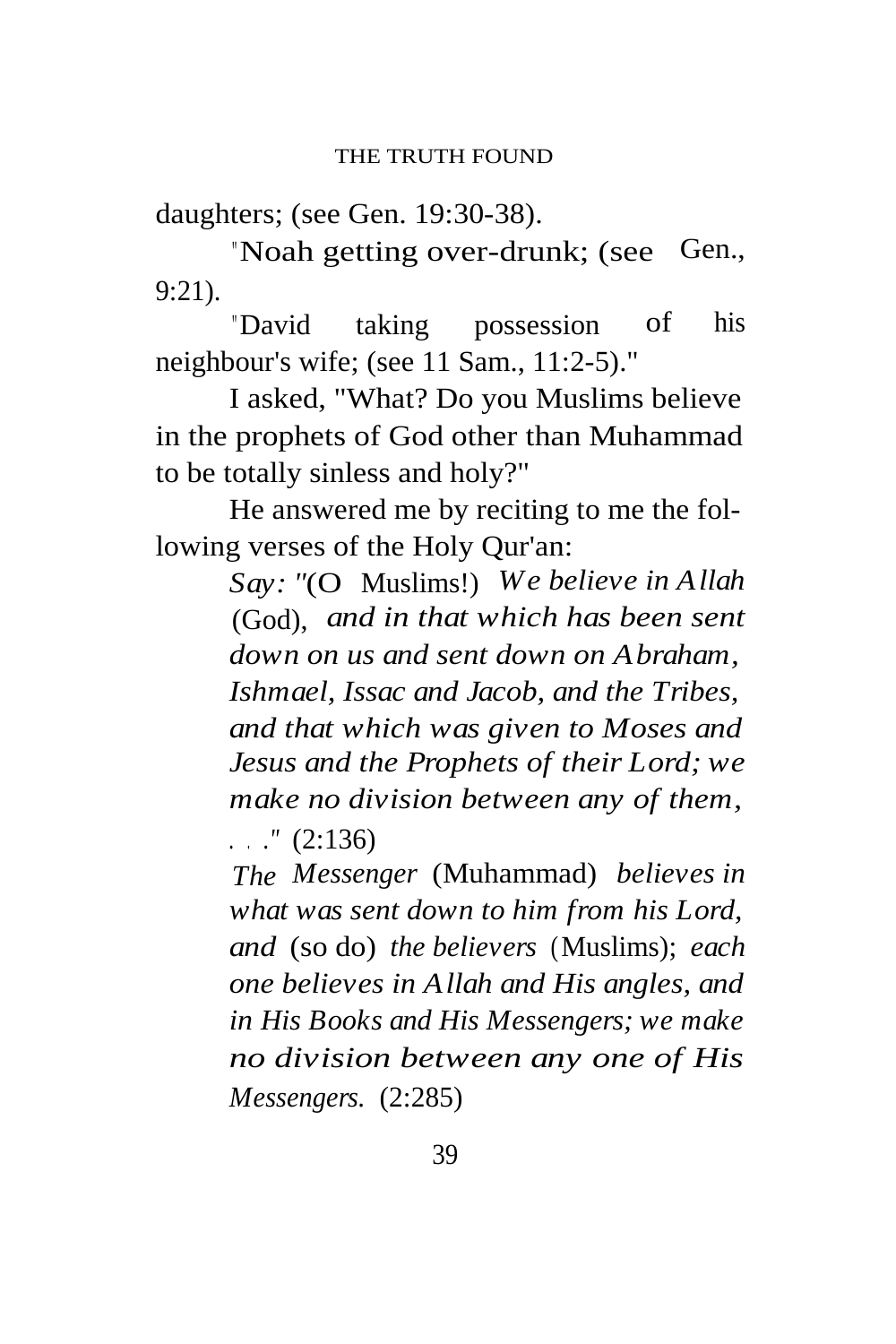"The above verses of the Holy Qur'an bear clear testimony to the fact that, as one of the fundamentals of his faith, every Muslim has to believe not only in the Holy Prophet Muhammad, peace be upon him and his progeny, but in all the other prophets as truthful and holy and should not make any distinction between them.

"The following verse of the Holy Qur'an informs us of the fact that prophets were raised by God, among all nations in all parts of the earth:

# . . . *not a nation there is, but there has passed away in it a warner. (35:24)"*

It convinced me that Islam alone is all -comprehensive faith which recognizes all other religions and which contains in it a perfectly harmonious integration of all the good found partly in the other religious orders of the world. The sacred Book of Islam, i.e., the Holy Qur'an, is the final exposition of the Divine Truth in its perfection which was revealed at different times, through the other heavenly scriptures, in parts suiting the various evolutionary levels of conception by the human minds. The limitation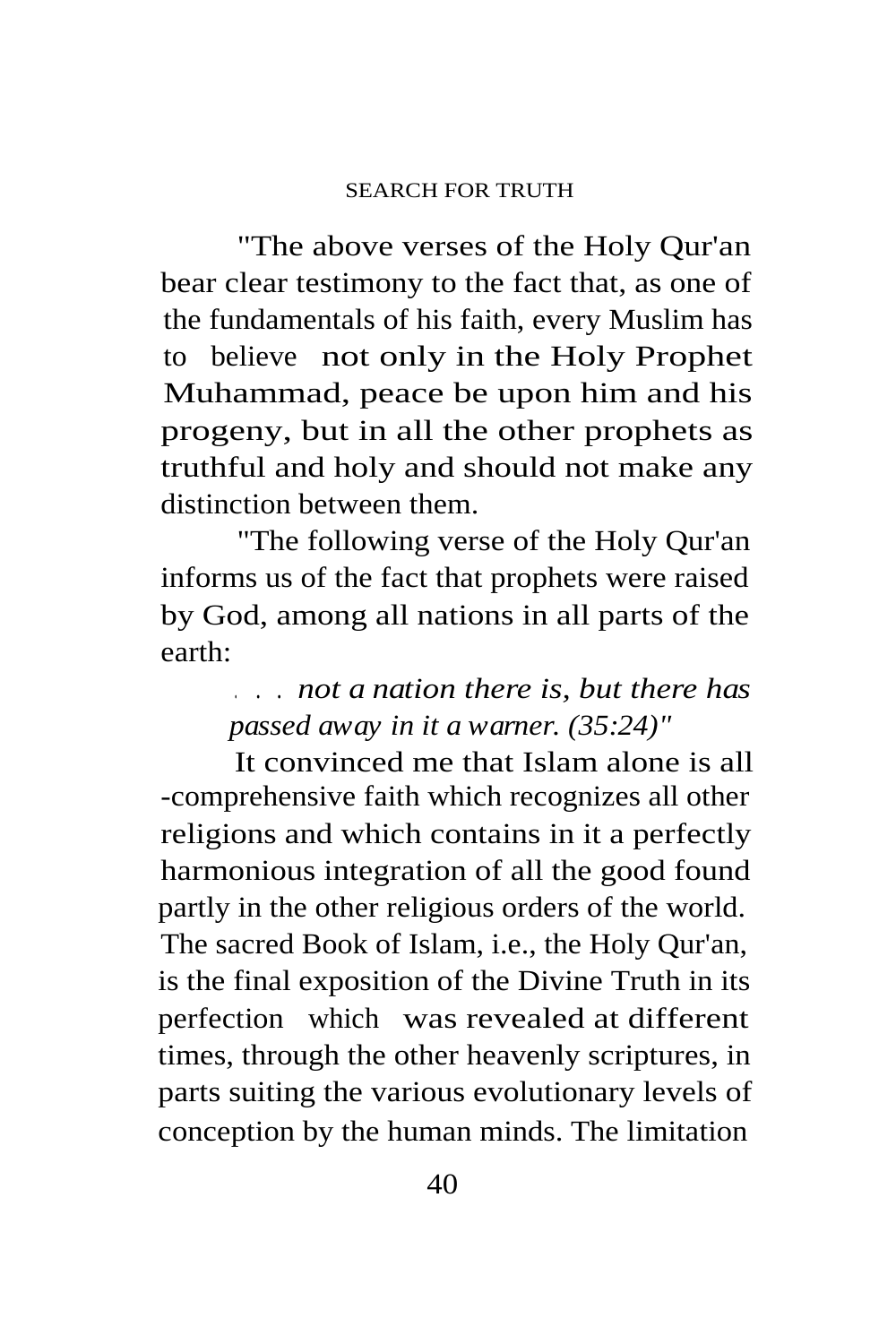of the human mind of the different ages, did not allow even prophets like Jesus to speak out the whole of the truth. Jesus had to depart with many things yet to be told to his people. Jesus had to tell his people to wait until the advent of the Spirit of Truth to disclose the whole of the truth. (John, 16:12-13)

I was further impressed by the universal aspect of the religion Islam.

Every answer from the Lecturer was with an unchallengeable authority and with an unbreakable argument. I was awakened to differentiate between the genuine truth and the fabrications of falsehood- and to know many new factors to which I was blind all these years. But I did not know how to reconcile the dawn of true knowledge of truth with my original blind dogmatic belief and my belonging to the Christian faith any longer. I wanted to find out some failure on the part of the Lecturer to answer satisfactorily some questions or the other, so that I might have some excuse, be that even a false one, to maintain my position in the Christian faith.

The Lecturer continued after some time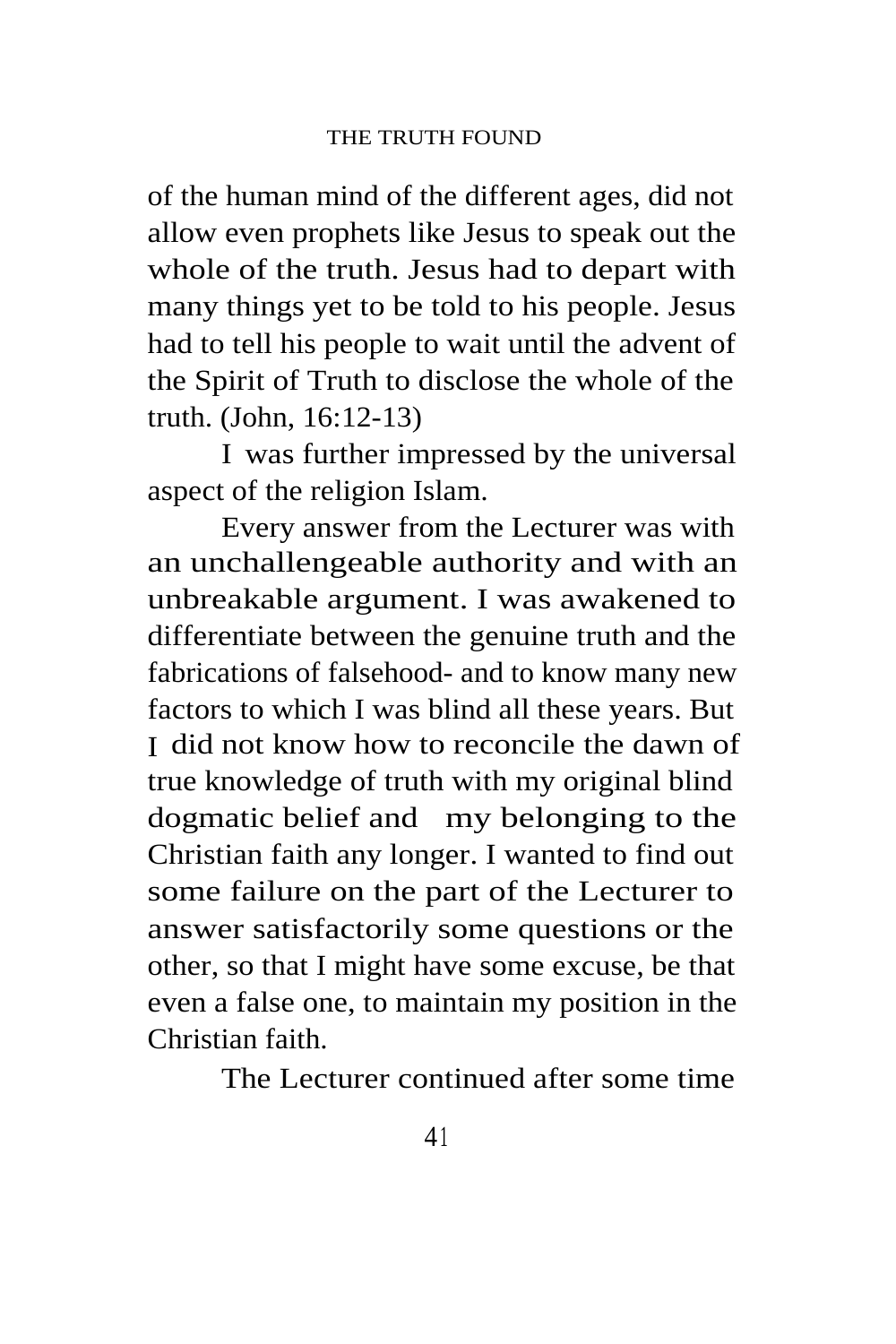with the question:

"Shall I ask you something if you do not mind answering it for my information?"

I said, "Yes."

He said, "Do you think Jesus to be a son of God or God himself?"

I said, "Jesus according to the Christian belief is God himself in the form of His son."

He asked, "Can you ever conceive anyone to be the immortal god and at the same time be a mortal (man) to be caught in the hands of other mortals to suffer death?

"Can anything be high and at the same time low, black and at the same time white? Can there be darkness and the same time light? What philosophy is this?"

The Lecturer continued saying:

"Do you ever consider that there is one other question confronting the doctrine of the Trinity which needs to be answered by every Trinitarian, that if any three different beings which are three different entities are also at the same time one, with absolute unity in all the perfet sense or meaning of Oneness? What is the common control which makes them remain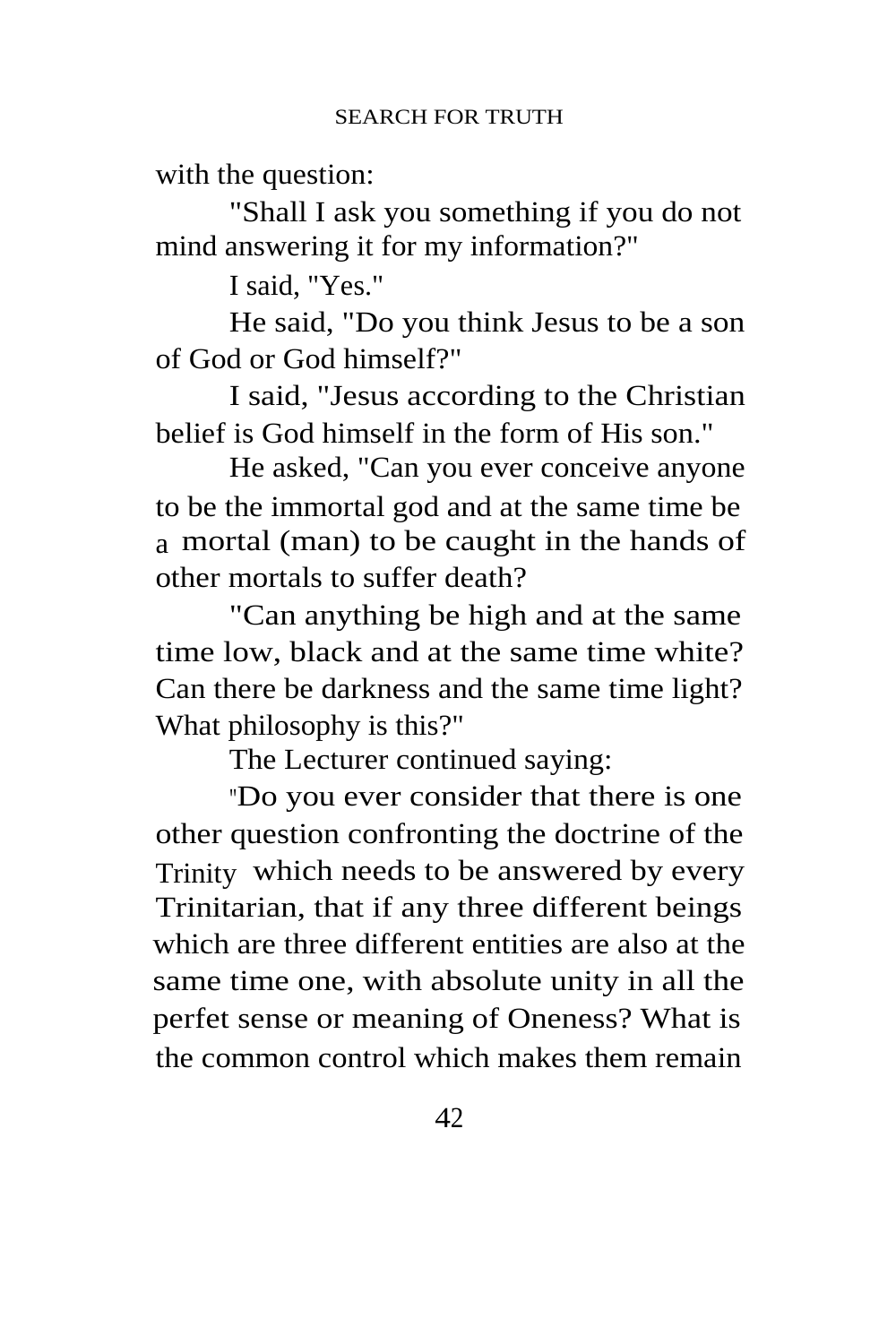# THE TRUTH FOUND

three and also be one at one and the same time? If there be any factor of such a wonderful and inconceivable phenomenon causing this amazing effect, then that supreme causative power which controls the number and the unity, will alone be the Omnipotent God and not any one of the three which are only the controlled components.

"Besides, there arises another problem, the question a believer in the Trinity will have to answer, i.e., as to who is it that controls or determines the splitting of one into only three different others, to be neither more nor less in number? There must be some cause for this controlled effect, and that the causative factor acting supreme over three will be the Omnipotent God and not any one of the three which will only be the effect of the supreme controlling cause.

"Similarly, will arise the question, what is the causative power which effects the three to be only one when joining together and not divided into any groups of beings? If there be any such cause, that supreme controlling cause will be the Omnipotent God and not any one of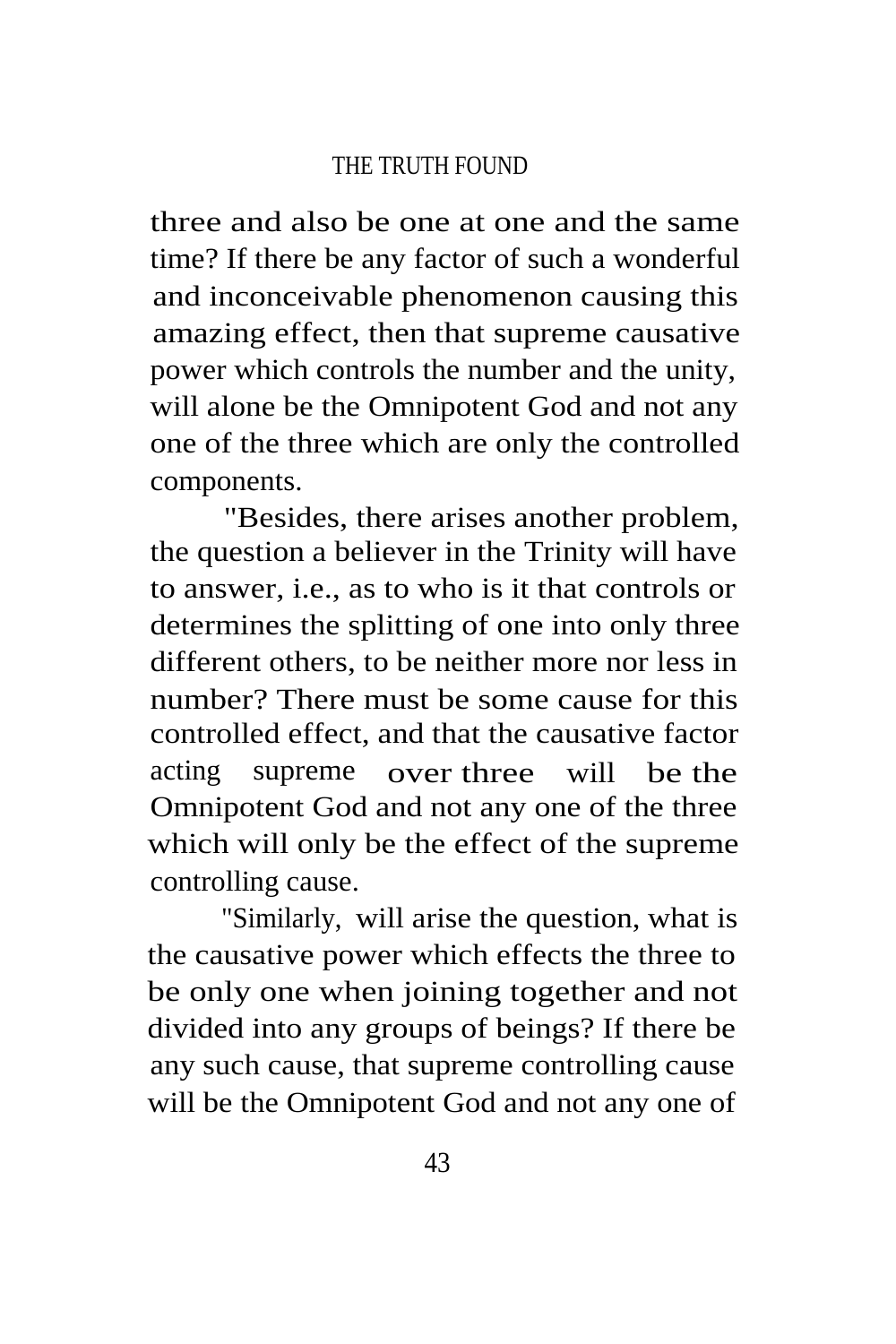the three which will only be the subservient one.

"Under any circumstances no sensible man can ever reasonably believe in any effect whatsoever, without some causative factor effecting it.

"However, the Holy Trinity is only a problematic doctrine created by the Christian Church which no logical reasoning can ever prove true."

I had to helplessly agree to the views of the Lecturer, for I could not reasonably believe in the existence of anything being itself and at the same time being its opposite.

"I would like you, Mr. Joseph," said the Lecturer, "to ponder a little over the belief that Jesus being God himself or the son of God, was so terrified at the impending crucification that he shouted:

> *"Eli, Eli lama sabachthani?" (My* God, my God, why has thou forsaken me?) (Math., 27:46)

"What philosophy is that? If Jesus was God himself, does it mean that god was forsaken by God Himself? Can that be god who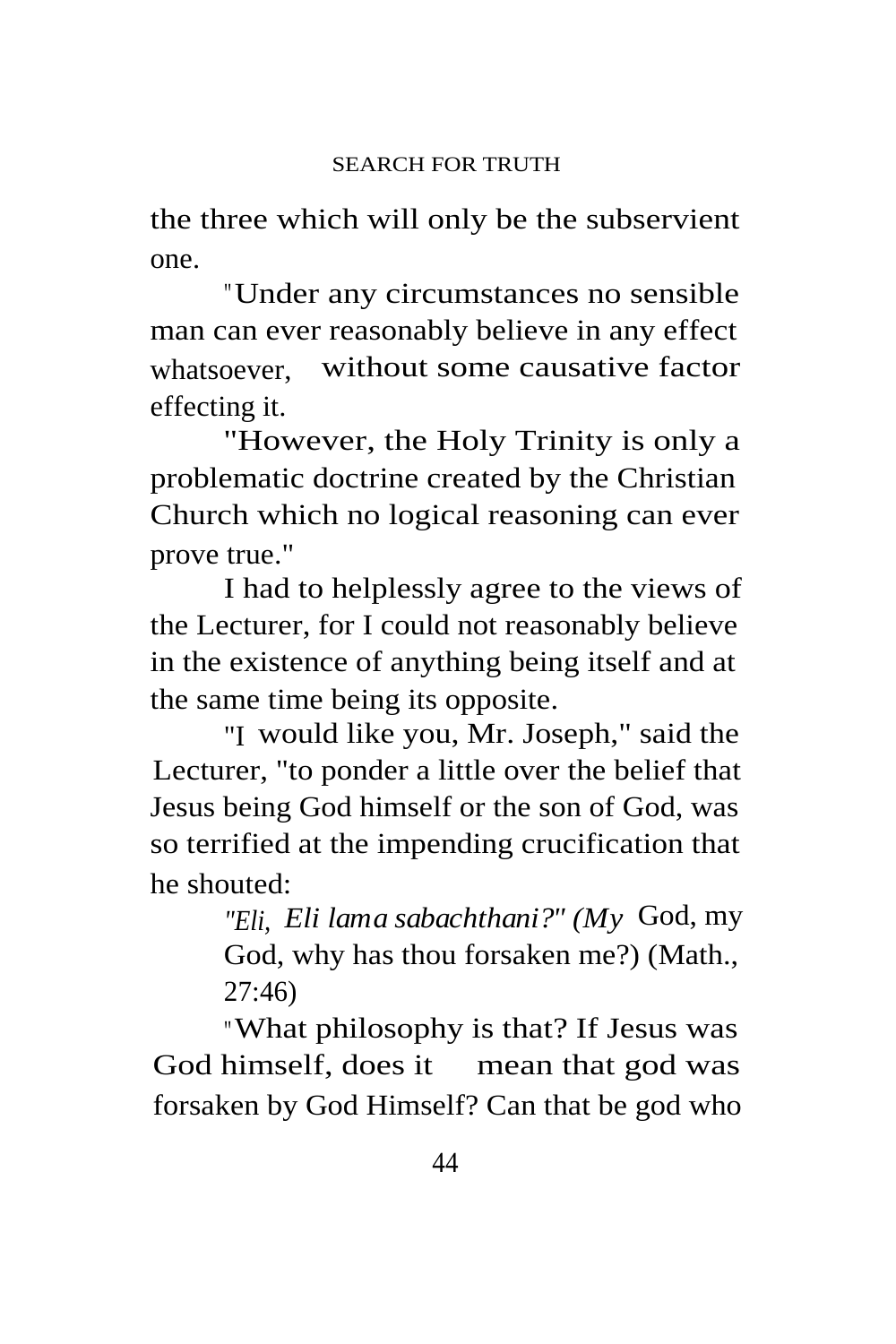felt helpless and shouted to be rescued?

"Your Bible itself, Mr. Joseph, reports that the son of God was forsaken by his father (God) in which case the forsaken son automati cally and quite naturally forfeits his personal merits as a son and his relationship of being a son to his father. What do you say? Of what profitable use can the attachment to a forsaken son be, Mr. Joseph, please tell me."

I was struck dumb. I did not know what to say and what to do with the faith I already possessed as a staunch Christian.

"Besides," the Lecturer continued, "do you think Jesus to be God himself when he falls down crying, praying to someone else to remove the cup of death by crucification?"

I asked, "All right Sir, how do you reconcile the violence used by the Prophet of Islam to his being an Apostle of God?"

Immediately came the reply from the Lecturer, "Please, Mr. Joseph, quote a single instance from the whole of the life history of the Holy Prophet Muhammad (peace be upon him and his progeny) to show that he has ever committed any unprovoked aggression or any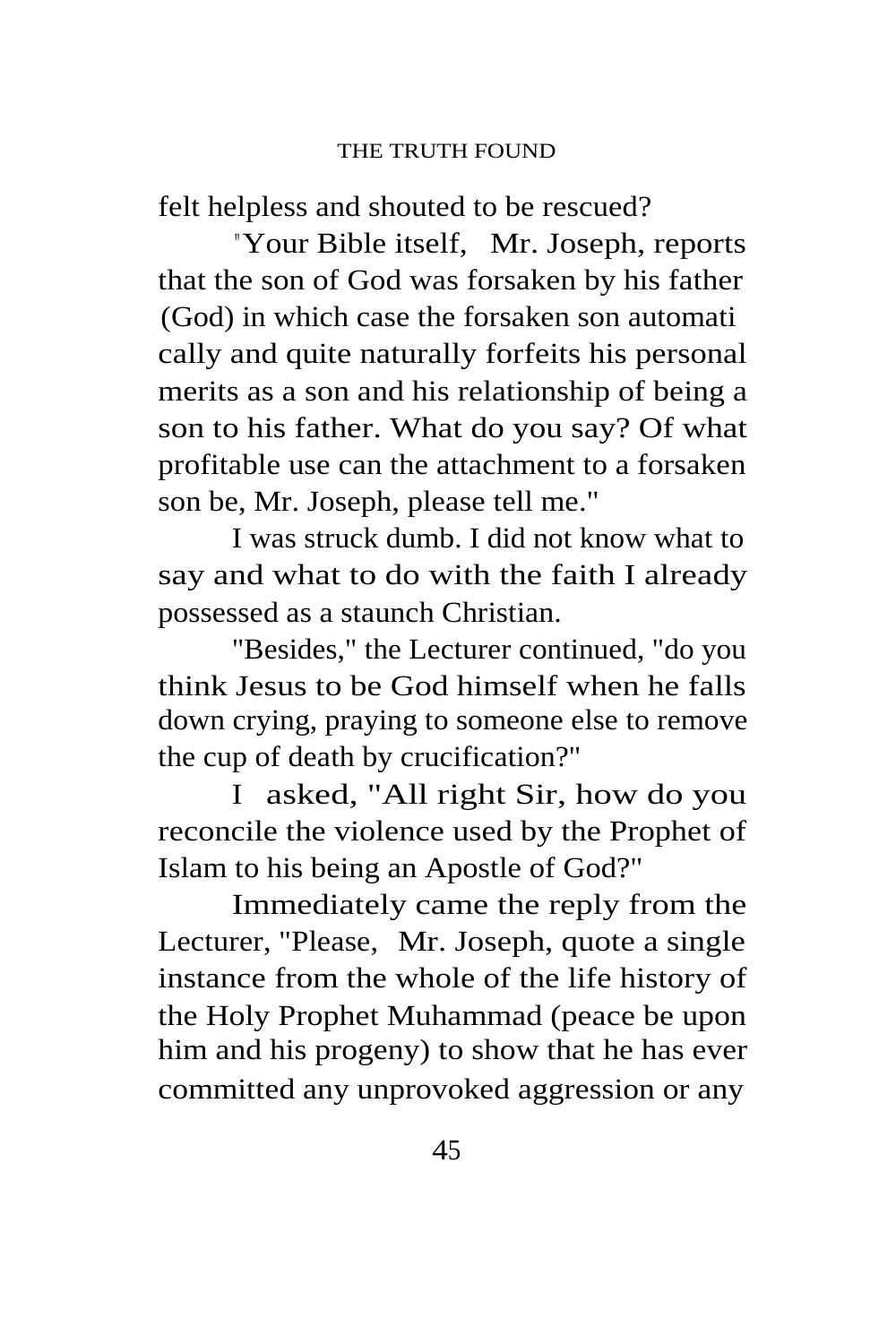#### SEARCH FOR TRUTH

single instance of his taking the least initiative in attacking any single soul. Every expedition of a battle he led or he allowed, was only in self-defence. Had he not defended as he did, today his advent in this world and his teachings about the truth about God which the world has learnt only through his holy mission, would have become some legends of ancient times full of blasphemies for you and for me, only to be read in some story books and thus be deluded by the falsehood for all times. The Bible does not preach self-defence. The Bible only preaches self-surrender to the extent of handing over every thing of one's possession when anything which was in one's hand has been taken away by any aggressor. Does any Christian power follow this? Did Rome, the seat of Catholicism, abide itself by these teachings of the Bible? Did not Rome, with His Holiness the Pope in it, wage an unprovoked aggression against another Christian people of Abyssinia in the last world war?

"Why go to the political history of the Christian nations of Europe? Why not remember the inhuman method employed by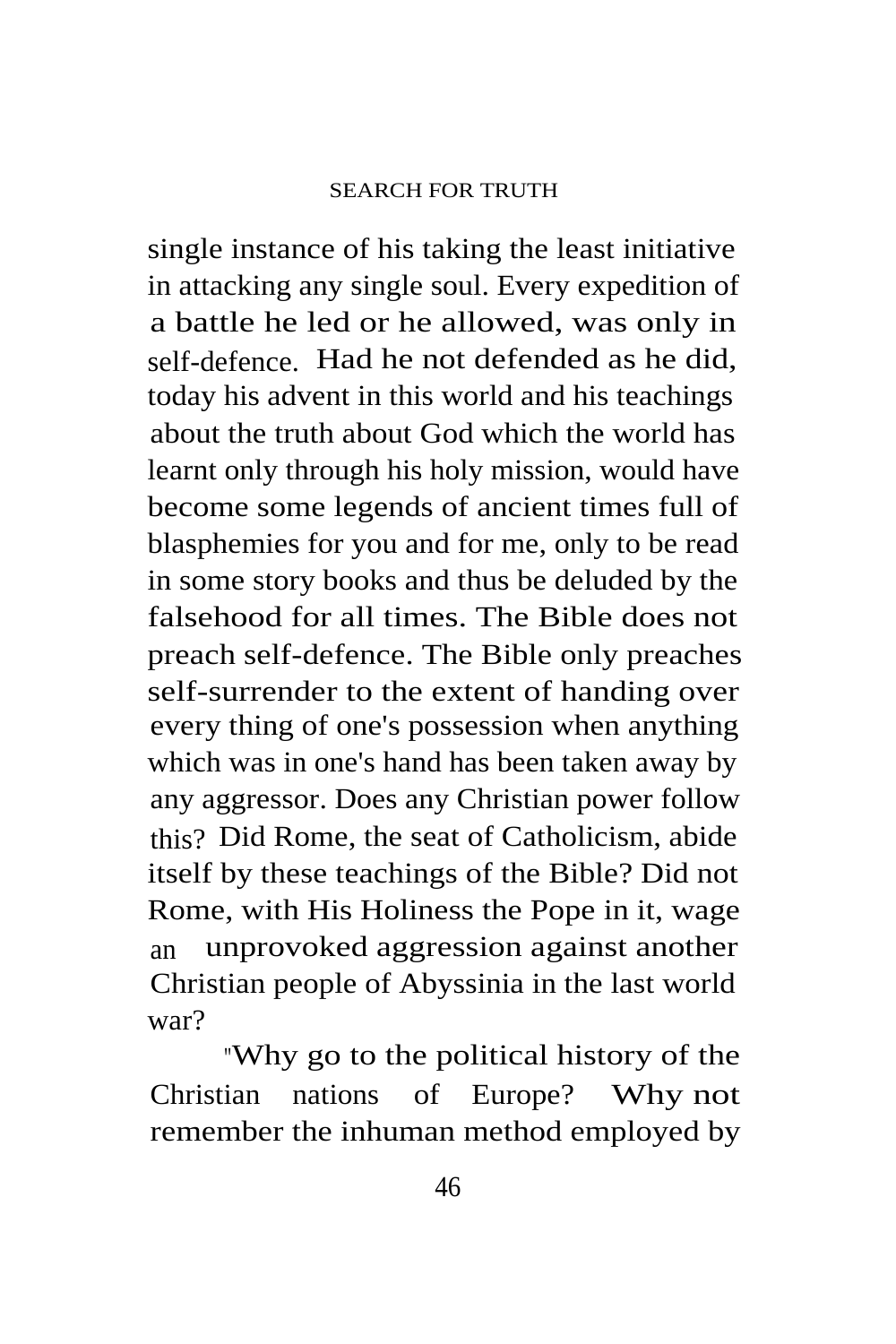the Christendom to spread its faith? Can the world forget the Edict of Milan, recorded at length in all books of the history of the Christian Church? Not to uproot any evil but in their madness to swell the ranks of the followers of their own established churches, the inhuman attrocities and the brutal conduct of the Christian authorities would need volumes to relate the heinous deeds in all their details. Gibbon has pictured their character and conduct in his famous work *The Decline and Fall of the Roman Empire:*

*"`*At Minorca,' says Gibbon, `the relics of St. Stephen converted in eight days 540 Jews; with the help, indeed, of some wholesome severities, such as burning the synagogue, driving the obstinate infidels to starve among the rocks, etc.' (vol.ii, p.69n) In Alexandria the Jews were expelled from the city, their synagogues appropriated to the use of the church. The account of the Jews who have been plundered, sent naked into banishment, starved, tortured, left to perish in prison, hanged and burnt by the Christians would fill many volumes.

"Gibbon further reports: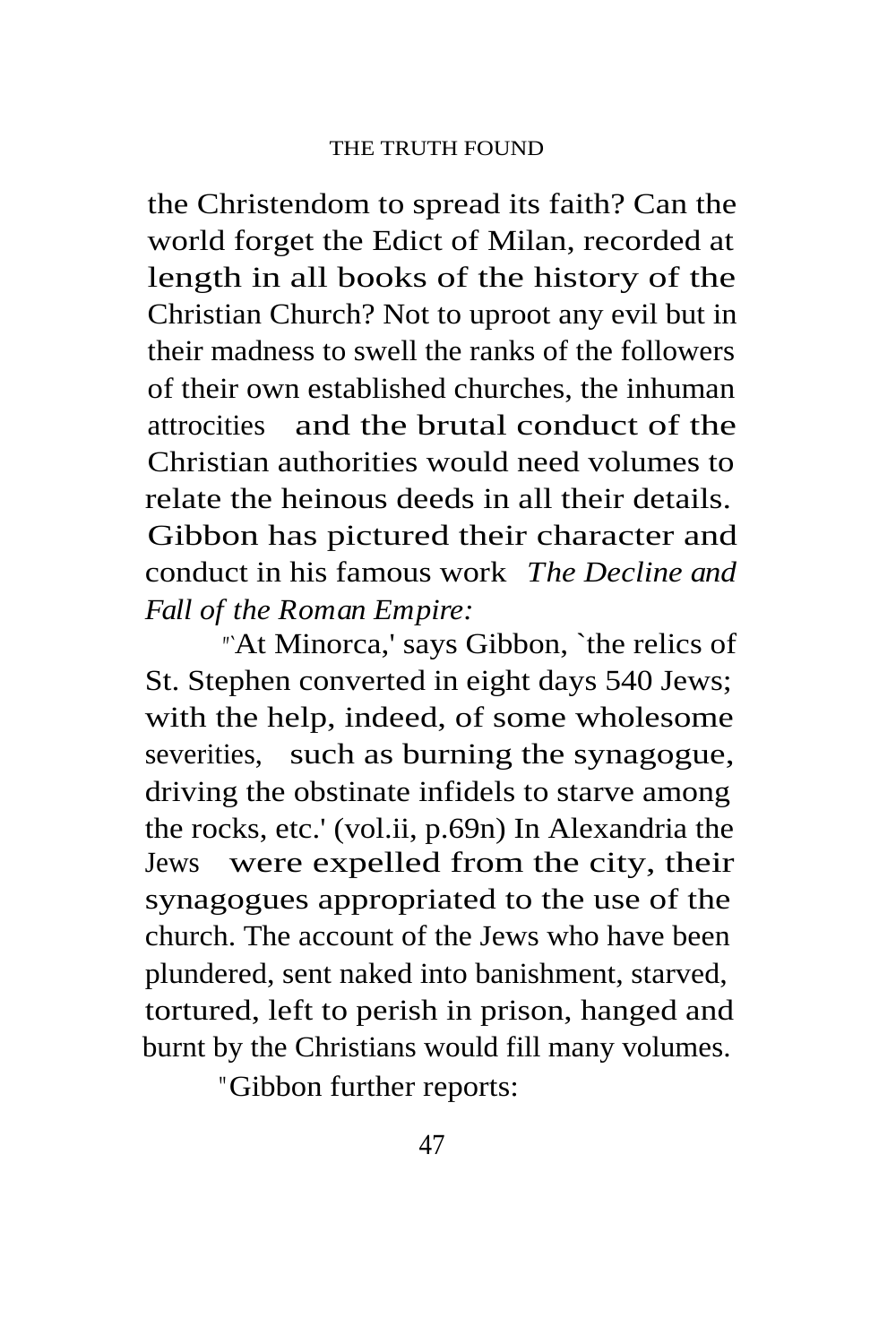"... in almost every province of the Roman world, an army of fanatics without authority and without discipline, invaded the peaceful inhabitants; and the ruin of the fairest structures of antiquity still display the ravages of those barbarians who alone had time and inclination to execute such laboricus destruction.' (vol.2, pp.55-56)"

I was ashamed to hear what Gibbon has reported. I had to quietly listen to the records of the disgraceful conduct of the Christians. I, at last, ventured to ask one more question, "There is the doctrine of atonement or expiation of sins of men through the blood of Jesus. Jesus having paid the price of the sins of man, i.e., he who believes in Jesus is cleansed and saved. Have you any such accommodation in Islam?"

The Lecturer smiled and replied, "My friend, the greatest of God's gifts to man is the common sense. If man forfeits it of his own accord, then none can help him.

"First, let me know if this doctrine appeals to reason and common sense. A, for example, a Christian by faith, i.e., a believer in Jesus Christ as his Saviour, plunders the house of B and the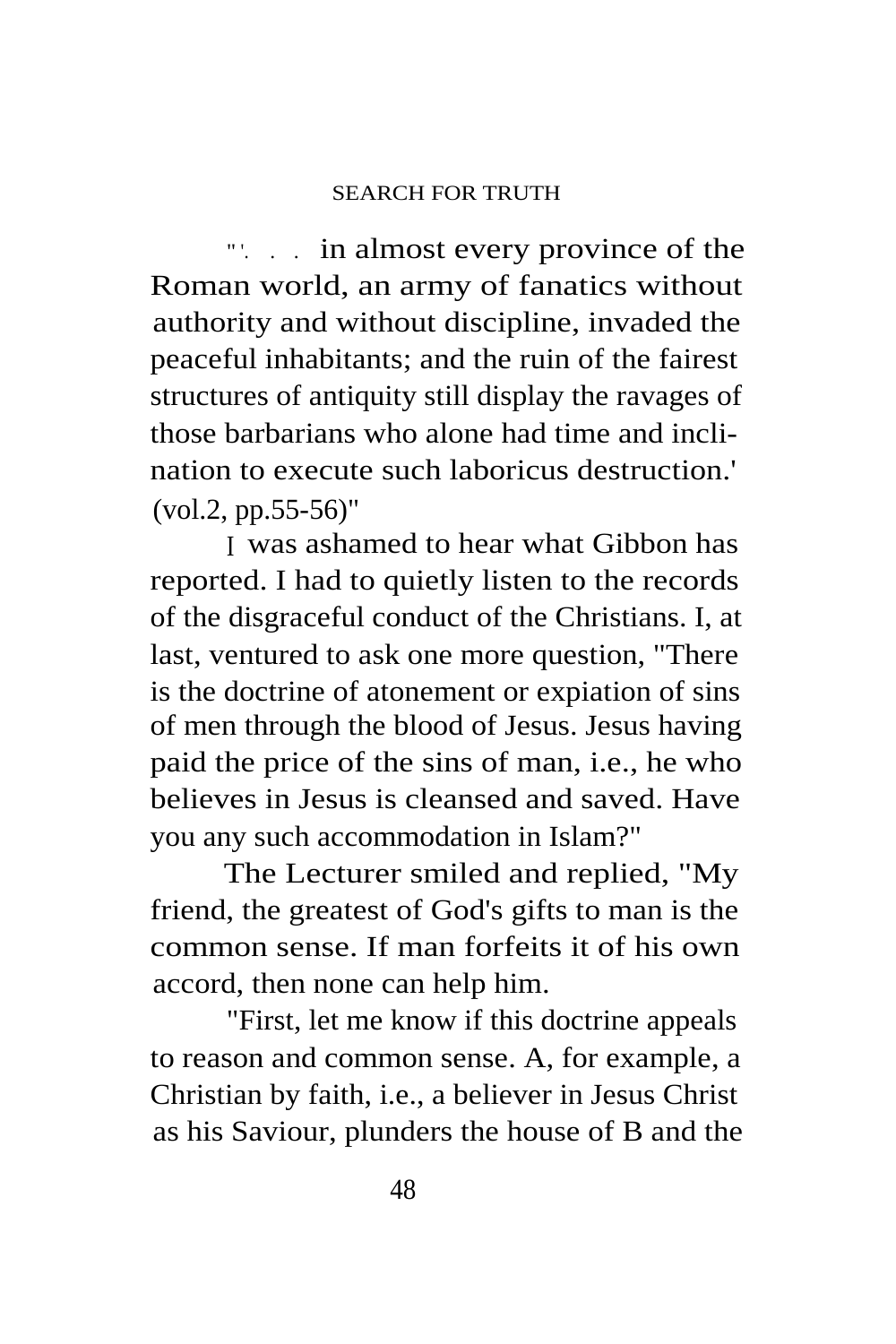members of B's family. Does sense or logic agree to A being let off unpunished by any law, particularly the law of the All-just Lord of the universe, simply because A accepts Jesus as his Saviour?"

I had to say, "No", because, to say otherwise would mean I forfeit my common sense and go against reasoning.

He continued, "There is one very grave aspect of the doctrine of atonement through the blood of Jesus, i.e., when we pay for a thing, the thing becomes our own and the previous owner of the thing forfeits all his claim over it for the price he has already received. Is it not?"

I said, "Yes."

Then he said, "If the sins of man have been paid for, God has no right to punish any sinner. Every sinner who merely believes in Jesus would be free to do anything in the world which his brutal passion dectates him to do, for God his Lord has no right whatsoever even to question any sinner, for Jesus has met the cost of all his sins. Can this ever be sensible logic or common sense? Can this doctrine help life on earth to continue for one moment in peace and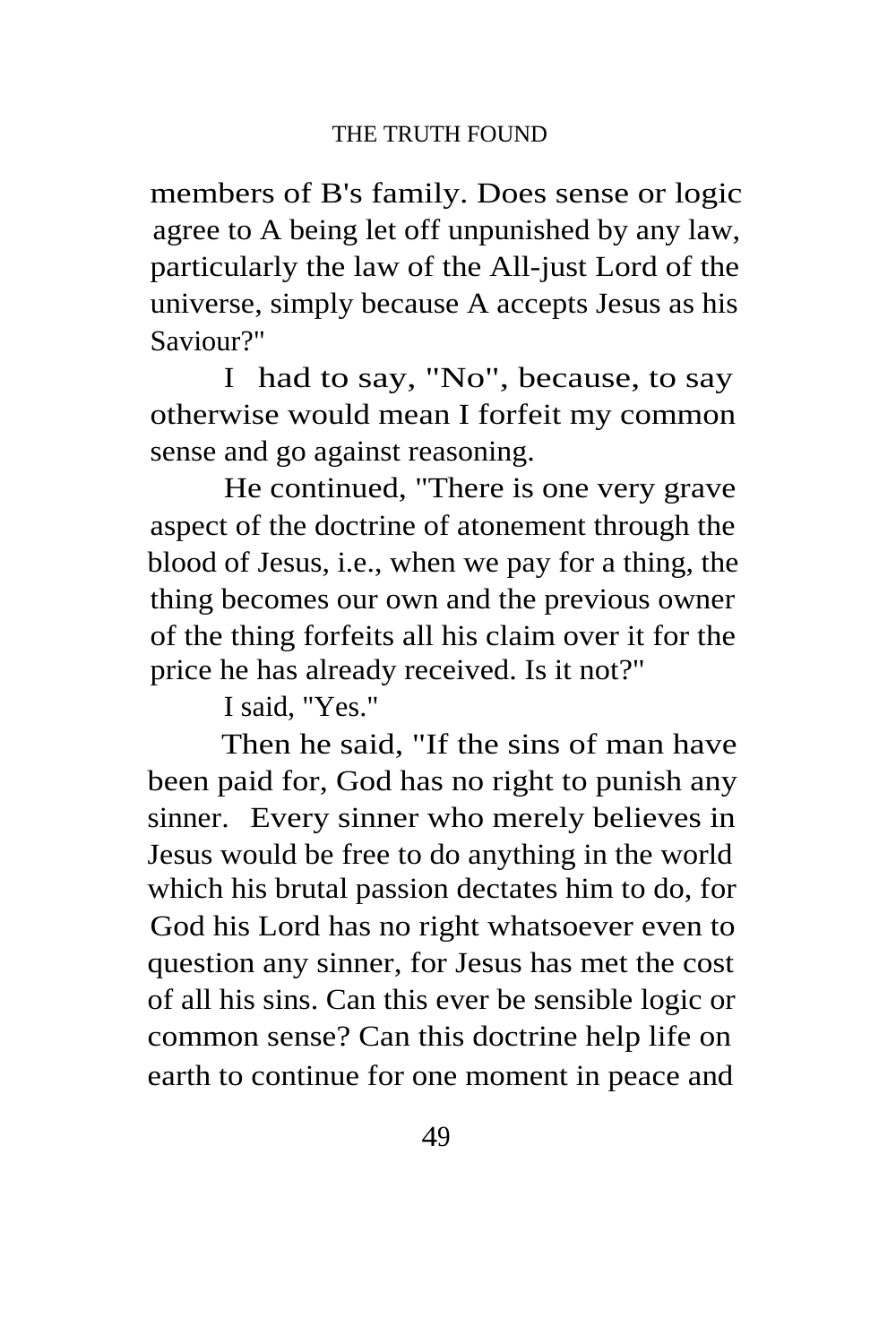security?"

He continued, "Please remember, Islam wants every individual to be kept bound by his being answerable with his individual respon sibility to virtue against vice, in the interest of his own individual life as well as the interest of the collective life in this world, himself as a member of not only the human race but also of the creation of the Lord as a whole. Islam continuously invites and encourages man towards righteousness with the promise of the blissful life in the hereinafter and repeatedly warns him against vice and the consequent chastisement from the All just Lord. The Holy Qur'an repeatedly warns saying:

> *And be on your guard against a day when one soul shall not avail another in the least, neither shall intercession on its behalf be accepted nor shall any compensation be taken from it, nor shall they be helped. (2:48)*

> *Whoever goes aright, for his own soul does he go aright; and whoever goes astray, to its detriment only does he go astray; nor can* the bearer of a burden bear the burden of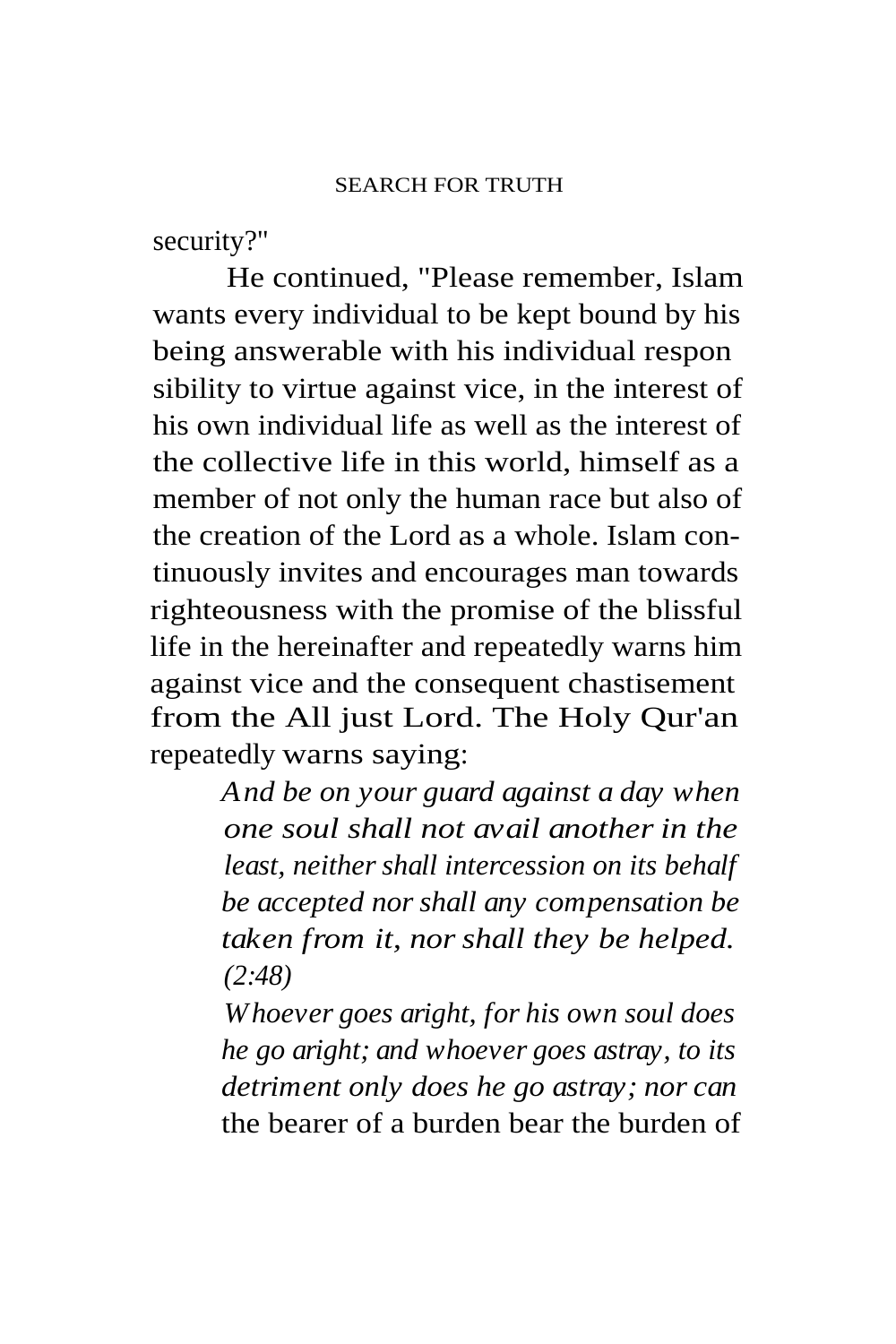*another, nor do We chastise until We raise an apostle. (17:15)*

*O you men! surely We have created you of a male and female, and made you tribes and families that you may know each other; surely the most honourable of you with Allah is the one among you most careful* (of his duty); *surely Allah is knowing, Aware. (49:13)*

"While threatening man with grievous punishment in recompense for his evils, the Holy Qur'an discloses also the infinite mercy of the All-merciful Lord Who does not want man, however much a sinner the individual be, to be totally dejected or hopeless of the merciful pardon from Him. The only condition for the pardon he needs, being inner's repentance against his vices, with his intention of amending his conduct in the future, and turning wholeheartedly to obedience and gratitude to the All-merciful Lord for His infinite Grace.

"For goodness sake, tell me, Mr. Joseph, which do you think is reasonable and sensible, either making man intoxicated and careless against sinning, i.e., making him unreasonably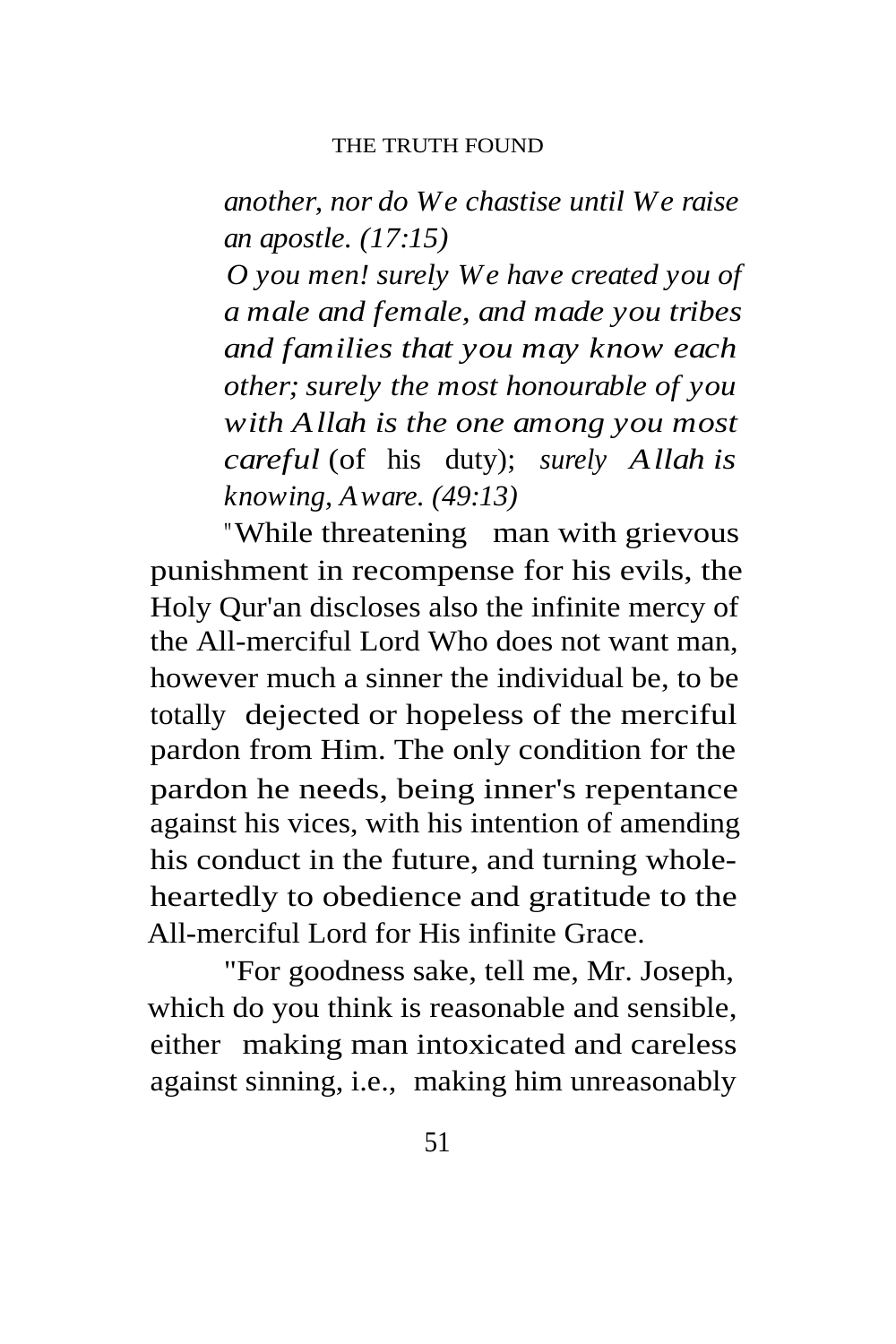confident of the price of his sins as has already been paid by someone or alerting with his commitment to virtue against vice, i.e., keeping him warned of the natural consequence of getting punished by the All-just Lord, for any misconduct or disobedience?"

I felt that I had that day understood the hollowness of the doctrine of atonement upon which is built the whole edifice of the Christian faith. The divine mercy of the Lord dawned upon my heart, a new light of the divine guidance. I thanked God for liberating me from the clutches of the grossly misleading dogmatic doctrine and leading me to Islam which I have myself found through an impartial enquiry that it is the right and the straight royal road to salvation which the All-merciful Lord Himself has shown man through this Last Apostle Muhammad, may peace be on him and his divinely chosen descendants.

When I disclosed my acceptance of the true arguments advanced by the Lecturer and thanked him, he told me:

"Mr. Joseph, you must thank God for blessing you with the fulfilment of His merciful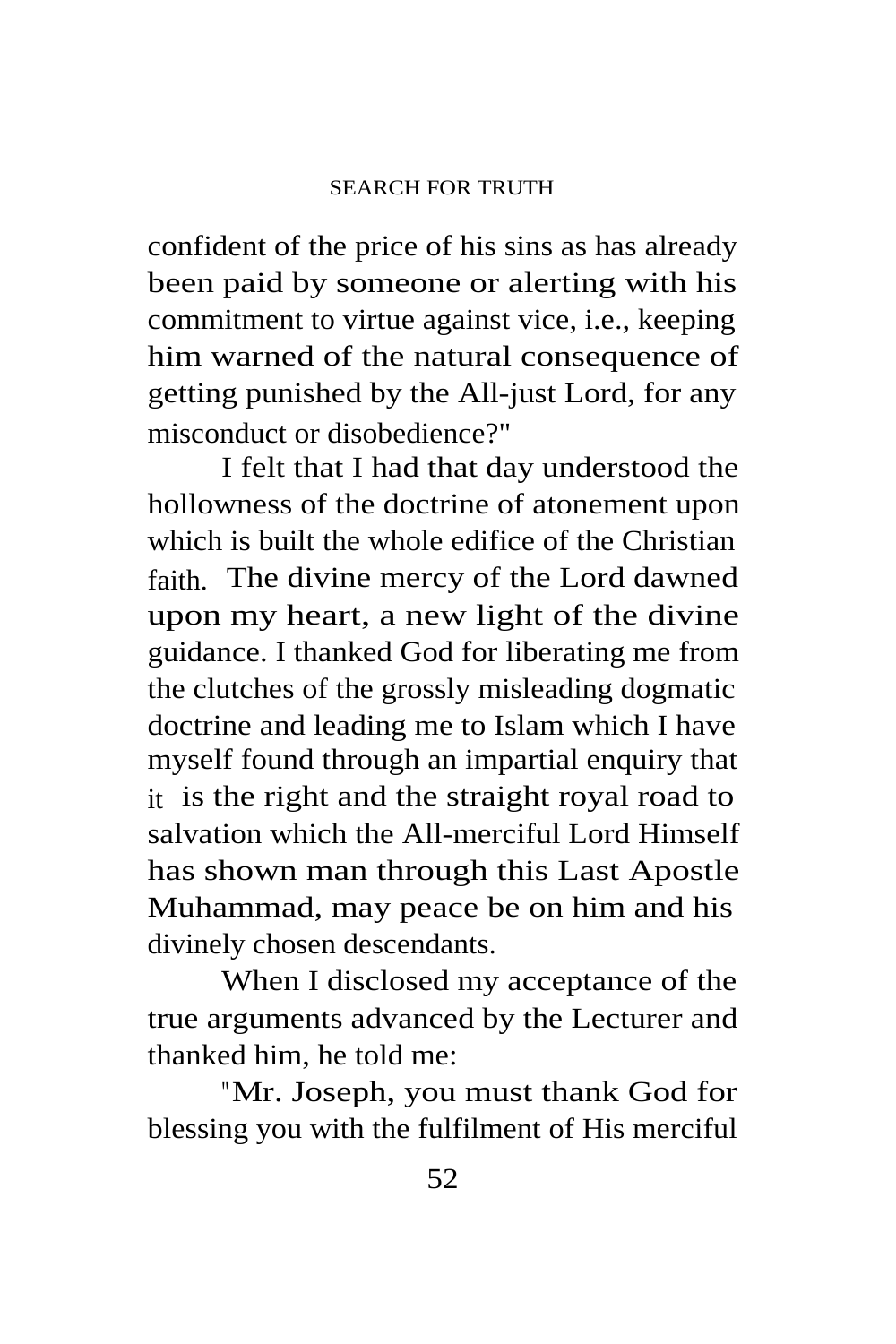promise to every sincere seeker of truth!

"The All-merciful Lord by His infinite mercy has fulfilled His merciful promise to give mankind the everlasting guidance through the Holy Prophet Muhammad (peace be upon him and his progeny) who would abide in his guidance for all times. (John, 14:16)

"In Muhammad (peace be upon him and his progeny) was fulfilled the divine promise for the Prophet, and the promise of the Lord to raise Twelve Princes in the seed of Ishmael was fulfilled in God's raising the Twelve Holy Imams in the family of the Holy Prophet Muhammad (peace be upon him and his progeny) who is the divinely chosen issue of Ishmael.

> *And as for Ishmael, I have heard thee: Behold, I have blessed him, and will make him fruitful, and will multiply him exceedingly; twelve princes shall beget, and I will make him a great nation.* (Gen., *17:20)*

"All these Holy Imams were of the purest character and of an undoubtedly godly conduct and though they never received any education from any other mortal in this world, all of them,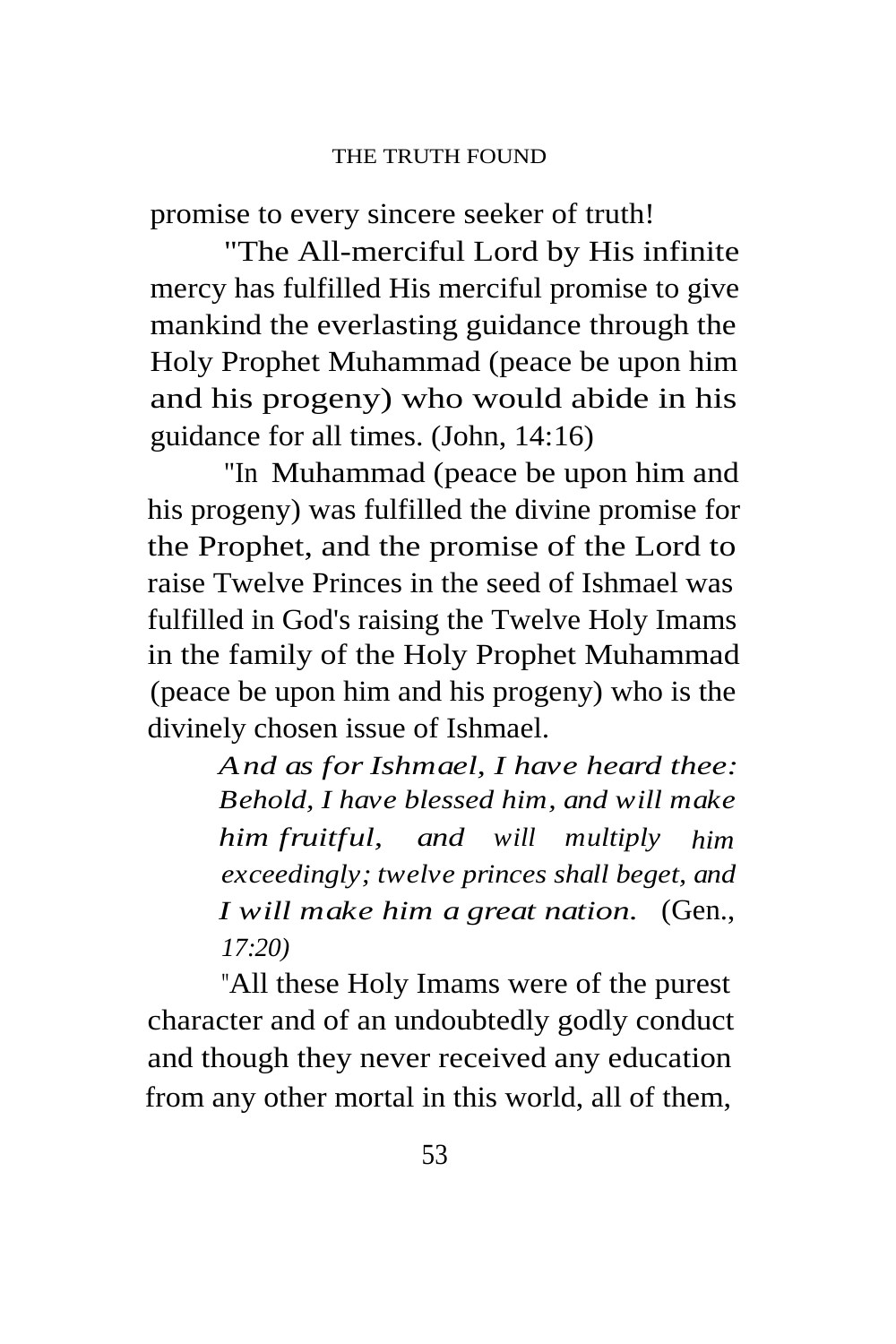### SEARCH FOR TRUTH

like the Holy Prophet Muhammad (peace be upon him and his progeny), were the wonderful stores and the divinely caused fountain-heads of knowledge to enlighten the world with the true knowledge about the Lord of the Universe.

"Eleven of these Twelve divinely commissioned Imams or Guides lived as the perfect models of pure humanity in complete resignation to the Divine Will and all of them were martyred. If anyone wants to see a perfect model of a man surrendering his all, most willingly suffering the worst and the most painful afflictions in the way of the Lord offering the sacrifice of even his six months old baby son, and even his severed head glorifying the Lord from upon the point of the lance on which it was raised after it was severed, one must see the Holy Imam Husayn at Karbala'. The world will find Husayn not shouting `Eli, *Eli, lama sabachthani',* or desiring in the least the removal of the cup of death, but drinking it cheerfully, glorifying the Lord in his last thanksgiving prayers while he was being butchered in the worst heartless way.

"As the promise of God to give mankind a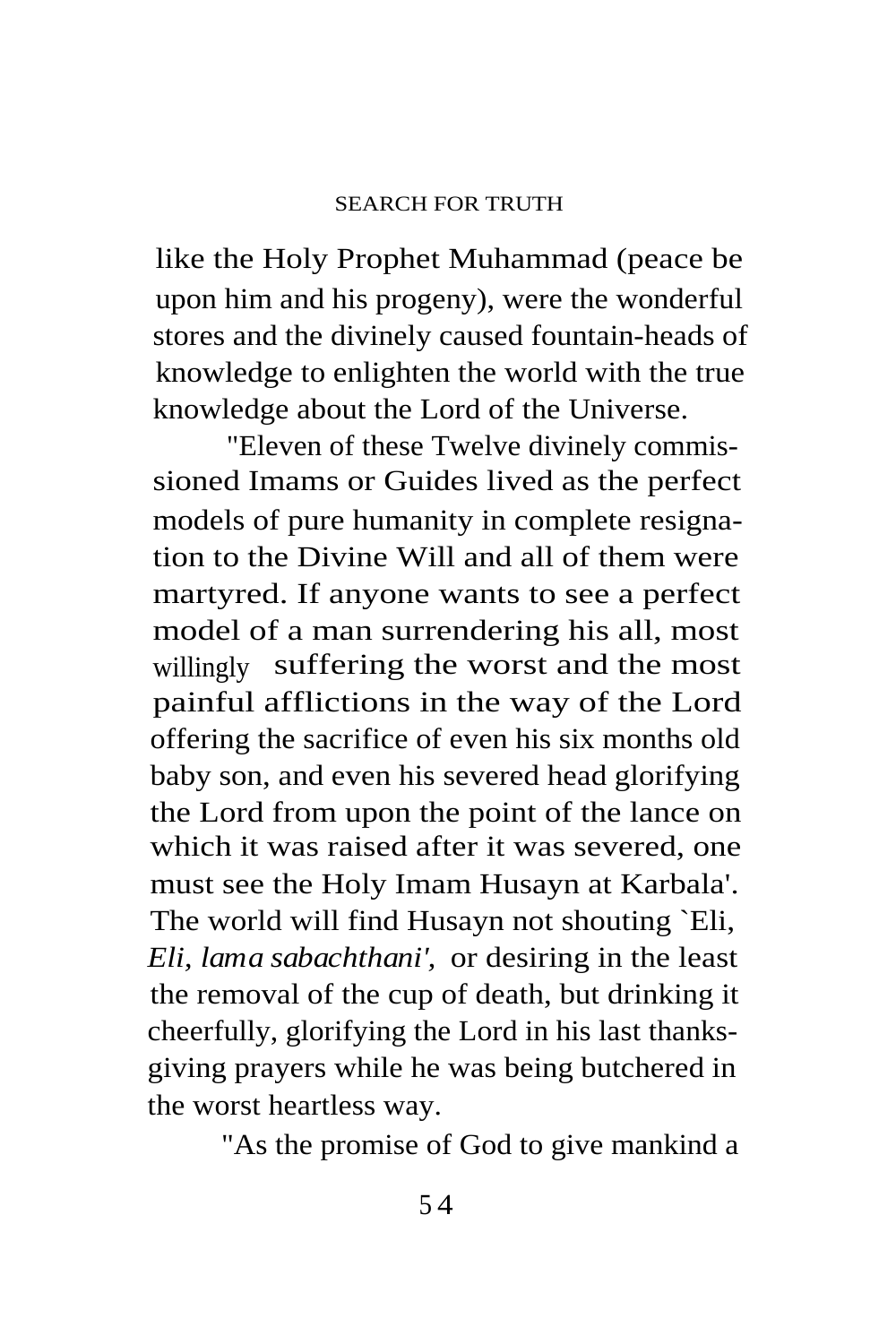prophet to abide forever has been recorded in the Old Testament, this great sacrifice has also been prophesied in Jeremiah:

> *For this is the day of the Lord God of hosts, a day of vengeance, that he may avenge him of his adversaries. and the sword shall devour, and it shall be satiate and made drunk with their blood: for the Lord God of hosts hath a sacrifice in the north country by the river Euphrates. (46:10)"*

After coming across so many sane and unbreakable arguments against the doctrine of the Holy Trinity and also about many other fundamentals of the Christian belief, I only wondered how could such an unreasonable faith attract such a huge number of people in the world. Once I found my father returning home very happy and immediately as he arrived he called me and said:

"You will be glad to know my dear son that, today I got hundred and nine souls into our fold. At the baptism of such a big number in one day the Rev. Father, the chief of our mission praised my services very much and has increased my salary as well as my travelling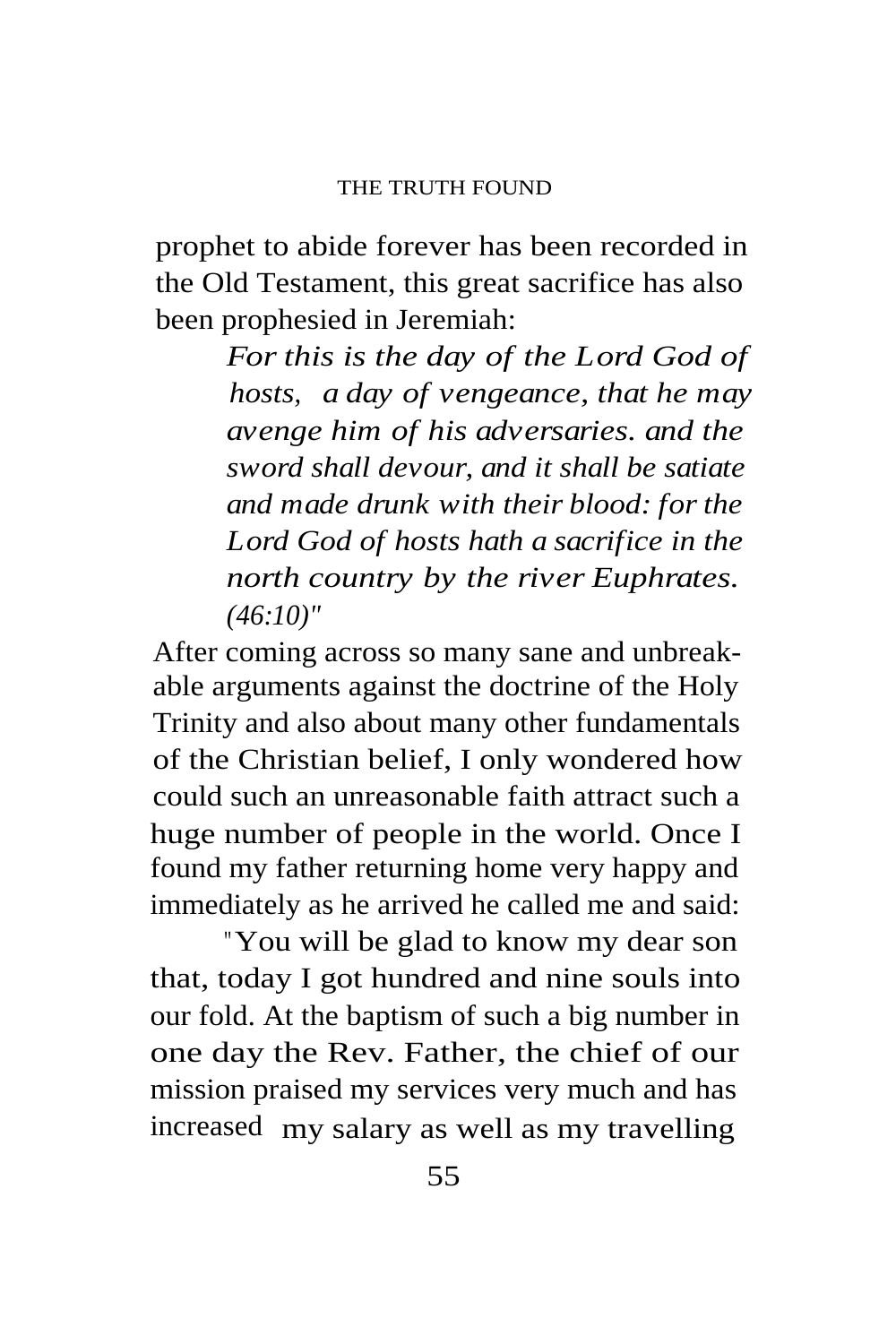allowance and has awarded me with a token reward of Rs.109/- corresponding to the number baptised through my efforts."

I asked, "Who are they, father, who were baptised today?"

The reply was, "They are from five surrounding villages. There are men, women and children, hundred and nine souls together."

I asked, "Are they all educated?"

The reply was, "No. They are the poor people of the cheries (slums). They are only labours in the paddy fields of their villages."

I asked if they have understood fully their undertaking as converts to the Christian faith? "Will every one of them stand any cross exam ination against their decision to leave the folds they were in, and their joining the Christian belief?"

The reply was, "What do you mean? I told you they are all uneducated poor illiterates labours from the slums. The group consists of men, women and children. Now, I will have to go there everyday and coach them up in the doctrine of our faith."

On hearing this I smiled, and seeing me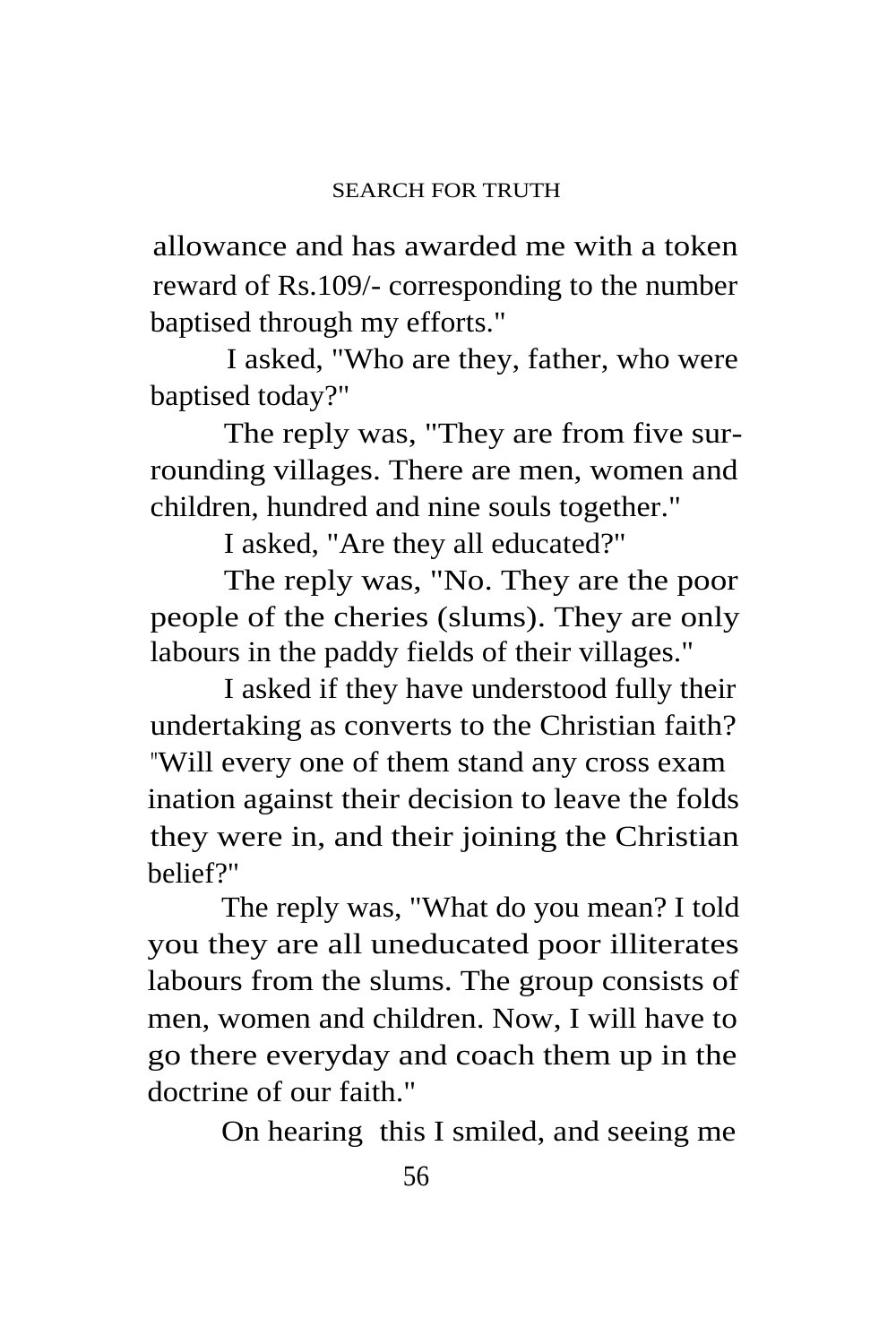smiling, my father asked, "Why do you smile, Joseph? What is the matter?"

I said, "Nothing father! I do not see in this mass conversion, any matter of pride or pleasure which any true religion or any genuine or reasonable faith can claim for itself, for it is nothing but exploiting the illiteracy and ignorance of the poor labourers. It is leading the mentally blind ones into something which they neither know nor recognize. Do you think, father, that any sensible man can reasonably take pride in getting some illiterate men, women and [children](http://children.to) t[o](http://children.to) accept his own ideals and justifiably claim the least merit or value to his thoughts?

"While the entry into a faith like Islam, is effected only after a detailed study and enquiry by the learned ones with perfect conviction. We Christians pride over our success in swelling up our ranks by mass conversions of illiterate labours, who, by circumstances, are forced to accept the Christian doctrine without knowing what they do is right or wrong. An ignorant mind is like a blank sheet: one can draw upon it whatever one's fancy chooses and once the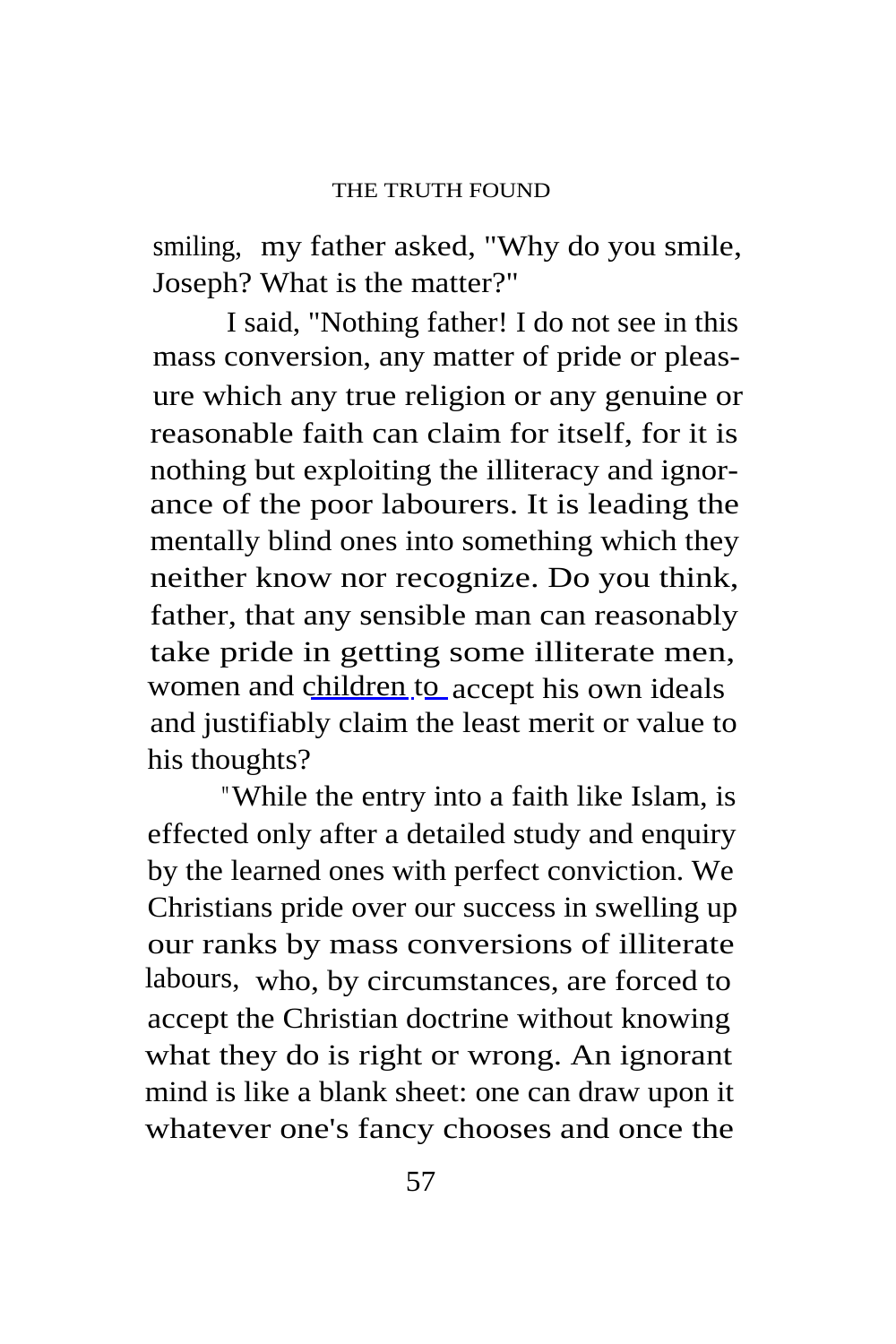#### SEARCH FOR TRUTH

inscription is made to be settled upon such raw material, any artist can pride over the plate having any particular design of his own. If we today, to win the sympathy of the ignorant masses, boast before our illiterate converts, of our humility and self-sacrifices in the cause of the spread of our faith, will the outer world also forget the Edict of Milan, father, and will all, the records of the history of the brutal outrages that Christendom committed against the Jews, in its own passionate eagerness and anxiety to swell its ranks, all together totally vanish?"

I continued, "If you kindly permit me, father, I would like to know from you if this Bible in your hands is to be merely read, mem orized and preached to the others or it is to be acted upon in our daily life? If it is to be acted upon, will you kindly show me, father, if the Christian world could ever practice the principle of turning the other cheek also if one is already smitten? Could any sincere Christian till now, give away his shirt when his coat was taken away? Will you, father, surrender our whole house if anybody invades our residence and takes possession of any of the rooms in this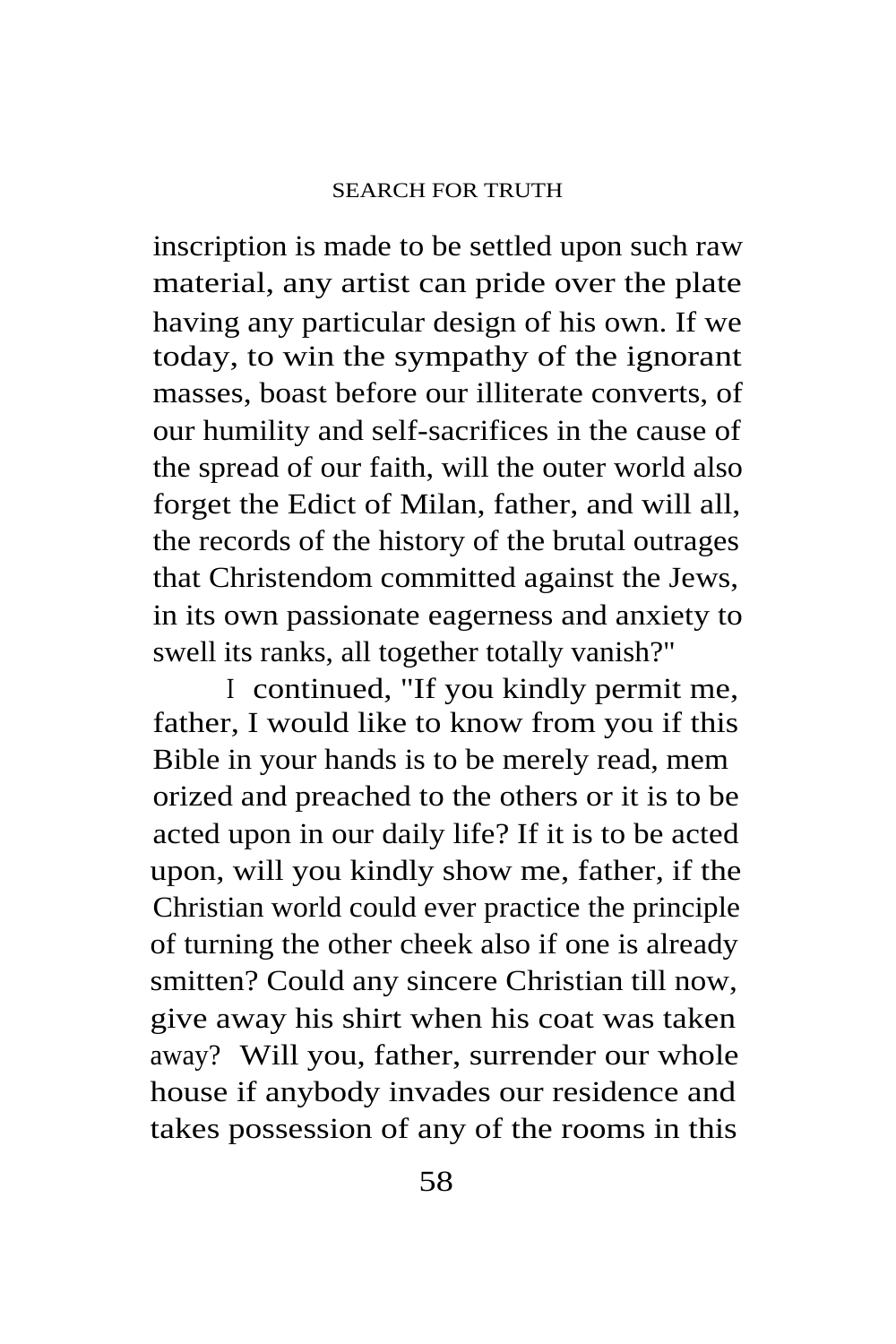# THE TRUTH FOUND

premises? If the Christian powers of the world really believe in this doctrine of self-surrender, why do they maintain their millitary and police forces? Kindly tell me, father, if there is any earthly use of merely believing in any golden ideals which can only adorn the pages of some book and which can only be preached but never practiced. Why should we not reasonably accept the doctrine of self-defence taught by Islam, and the principle of pardoning our offenders if they are repentent and amending their conduct?

"For goodness sake let me know, father, how can three different ones at the same time be three as well as an absolute one, both numerically and also in the essential nature of perfect unity?

"On what reasonable grounds can the one who is forsaken by God, be god himself and if Jesus is to be believed as the son of God what claim to the relationship with his father can a forsaken son have?

"What right has Christendom to claim any truth in it when its spread was caused by the inhuman attrocities committed by the Christian forces against the Jews which conduct of the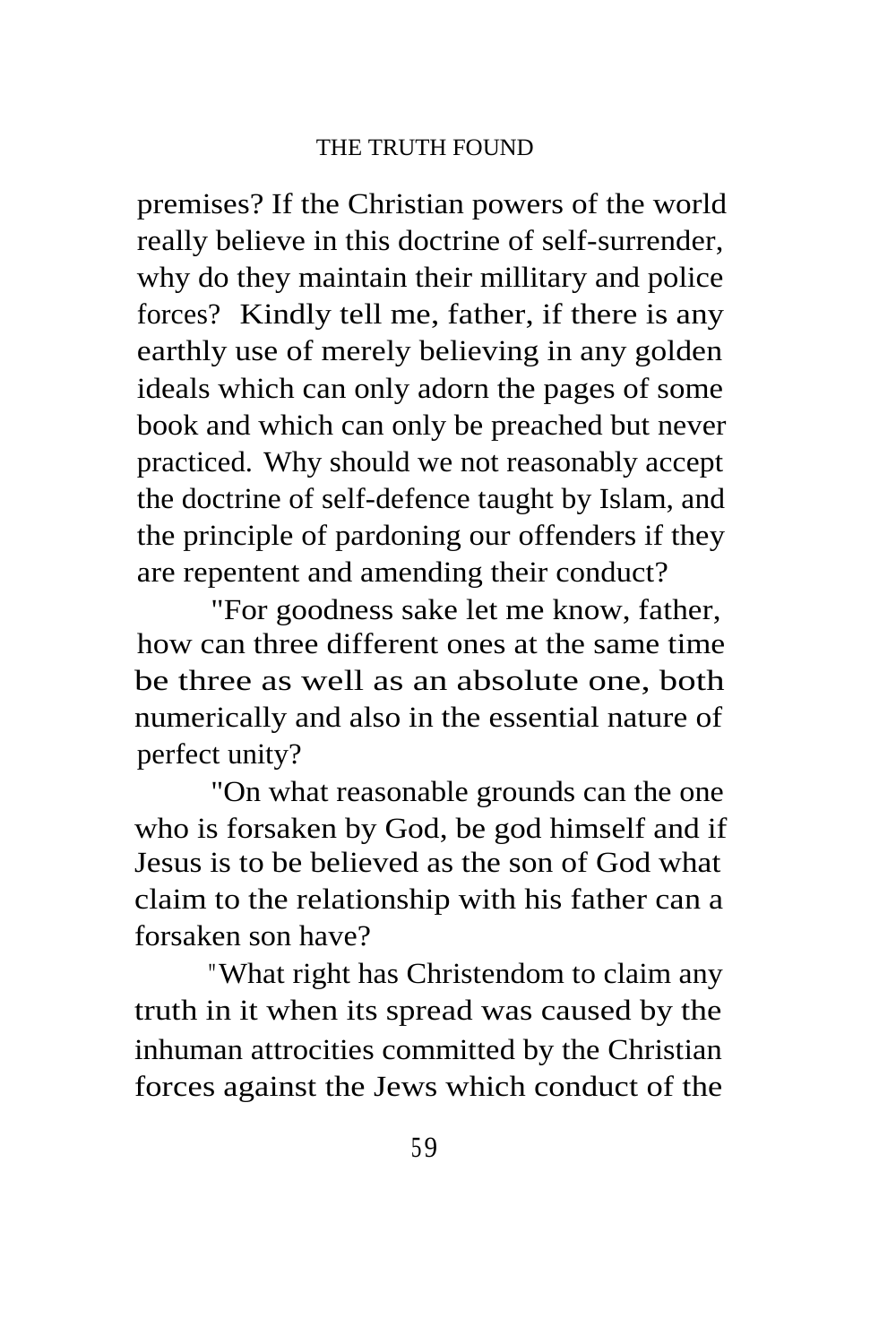brutal outrages committed in the holy name of Christ, has been fully reported even by the Christian authorities on Edict of Milan and by the world renowned Christian scholar Gibbon in his famous work *The Decline and Fall of the Roman Empire.*

"The doctrine of atonement through the blood of Christ, will naturally attract those sinners who have sinned and who do not want to give up sinning under the protection of the doctrine that the price of their sins has already been paid away, and however much worst sinners they themselves choose to be, they will not in the least be chastised for their heinous crimes, for, after Jesus having paid away for the sins of man, God must have forfeited His claim to punish the sinners thereafter.

"There are many such things, father, which need a dispassionate study and an impartial judgement.

"I tell you, father, that whatever be the consequences and whatever misfortune may afflict me, 1, as one, have decided not to sell away or forfeit my concience and common sense to the belief in such unreasonable dogmatic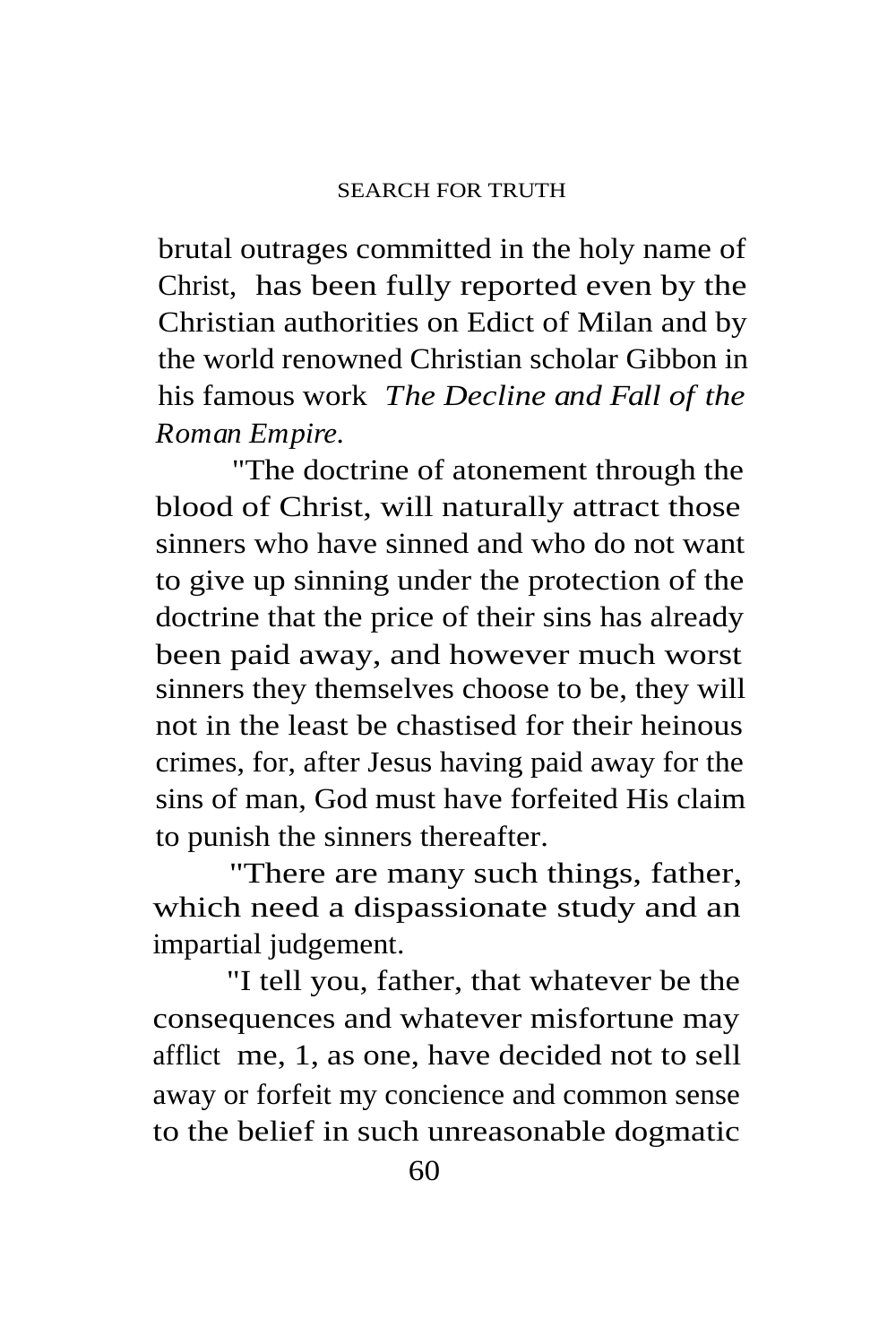## THE TRUTH FOUND

doctrines. I have embraced Islam, and if you do not get angry with me and kindly allow me to explain to you the details of my enquiries, I will do it whenever am wanted to do so. I do not like any thought or belief of mine to be swallowed by anyone by force, for the religion Islam, which I now openly declare to have embraced, enjoins that there shall not be any compulsion in the matter of faith as the truth has been revealed against falsehood."

To my utter surprise I found my father fully attentive to my exposing my personal views and convictions; and at the end he said:

"Son! Do not think that your father is a fool. I have been occassionaly confronted with such ideas during my life whenever I had the occasion of discussing religion with my Muslim friends. But today the sincererity and the boldness with which you expose your own convictions make me bold to decide about the matter. I shall tell you later but for God's sake keep this matter strictly confined to you. Otherwise, be sure we will be thrown out into the street as destitutes."

A few days later my father had a long talk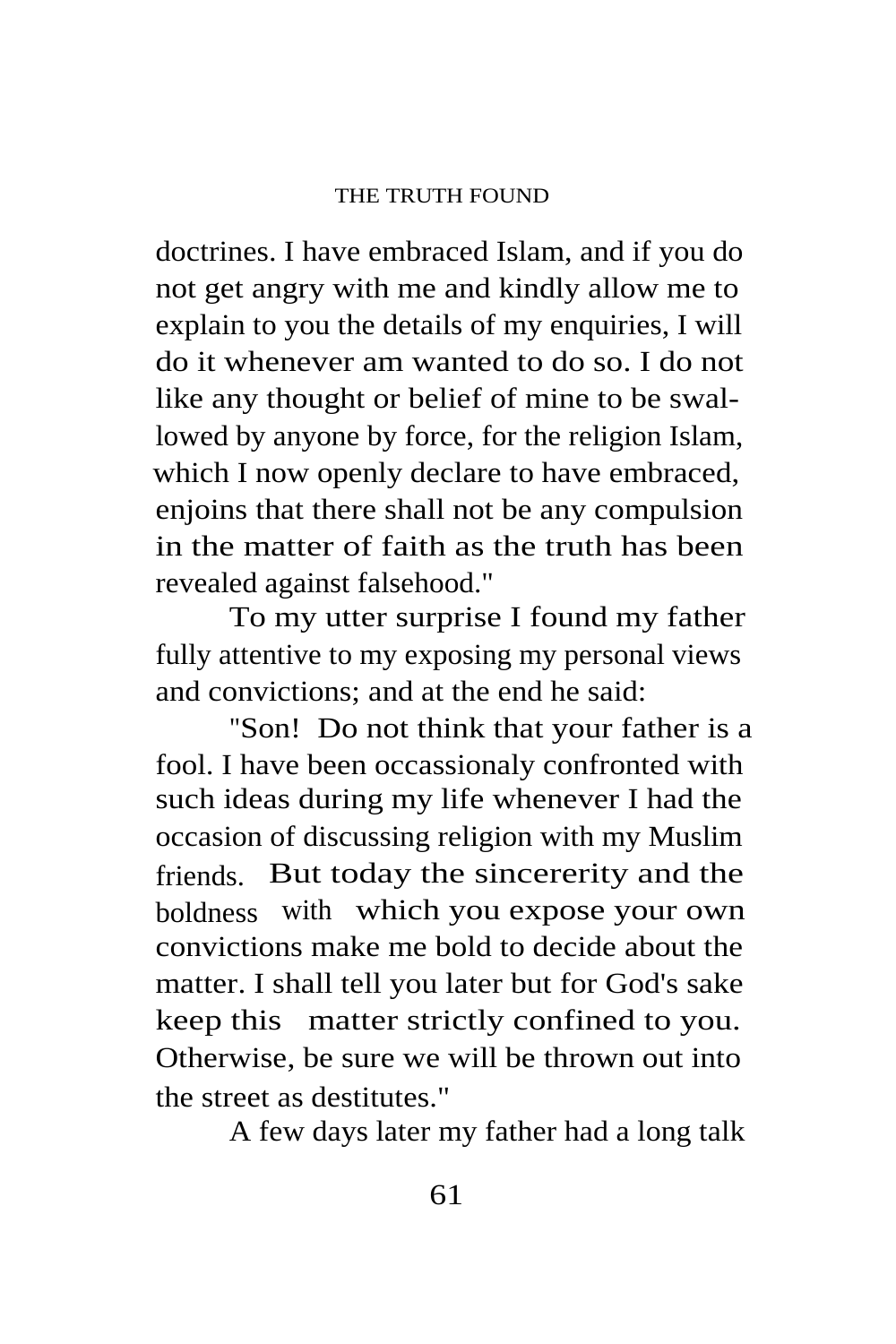and he decided to declare himself a Muslim. The details of our sufferings and the social persecution we had to pass through are a history by themselves.

I, now, for the information and guidance of every seeker of truth, openly declare the actual findings of my sincere enquiry that Islam is not only the last of the mighty religions which had revolutionized the world and changed the destinies of nations, but it is also the perfect and all-inclusive faith which contains in itself all the good, found partly in all other religions which had preceded it. One of the most distinguishing and striking characteristics of Islam is that, it requires of its followers to believe that all the religions of the world that preceded it, were revealed by God for the respective people of those ages. It is one of the fundamentals of this faith that its followers must believe in all the prophets who were sent into the world before the holy Prophet Muhammad, peace be upon him and his progeny, as truthful and sinless.

Muhammad, peace be upon him and his progeny, is the name of the Holy Prophet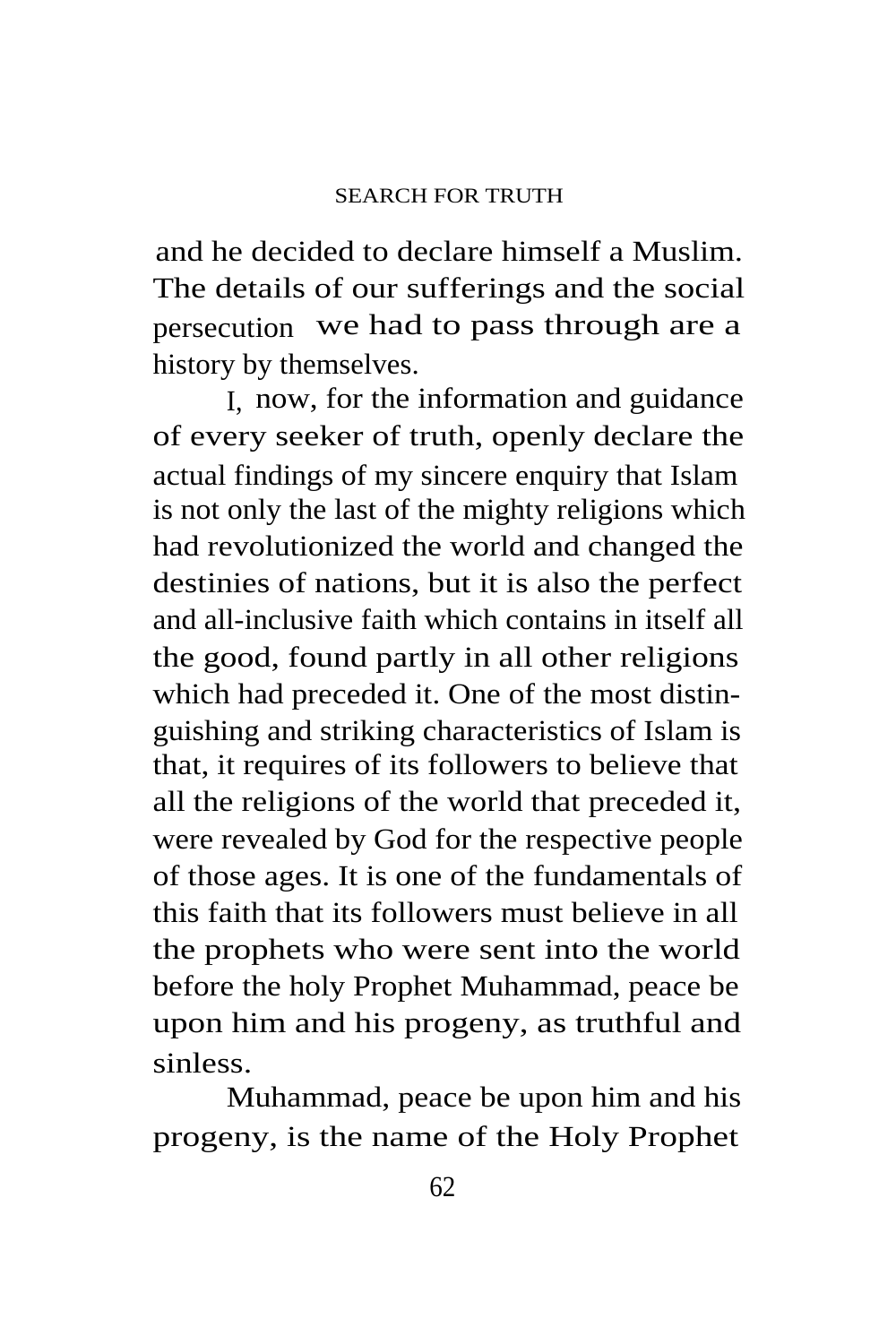through whom this all comprehensive faith was revealed in its complete or perfect form and meaning, for humanity as a whole for all times. It is the West that named this faith as Mohammedanism on the fashion of Christianity, Buddhism, Confucianism, Zoroastrianism and Hinduism. Otherwise, the name of this religious order is already given in its book the Holy Qur'an as ISLAM, as quite opposed to the method of naming the order after its founder. The founder of Islam himself is called a MUSLIM as any other believer. As the various prophets preached this same truth among different nations at different times in different languages, every apostle of God is spoken of in the Holy Qur'an as a Muslim. Thus, I have found, beyond all doubts that Islam is the religion which humanity needs for its progress in all spheres or aspects of its material as well as spiritual life, to earn salvation in the end.

Therefore, a true Muslim is one who believes in all the Prophets of God as truthful, and all the heavenly books as the true and the Holy word of God whereas:

1. A Jew (an Israelite) believes only in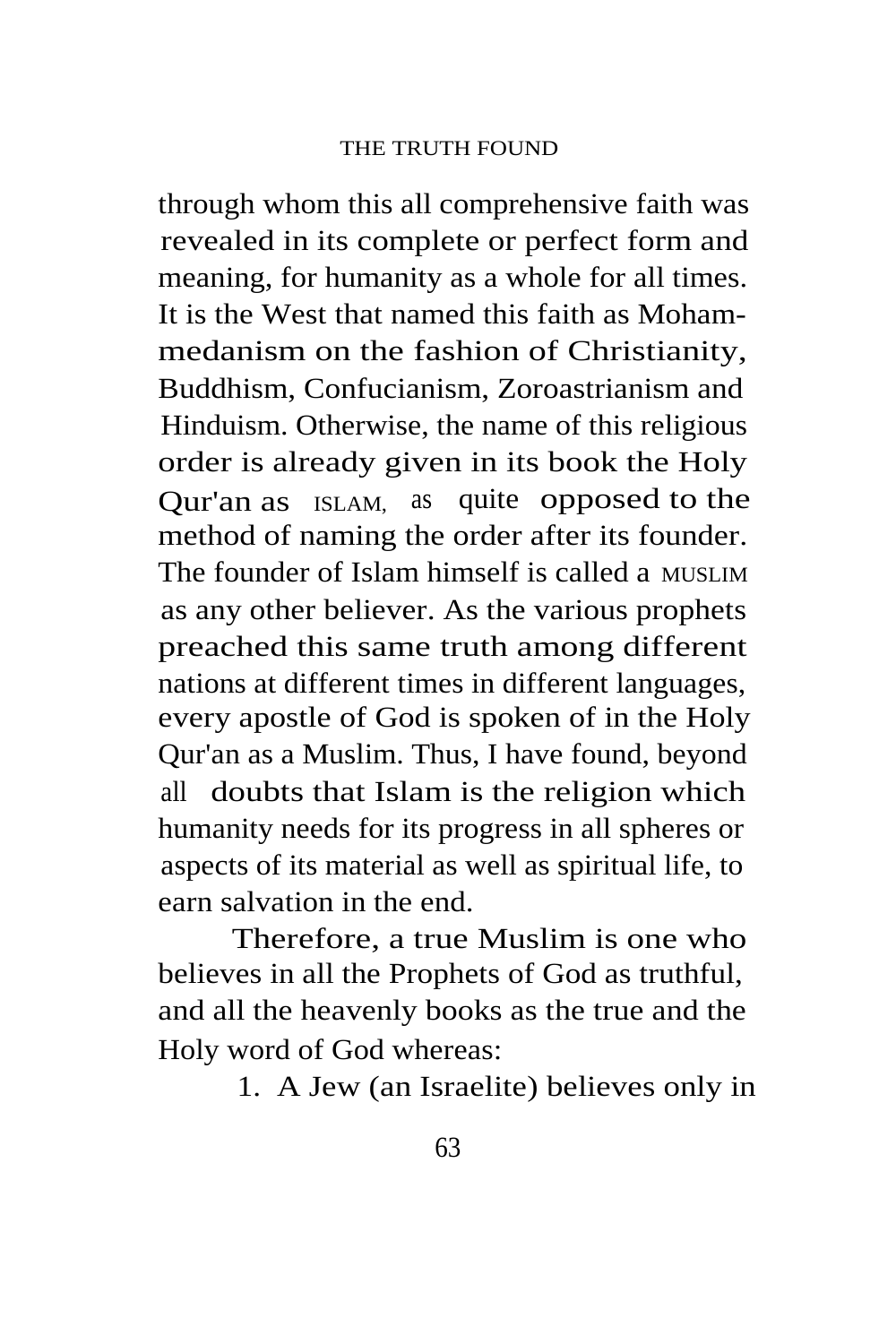prophets of Israel and their own books.

2. A Buddhist believes only in Lord Buddha and in his sayings.

3. A Christian believes only in Jesus Christ and in a lesser degree in prophets of Israel and the books of the Christian Church.

4. A Hindu believes only in the sages that appeared in India mentioned in the Vedas.

5. A Confucianist believes only in Confucius and his teachings.

6. A Zoroastrian believes only in Zoroaster and his teachings.

Now mark the differences:

A Muslim has to believe in all the Prophets as truthful and sinless and their holy books as the true word of God, revealed for the people and for the age. He also believes in Muhammad, peace be upon him and his progeny, as the Last of the Apostles of God and his book, the Holy Qur'an as the Last of the Revealed Word of God to abide for ever.

Therefore, the identification of a true Muslim is that: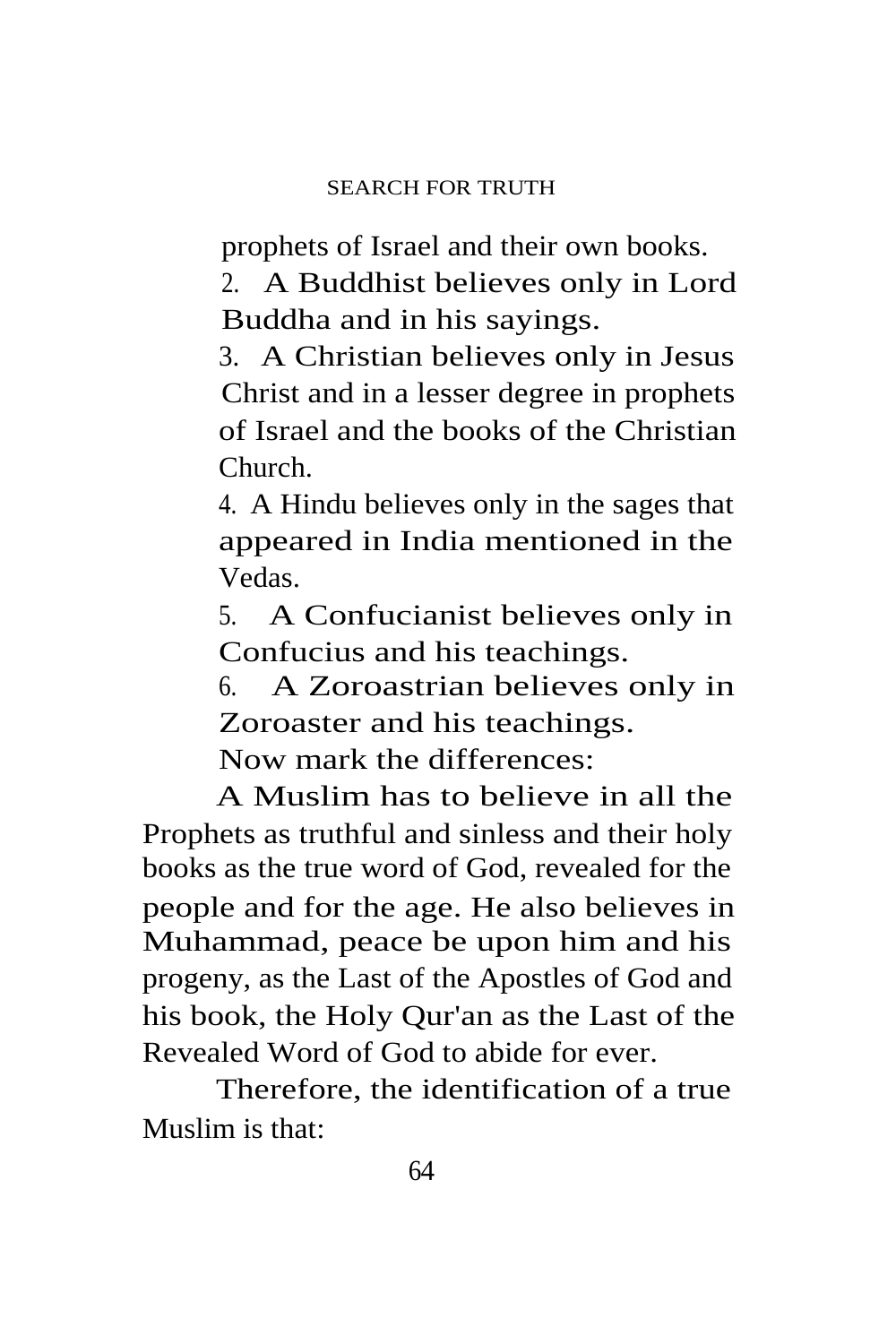## THE TRUTH FOUND

1. He is an Israelite for he believes in the Ten Commandments and the law of retribution with its legitimate bounds.

2. He is a follower of Christ in doing away with all the rituals of the Pharisees, and in denouncing their hypocritical observances. He observes the laws of mercy promulgated on the Mount Olive when it leads to reclamation. His object is reformation through mercy or retribution as the case may be.

3. He is an Aryan Hindu in doing away with the images worshipped in place of God.

4. He is a Sanatan Dharimic in paying respects to all godly men and creeds.

5. He is a Buddhist in preaching Nirvana Self-effacement as the key of salvation.

6. He is an Unitarian in establishing the Unity of God and the brotherhood of men.

In short, he (a Muslim) embraces, through the Holy Qur'an, every beauty in every religion, and turns his face from that which has been added to the religion of God by man, and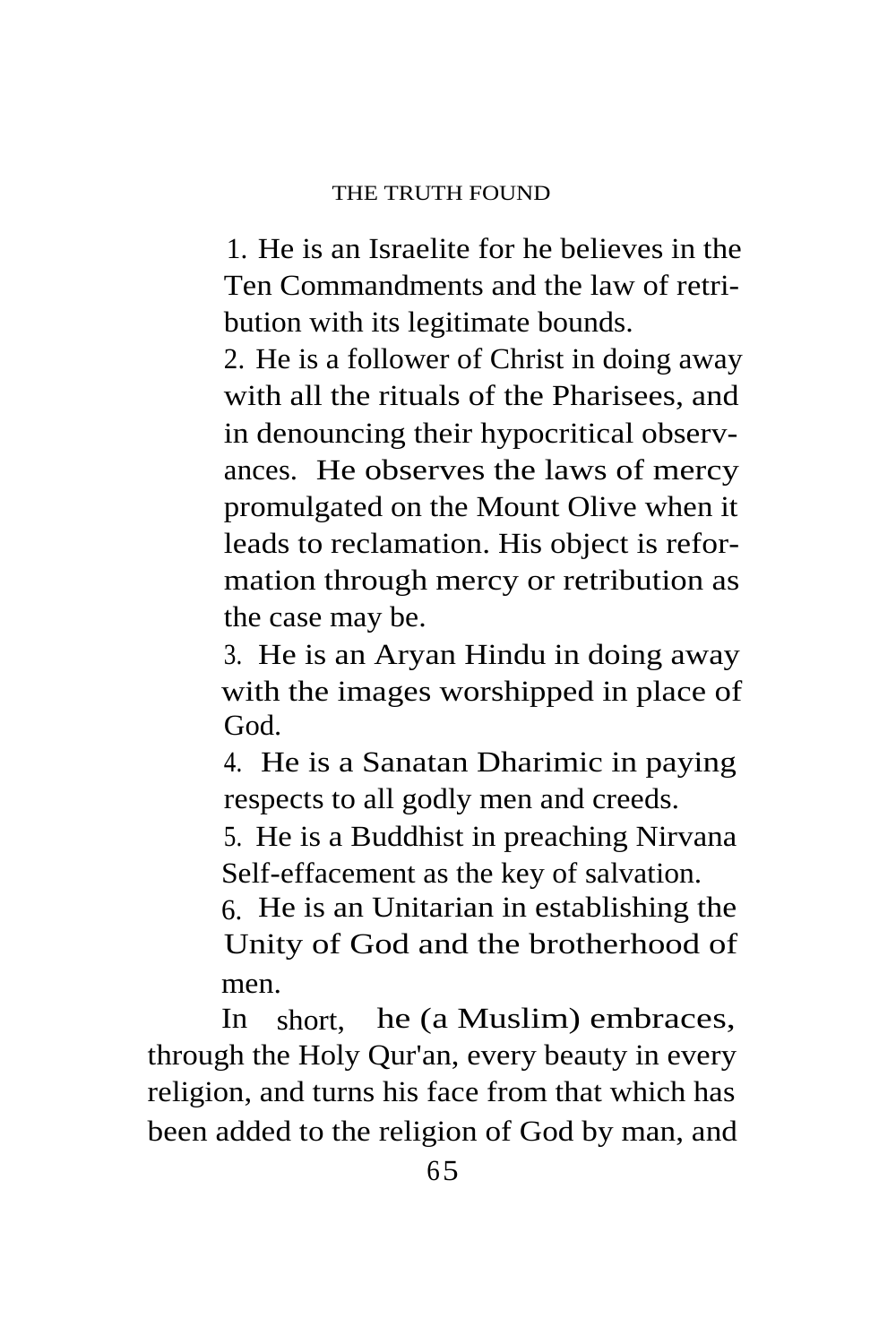that is Islam.

With the truth sufficiently explained, will not every one of us love it, or will not every one of us embrace it?

This solemn declaration I make just to be helpful to those who sincerely desire to know the Truth which they need for themselves to live the life in this world to reach the blissful destination which is called salvation.

None can ever deny that there can never be any other way to please God than to completely surrendering ourselves to His will, an act which is called ISLAM.

Thus, the promise of the Lord to Abraham's seed was fulfilled in the advent and success of the Holy Prophet Muhammad, peace be upon him and his progeny, in establishing the Truth for all times:

> *For Moses truly said unto the fathers, a prophet shall the Lord your God raise up unto you of your brethren, like unto me; him shall ye hear in all things whatsoever he shall say unto you.*

*And it shall come to pass, that every soul, which will not hear that prophet, shall be*